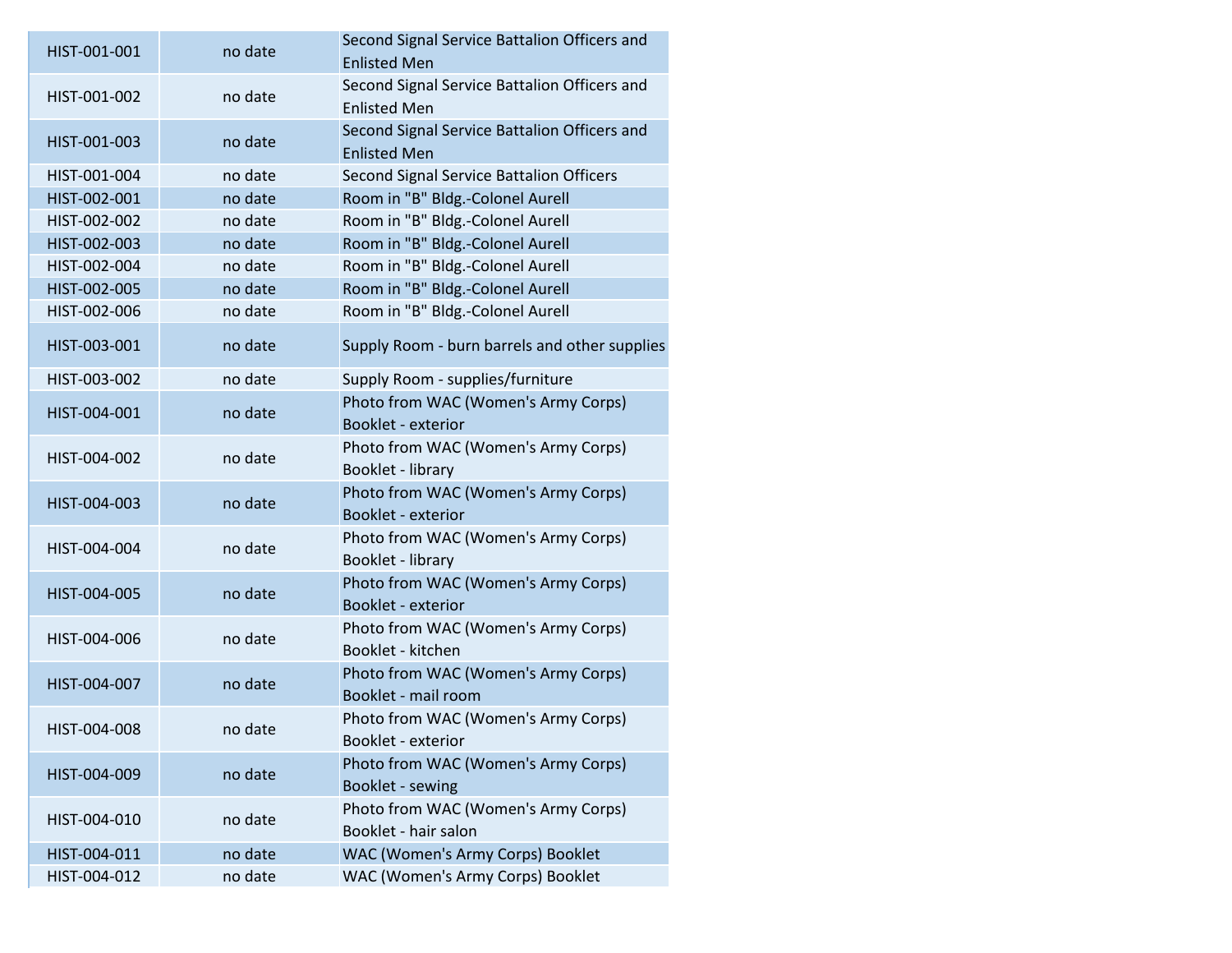| HIST-004-013 | no date | WAC (Women's Army Corps) Booklet - kitchen                          |
|--------------|---------|---------------------------------------------------------------------|
| HIST-004-014 | no date | WAC (Women's Army Corps) Booklet -<br>exterior                      |
| HIST-004-015 | no date | WAC (Women's Army Corps) Booklet -<br>exterior                      |
| HIST-004-016 | no date | WAC (Women's Army Corps) Booklet -<br>construction                  |
| HIST-004-021 | no date | WAC (Women's Army Corps) Booklet -<br>construction                  |
| HIST-004-022 | no date | WAC (Women's Army Corps) Booklet -<br>construction                  |
| HIST-004-023 | no date | WAC (Women's Army Corps) Booklet - dentist                          |
| HIST-004-024 | no date | WAC (Women's Army Corps) Booklet - dentist                          |
| HIST-004-025 | no date | WAC (Women's Army Corps) Booklet -<br>exterior                      |
| HIST-004-026 | no date | WAC (Women's Army Corps) Booklet - shoe<br>fitting                  |
| HIST-005-001 | no date | Mess Hall for W.M.G                                                 |
| HIST-005-002 | no date | Mess Hall for W.M.G                                                 |
| HIST-005-003 | no date | Mess Hall for W.M.G                                                 |
| HIST-005-004 | no date | Mess Hall for W.M.G                                                 |
| HIST-005-005 | no date | Mess Hall for W.M.G                                                 |
| HIST-005-006 | no date | Mess Hall for W.M.G - Food supply pantry                            |
| HIST-005-007 | no date | Mess Hall for W.M.G - Butcher                                       |
| HIST-005-008 | no date | Mess Hall for W.M.G                                                 |
| HIST-005-009 | no date | Mess Hall for W.M.G                                                 |
| HIST-006-001 | no date | Guards                                                              |
| HIST-006-002 | no date | Guards                                                              |
| HIST-006-003 | no date | Guards                                                              |
| HIST-006-004 | no date | Guards                                                              |
| HIST-007-001 | no date | Breaking Ground for Bldg. 2 - General McGrail<br>(second from left) |
| HIST-010-007 | no date | Lieutenant Sturgis "C" Branch                                       |
| HIST-010-008 | no date | Lieutenant Sturgis "C" Branch                                       |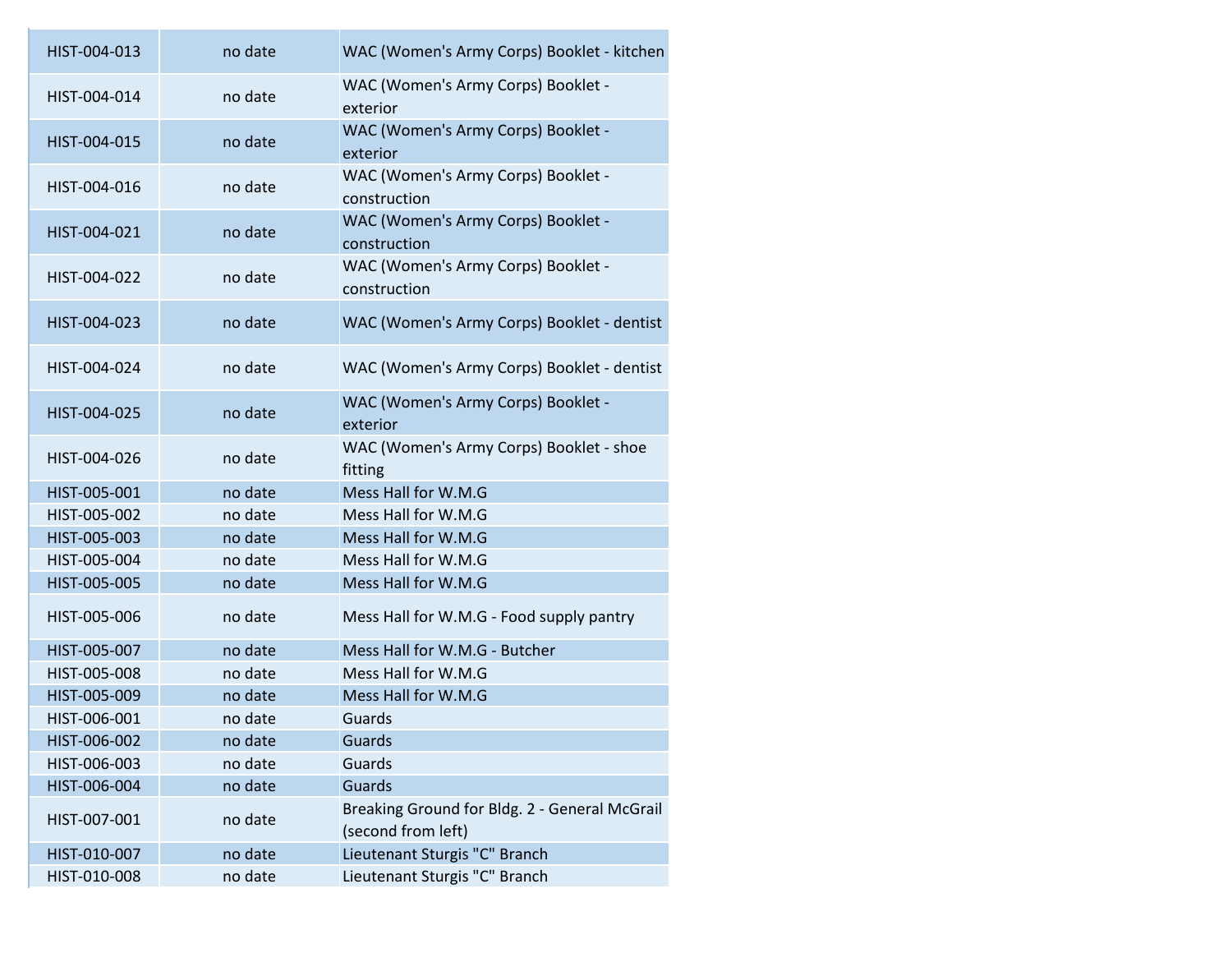| HIST-010-009 | no date | Lieutenant Sturgis "C" Branch - SIGABA,                 |
|--------------|---------|---------------------------------------------------------|
|              |         | Rotors, Miss Mary Jane Schell                           |
| HIST-010-010 | no date | Lieutenant Sturgis "C" Branch                           |
| HIST-010-011 | no date | Lieutenant Sturgis "C" Branch - Print shop<br>(binding) |
| HIST-010-012 | no date | Lieutenant Sturgis "C" Branch                           |
| HIST-010-013 | no date | Lieutenant Sturgis "C" Branch                           |
| HIST-010-014 | no date | Lieutenant Sturgis "C" Branch                           |
| HIST-010-015 | no date | Lieutenant Sturgis "C" Branch - Type                    |
| HIST-010-016 | no date | Lieutenant Sturgis "C" Branch - Print press<br>room     |
| HIST-010-017 | no date | Lieutenant Sturgis "C" Branch - Printing                |
| HIST-011-001 | no date | "G" Branch Officers                                     |
| HIST-012-001 | no date | I.L. Branch                                             |
| HIST-012-002 | no date | I.L. Branch - Julia Ward in far background              |
| HIST-012-003 | no date | I.L. Branch                                             |
| HIST-012-004 | no date | I.L. Branch                                             |
| HIST-012-005 |         | I.L. Branch - Ruth McFarlane (background                |
|              | no date | right)                                                  |
| HIST-012-006 | no date | I.L. Branch                                             |
| HIST-012-007 | no date | I.L. Branch                                             |
| HIST-012-008 | no date | I.L. Branch                                             |
| HIST-012-009 | no date | I.L. Branch - Printing                                  |
| HIST-012-010 | no date | I.L. Branch - Library                                   |
| HIST-013-001 | no date | "E" Branch - Miss Ranem and Miss Myrhe                  |
| HIST-013-002 | no date | "E" Branch - Secret Trash (Burn Bags)                   |
| HIST-013-003 | no date | "E" Branch - Pneumatic tubes                            |
| HIST-014-001 | no date | <b>Officer Personnel - Miss Glass</b>                   |
| HIST-015-001 | no date | <b>Motor Pool Personnel</b>                             |
| HIST-016-001 | no date | unknown                                                 |
| HIST-016-002 | no date | unknown                                                 |
| HIST-016-003 | no date | Parade                                                  |
| HIST-016-004 | no date | Parade                                                  |
| HIST-016-005 | no date | Parade                                                  |
| HIST-016-006 | no date | Parade                                                  |
| HIST-016-007 | no date | Parade                                                  |
| HIST-016-008 | no date | Parade                                                  |
| HIST-016-009 | no date | Parade                                                  |
| HIST-017-001 | no date | <b>WAC Softball Team</b>                                |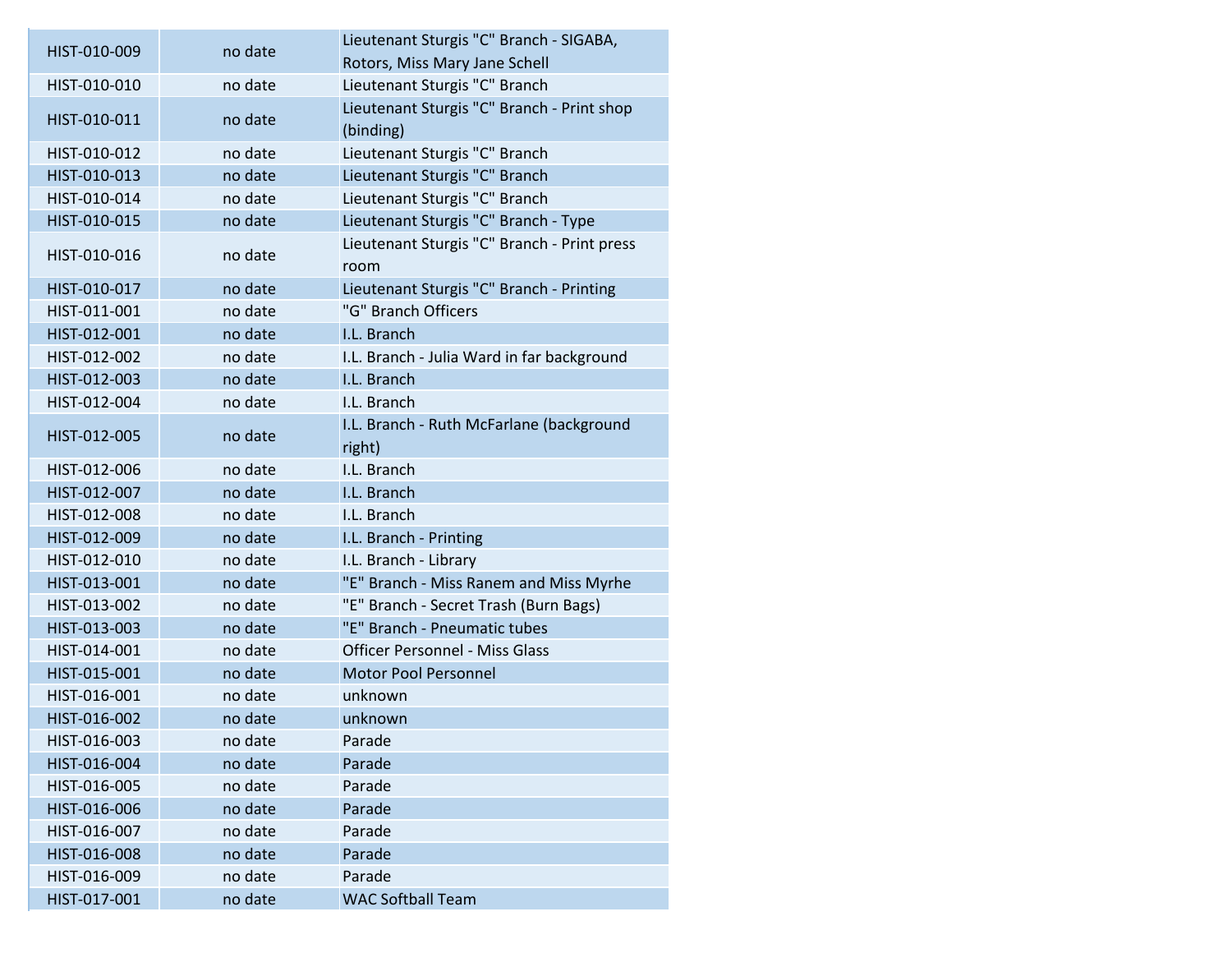| HIST-018-001 | no date  | Photos for Recruiting Booklet - exterior                                         |
|--------------|----------|----------------------------------------------------------------------------------|
| HIST-018-002 | no date  | Photos for Recruiting Booklet - exterior                                         |
| HIST-018-003 | no date  | Photos for Recruiting Booklet - exterior                                         |
| HIST-018-004 | no date  | <b>Photos for Recruiting Booklet</b>                                             |
| HIST-019-001 | no date  | Bank, FX, Café, and Front Gate; Cafeteria                                        |
| HIST-019-002 | no date  | Bank, FX, Café, and Front Gate; Shop                                             |
| HIST-019-003 | no date  | Bank, FX, Café, and Front Gate; Cafeteria                                        |
| HIST-019-004 | no date  | Bank, FX, Café, and Front Gate; Soda Counter                                     |
| HIST-019-005 | no date  | Bank, FX, Café, and Front Gate; Bank                                             |
| HIST-019-006 | no date  | Bank, FX, Café, and Front Gate; Legal<br><b>Assistance Office</b>                |
| HIST-019-007 | no date  | Bank, FX, Café, and Front Gate; Shop                                             |
| HIST-019-008 | no date  | Bank, FX, Café, and Front Gate; Gate                                             |
| HIST-019-009 | no date  | Bank, FX, Café, and Front Gate; Gate                                             |
| HIST-019-010 | no date  | Bank, FX, Café, and Front Gate; Gate                                             |
| HIST-019-011 | no date  | Bank, FX, Café, and Front Gate; Shop                                             |
| HIST-019-012 | no date  | Bank, FX, Café, and Front Gate; unknown                                          |
| HIST-019-013 | no date  | Bank, FX, Café, and Front Gate; unknown                                          |
| HIST-019-014 | no date  | Bank, FX, Café, and Front Gate; Operations<br><b>Building</b>                    |
| HIST-020-001 | no date  | General Corderman                                                                |
| HIST-020-002 | no date  | General Corderman - Celebration, Friedman<br>(far left)                          |
| HIST-020-003 | no date  | General Corderman - Celebration (Friedman,<br>far left)                          |
| HIST-020-004 | no date  | <b>General Corderman - Celebration</b>                                           |
| HIST-021-001 | 9/1/1945 | "B" Branch Major Swears; Navy Liaison,<br>Lieutenant Clayton "Slip" Neiman; B2D  |
| HIST-021-002 | 9/1/1945 | "B" Branch Major Swears; B-II-E-5 Cribbing,<br>Officer in Charge Lieutenant Olin |
| HIST-021-003 | 9/1/1945 | "B" Branch Major Swears; Documents Unit; B-<br>$II-a-3$                          |
| HIST-021-004 | 9/1/1945 | "B" Branch Major Swears; Captain Wexler,<br>Miss Schroeder; Subsection B-II-F-1  |
| HIST-021-005 | 9/1/1945 | "B" Branch Major Swears; Current<br>Decipherment Machine; B-II-f-3               |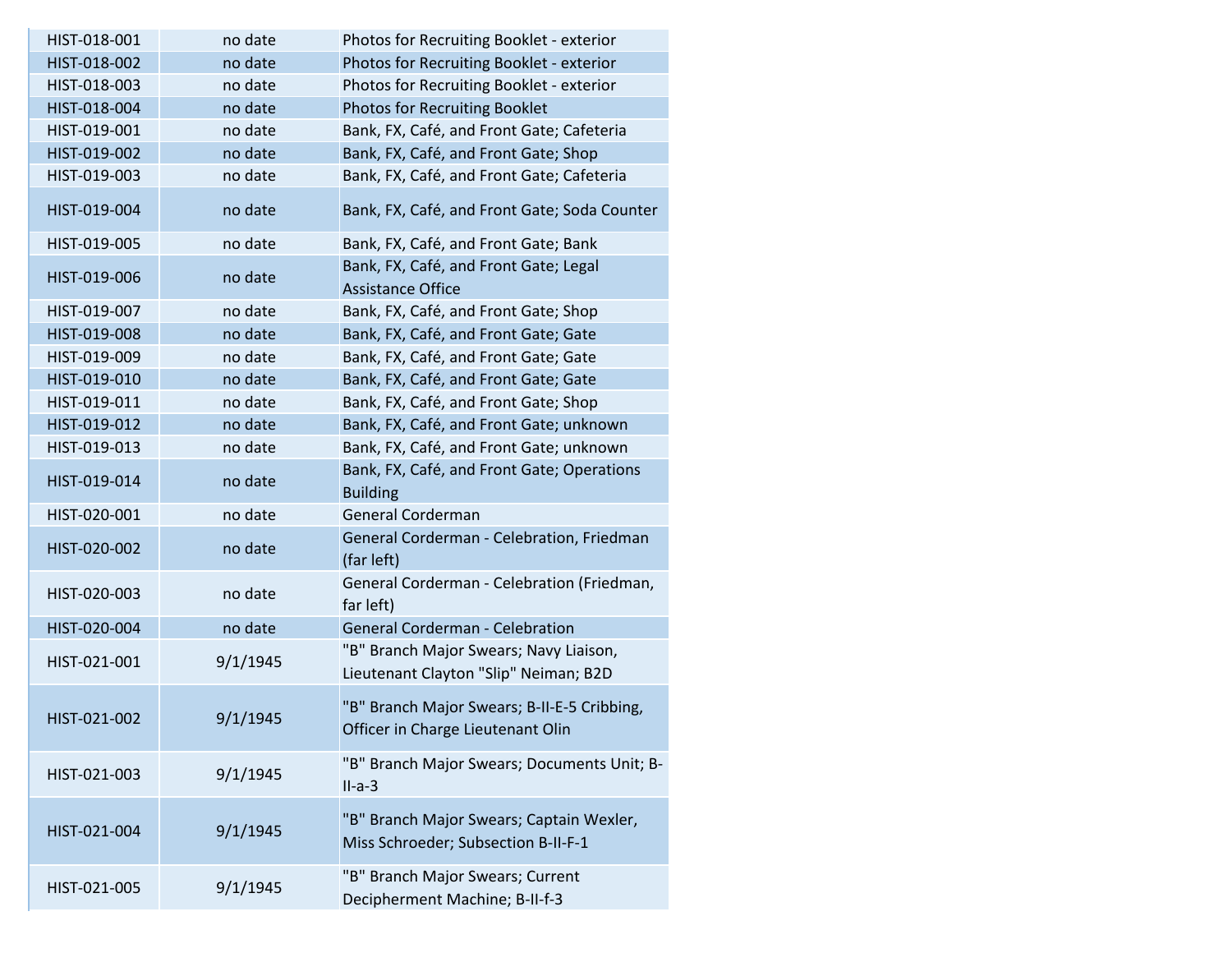| HIST-021-006 | 9/1/1945 | "B" Branch Major Swears; B-II-b                                                                                                                   |
|--------------|----------|---------------------------------------------------------------------------------------------------------------------------------------------------|
| HIST-021-007 | 9/1/1945 | "B" Branch Major Swears; Message Index<br>Subsection; B-II-c-5                                                                                    |
| HIST-021-008 | 9/1/1945 | "B" Branch Major Swears; Lieutenant Miller;<br>Text Keys B-II-g-3                                                                                 |
| HIST-021-009 | 9/1/1945 | "B" Branch Major Swears; Officer in Charge<br>Captain Wexler, Alternate in Charge Miss<br>Schroeder; Subsection B-II-f-1                          |
| HIST-021-010 | 9/1/1945 | "B" Branch Major Swears; Miss Russell;<br>Indicator Keys B-II-g-5                                                                                 |
| HIST-021-011 | 9/1/1945 | "B" Branch Major Swears; Message Service<br>Subsection B-II-c-3                                                                                   |
| HIST-021-012 | 9/1/1945 | "B" Branch Major Swears; unknown                                                                                                                  |
| HIST-021-013 | 9/1/1945 | "B" Branch Major Swears; B-II-f-3                                                                                                                 |
| HIST-021-014 | 9/1/1945 | "B" Branch Major Swears; Traffic B-II-C                                                                                                           |
| HIST-021-015 | 9/1/1945 | "B" Branch Major Swears; B-II-f-3a                                                                                                                |
| HIST-021-016 | 9/1/1945 | "B" Branch Major Swears; Camel Code<br>Indicator, B-II-b                                                                                          |
| HIST-021-017 | 9/1/1945 | "B" Branch Major Swears; Isolog Subsection B-<br>$II-c-4$                                                                                         |
| HIST-021-022 | 9/1/1945 | "B" Branch Major Swears; Caracristi far right;<br>Hona Subsection B-II-d-3                                                                        |
| HIST-021-023 | 9/1/1945 | "B" Branch Major Swears; B-II-D                                                                                                                   |
| HIST-021-024 | 9/1/1945 | "B" Branch Major Swears; B-II-a-2 Message<br>Center Commander in Charge Miss Effie E.<br>Obenshain, Shift Alternate in Charge - T/5 L.<br>Rackley |
| HIST-021-025 | 9/1/1945 | "B" Branch Major Swears; B-II-F-3                                                                                                                 |
| HIST-021-026 | 9/1/1945 | "B" Branch Major Swears; IBM Liaison; B-II-b-<br>$\overline{a}$                                                                                   |
| HIST-021-027 | 9/1/1945 | "B" Branch Major Swears; Miss O'Rourke and<br>Miss Hallowell; Coordination B-II-e-3                                                               |
| HIST-021-028 | 9/1/1945 | "B" Branch Major Swears; Current Message<br>Subsection; B-II-d-3                                                                                  |
| HIST-021-029 | 9/1/1945 | "B" Branch Major Swears; M-9 Checker                                                                                                              |
| HIST-022-005 | no date  | "B" Branch 2nd Wing, Captain Powers "B"<br><b>Bldg; Traffic Analysis Research</b>                                                                 |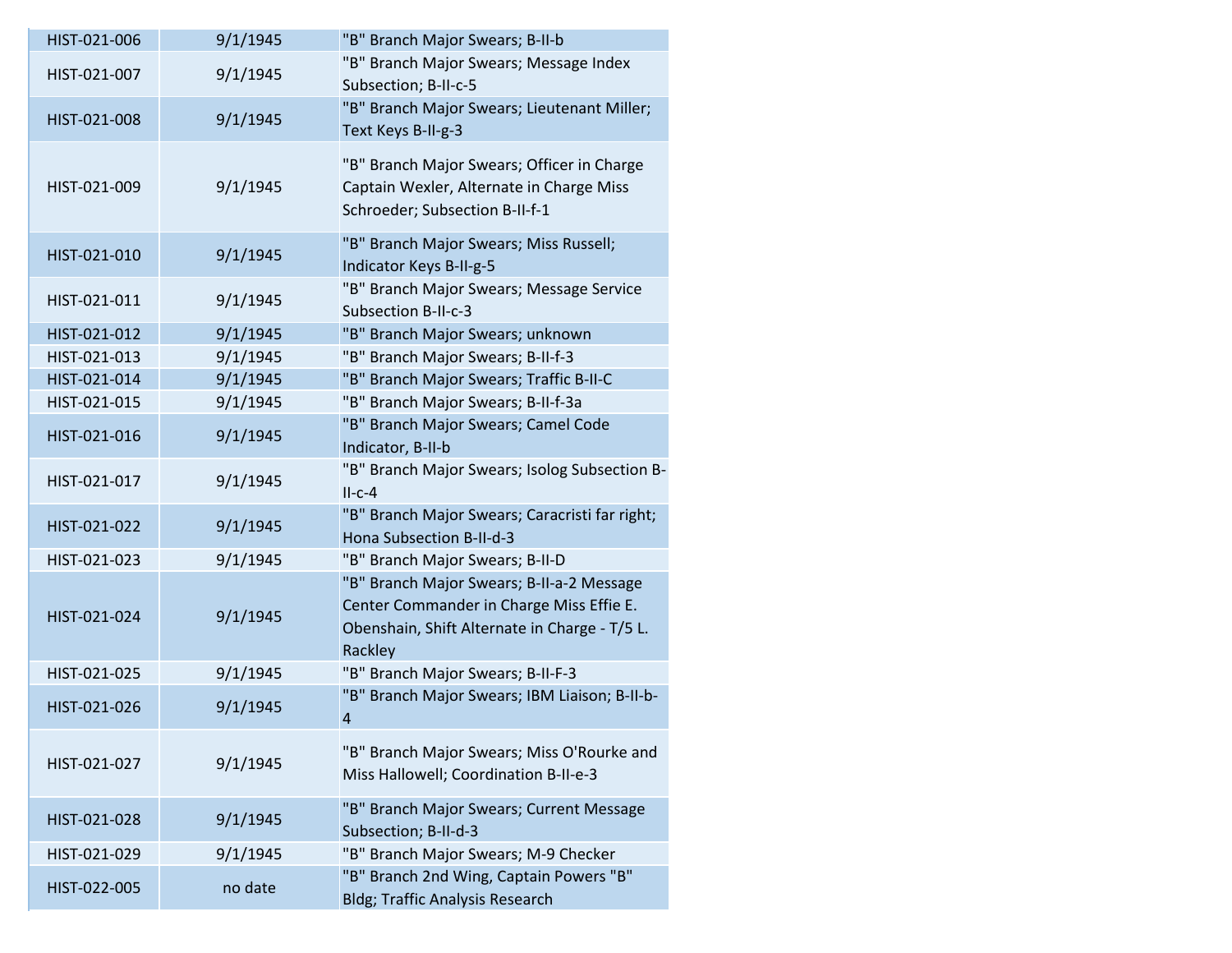| HIST-022-006 | no date | "B" Branch 2nd Wing, Captain Powers "B"<br>Bldg; Net Reconstruction and Intelligence |
|--------------|---------|--------------------------------------------------------------------------------------|
| HIST-023-001 | no date | <b>Communications and Security</b>                                                   |
| HIST-023-002 | no date | Communications and Security; Crypto Chris<br>posters                                 |
| HIST-024-004 | no date | Lieutenant Sprouls and Lieutenant Moon;<br><b>Basic Analysis Editing</b>             |
| HIST-024-005 | no date | Lieutenant Sprouls and Lieutenant Moon; B-III-<br>$c-2$                              |
| HIST-025-001 | no date | "D" Branch                                                                           |
| HIST-025-002 | no date | "D" Branch; Recordak Accounting by<br>Photography                                    |
| HIST-025-003 | no date | "D" Branch                                                                           |
| HIST-025-004 | no date | "D" Branch                                                                           |
| HIST-025-005 | no date | "D" Branch                                                                           |
| HIST-025-006 | no date | "D" Branch                                                                           |
| HIST-025-007 | no date | "D" Branch                                                                           |
| HIST-025-008 | no date | "D" Branch                                                                           |
| HIST-025-009 | no date | "D" Branch                                                                           |
| HIST-025-010 | no date | "D" Branch                                                                           |
| HIST-026-001 | no date | "B" III Colonel Bearce; Baudot Teletype Code<br>on wall                              |
| HIST-026-002 | no date | "B" III Colonel Bearce                                                               |
| HIST-026-003 | no date | "B" III Colonel Bearce                                                               |
| HIST-026-004 | no date | "B" III Colonel Bearce; B-III-c-2                                                    |
| HIST-026-005 | no date | "B" III Colonel Bearce; Captain R. Packard, B3-<br>F; Gustavus Swift                 |
| HIST-026-006 | no date | "B" III Colonel Bearce; Traffic-Indexing, Master<br>Sergeant John S. Richardson      |
| HIST-026-007 | no date | "B" III Colonel Bearce                                                               |
| HIST-026-008 | no date | "B" III Colonel Bearce                                                               |
| HIST-026-009 | no date | "B" III Colonel Bearce                                                               |
| HIST-026-010 | no date | "B" III Colonel Bearce; Dr. Nelson (back right)                                      |
| HIST-026-011 | no date | "B" III Colonel Bearce                                                               |
| HIST-026-012 | no date | "B" III Colonel Bearce                                                               |
| HIST-026-013 | no date | "B" III Colonel Bearce, William Coffee in the<br>background                          |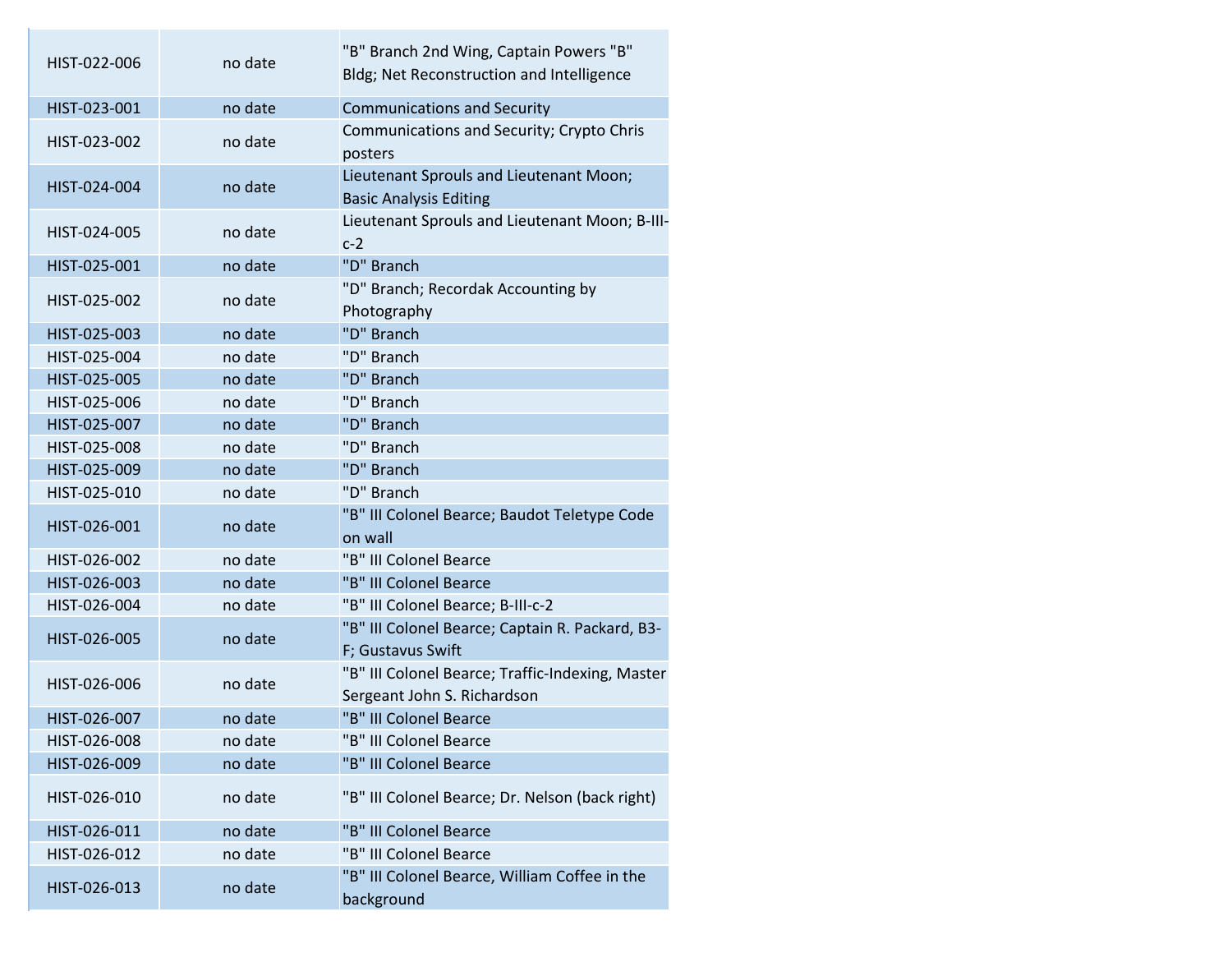| "B" III Colonel Bearce<br>HIST-026-015<br>no date<br>"B" III Colonel Bearce; Baudot Teletype Code<br>HIST-026-016<br>no date<br>on wall<br>"B" III Colonel Bearce; Meredith Gardner<br>HIST-026-017<br>no date<br>(second row, left)<br>"B" III Colonel Bearce; Captain Mo Klein<br>HIST-026-018<br>no date<br>"B" III Colonel Bearce<br>HIST-026-019<br>no date<br>"B" III Colonel Bearce<br>HIST-026-020<br>no date<br>"B" III Colonel Bearce; Lieutenant D. L.<br>McCarthy, Lieutenant Colonel Frank Rowlett's<br>HIST-026-021<br>no date<br>office<br>"B" III Colonel Bearce<br>HIST-026-022<br>no date<br>"B" III Colonel Bearce<br>HIST-026-023<br>no date<br>HIST-026-024<br>"B" III Colonel Bearce<br>no date<br>"B" III Colonel Bearce<br>HIST-026-025<br>no date<br>"B" Branch Captain Patton; Miss Smith<br>HIST-027-001<br>no date | HIST-026-014 | no date | "B" III Colonel Bearce                 |
|------------------------------------------------------------------------------------------------------------------------------------------------------------------------------------------------------------------------------------------------------------------------------------------------------------------------------------------------------------------------------------------------------------------------------------------------------------------------------------------------------------------------------------------------------------------------------------------------------------------------------------------------------------------------------------------------------------------------------------------------------------------------------------------------------------------------------------------------|--------------|---------|----------------------------------------|
|                                                                                                                                                                                                                                                                                                                                                                                                                                                                                                                                                                                                                                                                                                                                                                                                                                                |              |         |                                        |
|                                                                                                                                                                                                                                                                                                                                                                                                                                                                                                                                                                                                                                                                                                                                                                                                                                                |              |         |                                        |
|                                                                                                                                                                                                                                                                                                                                                                                                                                                                                                                                                                                                                                                                                                                                                                                                                                                |              |         |                                        |
|                                                                                                                                                                                                                                                                                                                                                                                                                                                                                                                                                                                                                                                                                                                                                                                                                                                |              |         |                                        |
|                                                                                                                                                                                                                                                                                                                                                                                                                                                                                                                                                                                                                                                                                                                                                                                                                                                |              |         |                                        |
|                                                                                                                                                                                                                                                                                                                                                                                                                                                                                                                                                                                                                                                                                                                                                                                                                                                |              |         |                                        |
|                                                                                                                                                                                                                                                                                                                                                                                                                                                                                                                                                                                                                                                                                                                                                                                                                                                |              |         |                                        |
|                                                                                                                                                                                                                                                                                                                                                                                                                                                                                                                                                                                                                                                                                                                                                                                                                                                |              |         |                                        |
|                                                                                                                                                                                                                                                                                                                                                                                                                                                                                                                                                                                                                                                                                                                                                                                                                                                |              |         |                                        |
|                                                                                                                                                                                                                                                                                                                                                                                                                                                                                                                                                                                                                                                                                                                                                                                                                                                |              |         |                                        |
|                                                                                                                                                                                                                                                                                                                                                                                                                                                                                                                                                                                                                                                                                                                                                                                                                                                |              |         |                                        |
|                                                                                                                                                                                                                                                                                                                                                                                                                                                                                                                                                                                                                                                                                                                                                                                                                                                |              |         |                                        |
|                                                                                                                                                                                                                                                                                                                                                                                                                                                                                                                                                                                                                                                                                                                                                                                                                                                |              |         |                                        |
|                                                                                                                                                                                                                                                                                                                                                                                                                                                                                                                                                                                                                                                                                                                                                                                                                                                |              |         |                                        |
|                                                                                                                                                                                                                                                                                                                                                                                                                                                                                                                                                                                                                                                                                                                                                                                                                                                |              |         |                                        |
|                                                                                                                                                                                                                                                                                                                                                                                                                                                                                                                                                                                                                                                                                                                                                                                                                                                |              |         |                                        |
|                                                                                                                                                                                                                                                                                                                                                                                                                                                                                                                                                                                                                                                                                                                                                                                                                                                | HIST-027-002 | no date | "B" Branch Captain Patton; Mrs. Albert |
| "B" Branch Captain Patton<br>HIST-027-003<br>no date                                                                                                                                                                                                                                                                                                                                                                                                                                                                                                                                                                                                                                                                                                                                                                                           |              |         |                                        |
| B-I Branch Colonel Aurell; Dr. Nelson (front,<br>HIST-029-001<br>no date                                                                                                                                                                                                                                                                                                                                                                                                                                                                                                                                                                                                                                                                                                                                                                       |              |         |                                        |
| right)                                                                                                                                                                                                                                                                                                                                                                                                                                                                                                                                                                                                                                                                                                                                                                                                                                         |              |         |                                        |
| <b>B-1 Branch Colonel Aurell</b><br>HIST-029-002<br>no date                                                                                                                                                                                                                                                                                                                                                                                                                                                                                                                                                                                                                                                                                                                                                                                    |              |         |                                        |
| <b>B-1 Branch Colonel Aurell</b><br>HIST-029-003<br>no date                                                                                                                                                                                                                                                                                                                                                                                                                                                                                                                                                                                                                                                                                                                                                                                    |              |         |                                        |
| HIST-029-004<br>no date<br>B-1 Branch Colonel Aurell; Meredith Gardner                                                                                                                                                                                                                                                                                                                                                                                                                                                                                                                                                                                                                                                                                                                                                                         |              |         |                                        |
| B-1 Branch Colonel Aurell; B-1-SP; Dr. Nelson;<br>no date<br>HIST-029-005                                                                                                                                                                                                                                                                                                                                                                                                                                                                                                                                                                                                                                                                                                                                                                      |              |         |                                        |
| Japanese-English dictionaries                                                                                                                                                                                                                                                                                                                                                                                                                                                                                                                                                                                                                                                                                                                                                                                                                  |              |         |                                        |
| <b>B-1 Branch Colonel Aurell</b><br>HIST-029-006<br>no date                                                                                                                                                                                                                                                                                                                                                                                                                                                                                                                                                                                                                                                                                                                                                                                    |              |         |                                        |
| B-1 Branch Colonel Aurell; Lieutenant Creem,<br>HIST-029-007<br>no date<br>Dwyer                                                                                                                                                                                                                                                                                                                                                                                                                                                                                                                                                                                                                                                                                                                                                               |              |         |                                        |
| <b>B-1 Branch Colonel Aurell</b><br>HIST-029-008<br>no date                                                                                                                                                                                                                                                                                                                                                                                                                                                                                                                                                                                                                                                                                                                                                                                    |              |         |                                        |
| "A" Branch<br>HIST-030-002<br>no date                                                                                                                                                                                                                                                                                                                                                                                                                                                                                                                                                                                                                                                                                                                                                                                                          |              |         |                                        |
| "A" Branch<br>8/24/1945<br>HIST-030-003                                                                                                                                                                                                                                                                                                                                                                                                                                                                                                                                                                                                                                                                                                                                                                                                        |              |         |                                        |
| "A" Branch<br>HIST-030-004<br>no date                                                                                                                                                                                                                                                                                                                                                                                                                                                                                                                                                                                                                                                                                                                                                                                                          |              |         |                                        |
| "A" Branch<br>HIST-030-005<br>no date                                                                                                                                                                                                                                                                                                                                                                                                                                                                                                                                                                                                                                                                                                                                                                                                          |              |         |                                        |
| "A" Branch; MacArthur, Miss La Valley<br>HIST-030-006<br>no date                                                                                                                                                                                                                                                                                                                                                                                                                                                                                                                                                                                                                                                                                                                                                                               |              |         |                                        |
| 7/1/1944<br>"A" Branch<br>HIST-030-007                                                                                                                                                                                                                                                                                                                                                                                                                                                                                                                                                                                                                                                                                                                                                                                                         |              |         |                                        |
| HIST-030-008<br>"A" Branch<br>no date                                                                                                                                                                                                                                                                                                                                                                                                                                                                                                                                                                                                                                                                                                                                                                                                          |              |         |                                        |
| HIST-030-009<br>no date<br>"A" Branch                                                                                                                                                                                                                                                                                                                                                                                                                                                                                                                                                                                                                                                                                                                                                                                                          |              |         |                                        |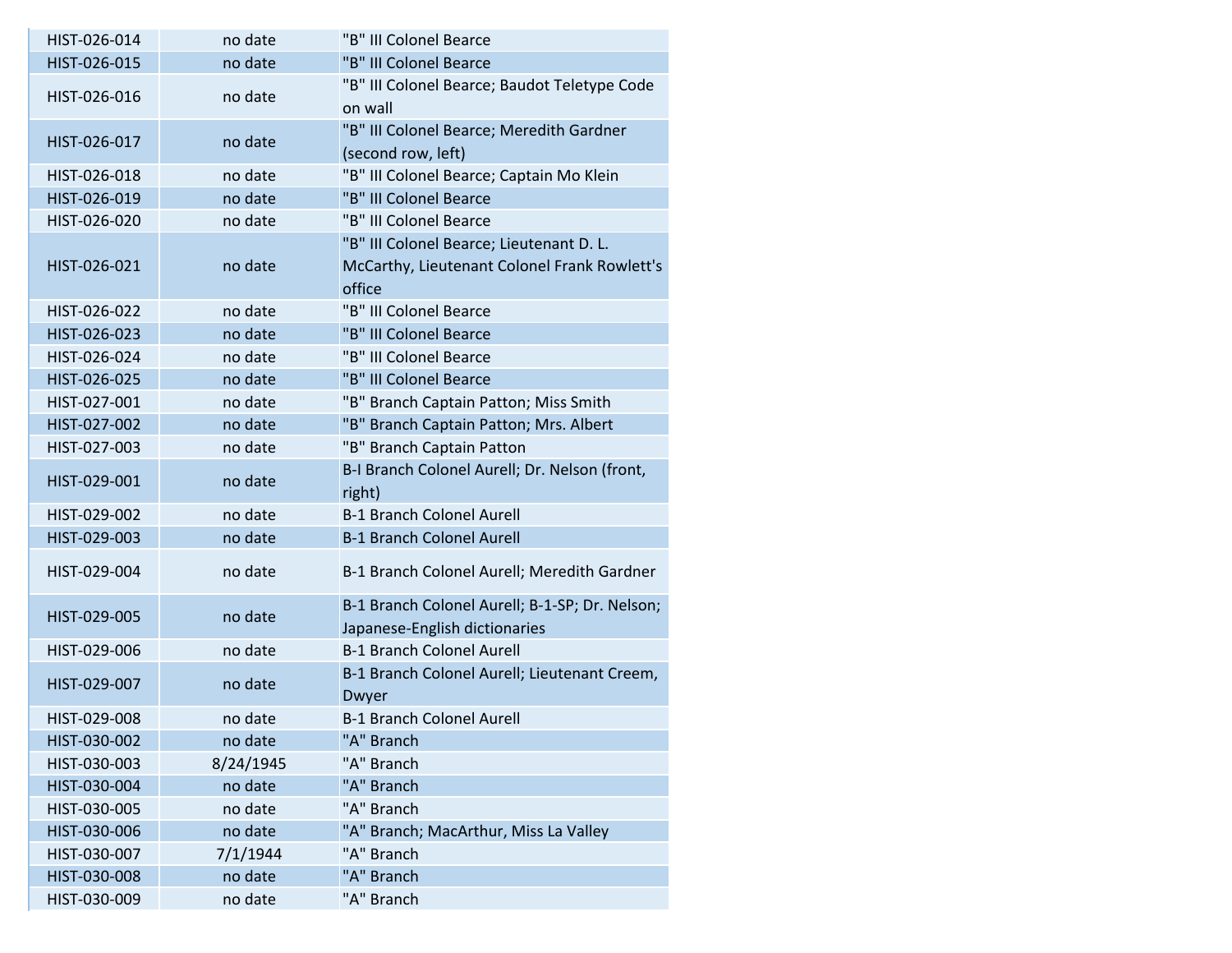| HIST-031-001 | no date   | Parade                                                                                |
|--------------|-----------|---------------------------------------------------------------------------------------|
| HIST-031-002 | no date   | Parade                                                                                |
| HIST-031-003 | no date   | Parade                                                                                |
| HIST-031-004 | no date   | Parade; Corderman                                                                     |
| HIST-031-005 | no date   | Parade                                                                                |
| HIST-031-006 | no date   | Parade; Rowlett                                                                       |
| HIST-031-007 | no date   | Parade                                                                                |
| HIST-032-001 | no date   | <b>Front Gate and Buses</b>                                                           |
| HIST-032-002 | no date   | <b>Front Gate and Buses</b>                                                           |
| HIST-032-003 | no date   | <b>Front Gate and Buses</b>                                                           |
| HIST-032-004 | no date   | <b>Front Gate and Buses</b>                                                           |
| HIST-032-005 | no date   | <b>Front Gate and Buses</b>                                                           |
| HIST-032-006 | no date   | <b>Front Gate and Buses</b>                                                           |
| HIST-032-007 | no date   | <b>Front Gate and Buses</b>                                                           |
| HIST-032-008 | no date   | <b>Front Gate and Buses</b>                                                           |
| HIST-032-009 | no date   | <b>Front Gate and Buses</b>                                                           |
| HIST-032-010 | no date   | <b>Front Gate and Buses</b>                                                           |
| HIST-032-011 | no date   | <b>Front Gate and Buses</b>                                                           |
| HIST-032-012 | no date   | <b>Front Gate and Buses</b>                                                           |
| HIST-032-013 | no date   | <b>Front Gate and Buses</b>                                                           |
| HIST-032-014 | no date   | <b>Front Gate and Buses</b>                                                           |
| HIST-032-015 | no date   | <b>Front Gate and Buses</b>                                                           |
| HIST-033-001 | 1/4/1945  | Warehouse                                                                             |
| HIST-033-002 | 1/4/1945  | Warehouse                                                                             |
| HIST-034-001 | 9/26/1945 | <b>Guards and Officers</b>                                                            |
| HIST-034-002 | 9/26/1945 | <b>Guards and Officers</b>                                                            |
| HIST-034-003 | 9/26/1945 | <b>Guards and Officers</b>                                                            |
| HIST-034-004 | 9/26/1945 | <b>Guards and Officers</b>                                                            |
| HIST-034-005 | 9/26/1945 | <b>Guards and Officers</b>                                                            |
| HIST-035-001 | 2/13/1946 | Colonel Frier's House; Sears' cottage (original<br>building of Arlington Hall school) |
| HIST-035-002 | 2/13/1946 | Colonel Frier's House; Sears' cottage (original<br>building of Arlington Hall school) |
| HIST-035-003 | 2/13/1946 | Colonel Frier's House; Sears' cottage (original<br>building of Arlington Hall school) |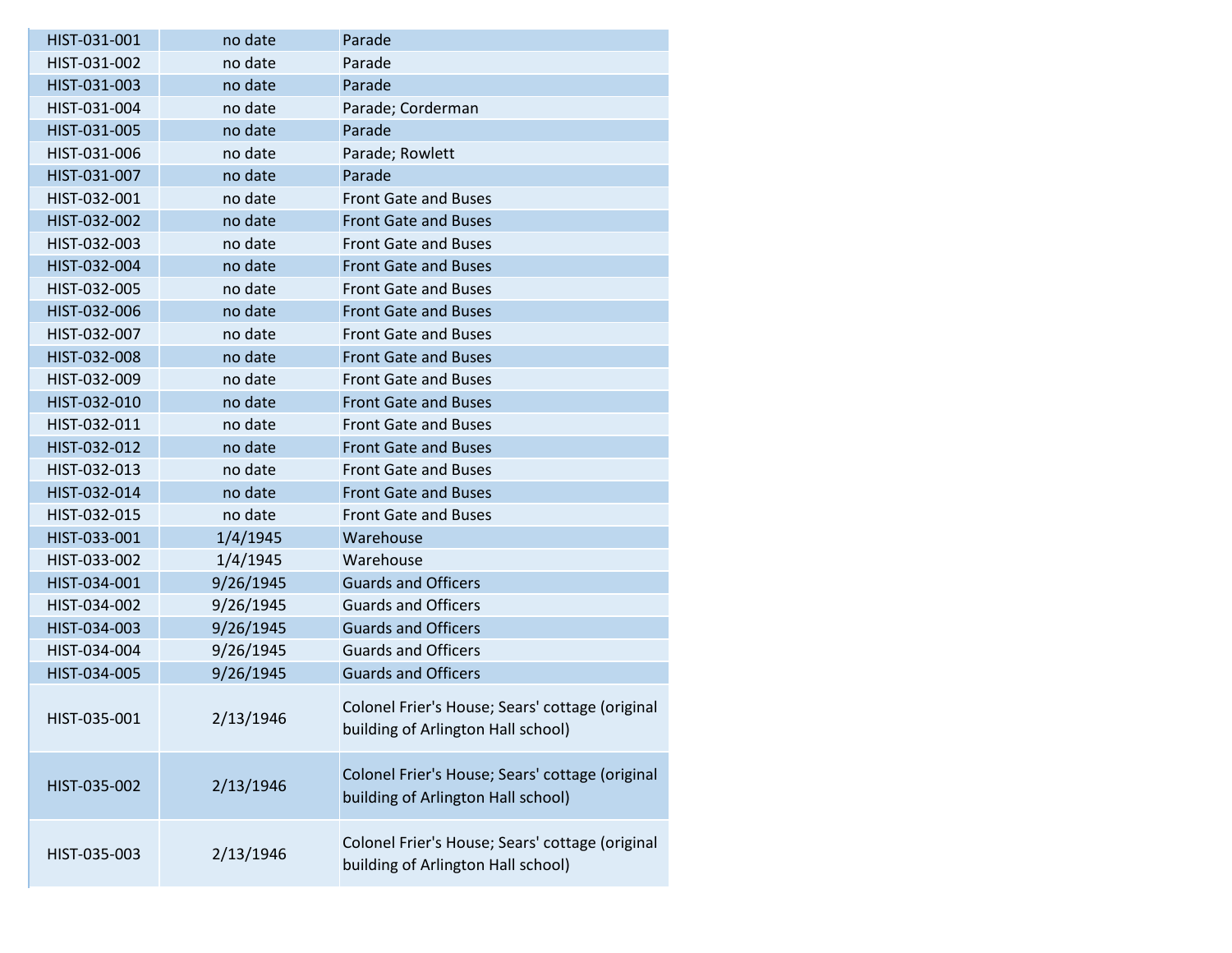| HIST-035-004 | 2/13/1946  | Colonel Frier's House; Sears' cottage (original<br>building of Arlington Hall school) |
|--------------|------------|---------------------------------------------------------------------------------------|
| HIST-035-005 | 2/13/1946  | Colonel Frier's House; Sears' cottage (original<br>building of Arlington Hall school) |
| HIST-036-001 | 4/10/1946  | Supply Branch Office, Warehouse                                                       |
| HIST-036-002 | 4/10/1946  | Supply Branch Office, Warehouse; Stamp tree                                           |
| HIST-036-003 | 4/10/1946  | Supply Branch Office, Warehouse                                                       |
| HIST-036-004 | 4/10/1946  | Supply Branch Office, Warehouse                                                       |
| HIST-036-005 | 4/10/1946  | Supply Branch Office, Warehouse                                                       |
| HIST-036-006 | 4/10/1946  | Supply Branch Office, Warehouse                                                       |
| HIST-037-001 | 4/22/1946  | <b>Major Colewell and Section</b>                                                     |
| HIST-037-002 | 4/22/1946  | Major Colewell and Section                                                            |
| HIST-037-003 | 4/22/1946  | <b>Major Colewell and Section</b>                                                     |
| HIST-037-004 | 4/22/1946  | Major Colewell and Section                                                            |
| HIST-037-005 | 4/22/1946  | <b>Major Colewell and Section</b>                                                     |
| HIST-037-006 | 4/22/1946  | <b>Major Colewell and Section</b>                                                     |
| HIST-037-007 | 4/22/1946  | <b>Major Colewell and Section</b>                                                     |
| HIST-038-001 | 5/15/1946  | Post Bldgs. and Grounds; Main Building                                                |
| HIST-038-002 | 5/15/1946  | Post Bldgs. and Grounds; Post Dispensary                                              |
| HIST-038-003 | 5/15/1946  | Post Bldgs. and Grounds; Firehouse                                                    |
| HIST-039-001 | 9/16/1946  | <b>Swimming Pool</b>                                                                  |
| HIST-039-002 | 9/16/1946  | <b>Swimming Pool</b>                                                                  |
| HIST-040-001 | 9/17/1946  | <b>Swimming Pool Heating Plant</b>                                                    |
| HIST-041-001 | 9/23/1946  | <b>Explosive Shack</b>                                                                |
| HIST-041-002 | 9/23/1946  | <b>Explosive Shack</b>                                                                |
| HIST-041-003 | 9/23/1946  | <b>Explosive Shack</b>                                                                |
| HIST-041-004 | 9/23/1946  | <b>Explosive Shack</b>                                                                |
| HIST-042-001 | 10/3/1946  | Post theater                                                                          |
| HIST-043-001 | 10/15/1946 | PX and Rec. Bldg                                                                      |
| HIST-043-002 | 10/15/1946 | PX and Rec. Bldg                                                                      |
| HIST-043-003 | 10/15/1946 | PX and Rec. Bldg                                                                      |
| HIST-043-004 | 10/15/1946 | PX and Rec. Bldg                                                                      |
| HIST-044-001 | 10/17/1946 | Cafeteria                                                                             |
| HIST-044-002 | 10/17/1946 | Cafeteria                                                                             |
| HIST-045-001 | 10/17/1946 | <b>PX</b>                                                                             |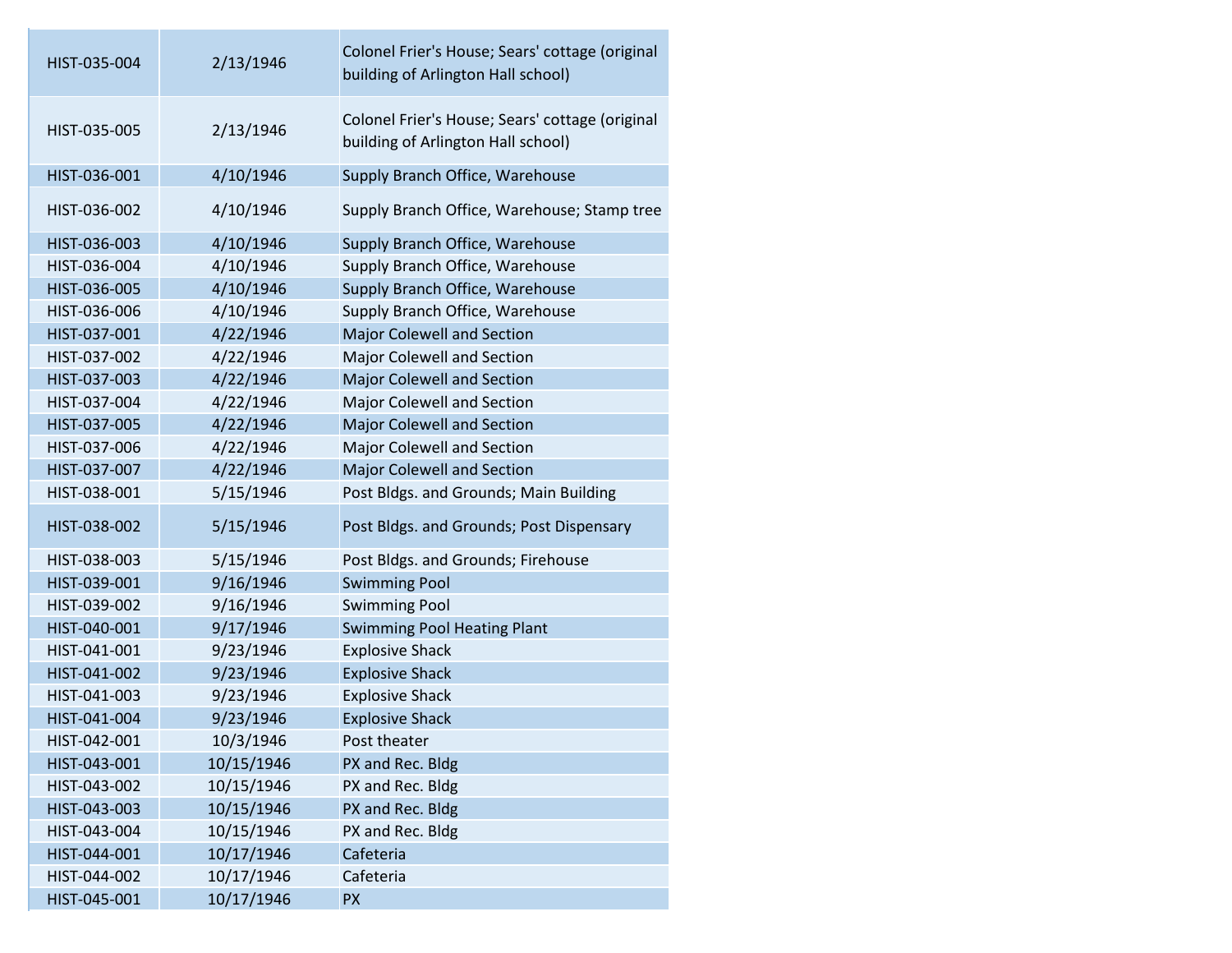| HIST-045-002 | 10/17/1946 | <b>PX</b>                      |
|--------------|------------|--------------------------------|
| HIST-045-003 | 10/17/1946 | <b>PX</b>                      |
| HIST-045-004 | 10/17/1946 | <b>PX</b>                      |
| HIST-045-005 | 10/17/1946 | <b>PX</b>                      |
| HIST-045-006 | 10/17/1946 | <b>PX</b>                      |
| HIST-045-007 | 10/17/1946 | <b>PX</b>                      |
| HIST-046-001 | 10/19/1946 | "A" Bldg. PX                   |
| HIST-046-002 | 10/19/1946 | "A" Bldg. PX                   |
| HIST-047-001 | 10/21/1946 | <b>Interior of Cafeteria</b>   |
| HIST-047-002 | 10/21/1946 | <b>Interior of Cafeteria</b>   |
| HIST-047-003 | 10/21/1946 | Interior of Cafeteria          |
| HIST-047-004 | 10/21/1946 | <b>Interior of Cafeteria</b>   |
| HIST-048-001 | 10/30/1946 | "B" Bldg. PX                   |
| HIST-048-002 | 10/30/1946 | "B" Bldg. PX                   |
| HIST-049-001 | 10/30/1946 | <b>Motor Pool</b>              |
| HIST-049-002 | 10/30/1946 | <b>Motor Pool</b>              |
| HIST-049-003 | 10/30/1946 | <b>Motor Pool</b>              |
| HIST-050-001 | 10/30/1946 | Cafeteria                      |
| HIST-050-002 | 10/30/1946 | Cafeteria                      |
| HIST-050-003 | 10/30/1946 | Cafeteria                      |
| HIST-050-004 | 10/30/1946 | Cafeteria                      |
| HIST-050-005 | 10/30/1946 | Cafeteria                      |
| HIST-051-001 | 11/5/1946  | Motor Pool                     |
| HIST-051-002 | 11/5/1946  | <b>Motor Pool</b>              |
| HIST-051-003 | 11/5/1946  | <b>Motor Pool</b>              |
| HIST-051-004 | 11/5/1946  | <b>Motor Pool</b>              |
| HIST-051-005 | 11/5/1946  | <b>Motor Pool</b>              |
| HIST-051-006 | 11/5/1946  | <b>Motor Pool</b>              |
| HIST-052-001 | 12/30/1946 | "B" Bldg. Lab for Mr. Rose     |
| HIST-052-002 | 12/30/1946 | "B" Bldg. Lab for Mr. Rose     |
| HIST-052-003 | 12/30/1946 | "B" Bldg. Lab for Mr. Rose     |
| HIST-052-004 | 12/30/1946 | "B" Bldg. Lab for Mr. Rose     |
| HIST-052-005 | 12/30/1946 | "B" Bldg. Lab for Mr. Rose     |
| HIST-053-001 | 12/30/1946 | Salvage Dump and Supply Branch |
| HIST-053-002 | 12/30/1946 | Salvage Dump and Supply Branch |
| HIST-053-003 | 12/30/1946 | Salvage Dump and Supply Branch |
| HIST-053-004 | 12/30/1946 | Salvage Dump and Supply Branch |
| HIST-053-005 | 12/30/1946 | Salvage Dump and Supply Branch |
| HIST-053-006 | 12/30/1946 | Salvage Dump and Supply Branch |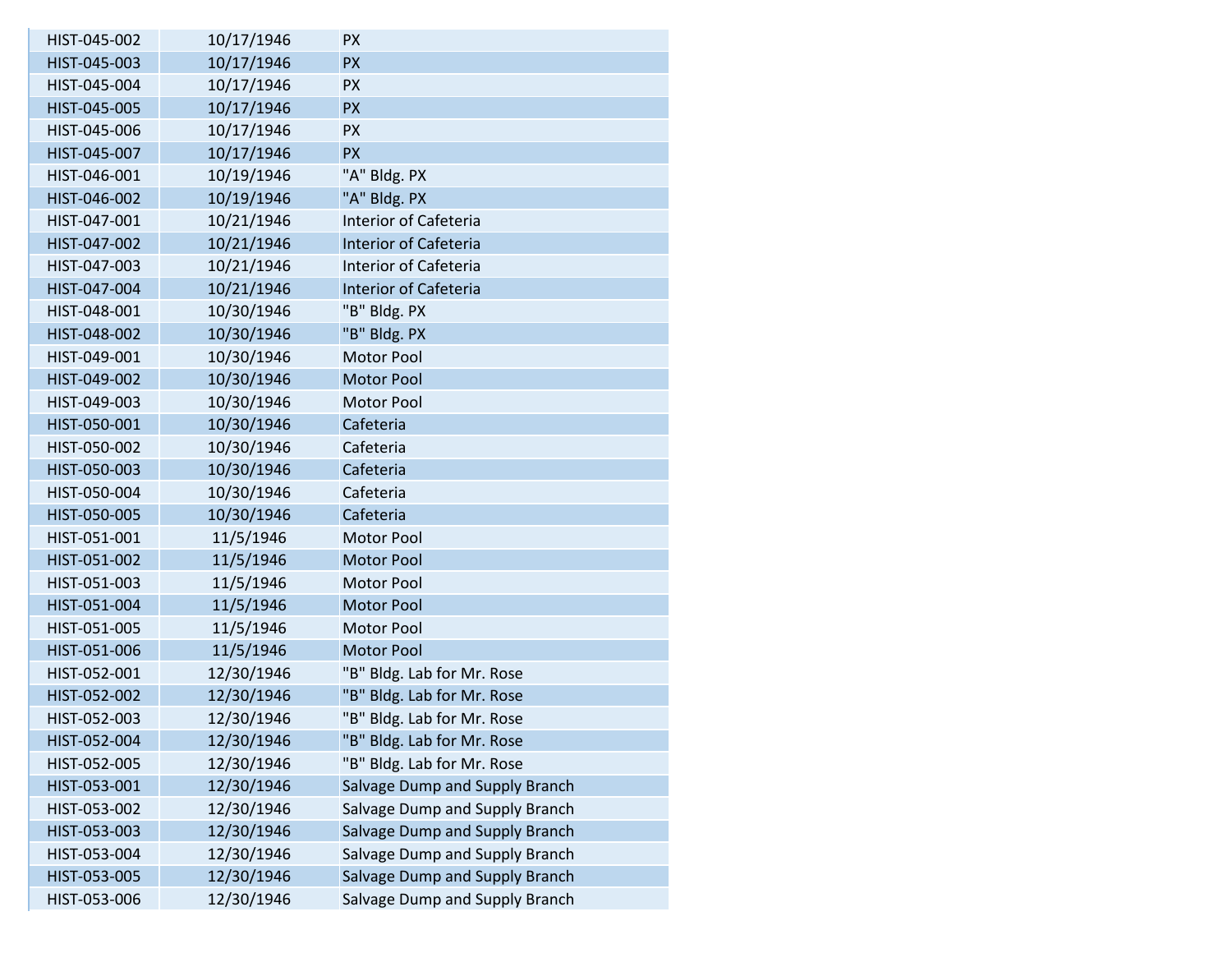| HIST-053-007 | 12/30/1946 | Salvage Dump and Supply Branch; Major<br>Thurman R. Hamman; Chief, Supply Br.; SPSIS-<br>5A |
|--------------|------------|---------------------------------------------------------------------------------------------|
| HIST-053-008 | 12/30/1946 | Salvage Dump and Supply Branch                                                              |
| HIST-053-009 | 12/30/1946 | Salvage Dump and Supply Branch; Lieutenant<br>M. W. Crafford                                |
| HIST-053-010 | 12/30/1946 | Salvage Dump and Supply Branch                                                              |
| HIST-054-001 | 3/11/1947  | Exterior of "A" and "B" Bldgs.                                                              |
| HIST-054-002 | 3/11/1947  | Exterior of "A" and "B" Bldgs.                                                              |
| HIST-055-001 | 4/22/1947  | A.H. under construction (copies)                                                            |
| HIST-055-002 | 4/22/1947  | A.H. under construction (copies)                                                            |
| HIST-055-003 | 4/22/1947  | A.H. under construction (copies); Operations                                                |
| HIST-055-004 | 4/22/1947  | A.H. under construction (copies)                                                            |
| HIST-055-005 | 4/22/1947  | A.H. under construction (copies)                                                            |
| HIST-055-006 | 4/22/1947  | A.H. under construction (copies)                                                            |
| HIST-055-007 | 4/22/1947  | A.H. under construction (copies)                                                            |
| HIST-055-008 | 4/22/1947  | A.H. under construction (copies)                                                            |
| HIST-055-009 | 4/22/1947  | A.H. under construction (copies)                                                            |
| HIST-055-010 | 4/22/1947  | A.H. under construction (copies)                                                            |
| HIST-055-011 | 4/22/1947  | A.H. under construction (copies)                                                            |
| HIST-055-012 | 4/22/1947  | A.H. under construction (copies)                                                            |
| HIST-055-013 | 4/22/1947  | A.H. under construction (copies)                                                            |
| HIST-055-014 | 4/22/1947  | A.H. under construction (copies)                                                            |
| HIST-055-015 | 4/22/1947  | A.H. under construction (copies)                                                            |
| HIST-055-016 | 4/22/1947  | A.H. under construction (copies)                                                            |
| HIST-055-017 | 4/22/1947  | A.H. under construction (copies)                                                            |
| HIST-055-018 | 4/22/1947  | A.H. under construction (copies)                                                            |
| HIST-055-019 | 4/22/1947  | A.H. under construction (copies)                                                            |
| HIST-056-001 | 5/22/1947  | Copy 14 men for Fawcett; MI-8 Wartime Staff<br>from World War I                             |
| HIST-057-001 | 6/13/1947  | <b>Copies for Fawcett</b>                                                                   |
| HIST-057-002 | 6/13/1947  | Copies for Fawcett; Georgetown                                                              |
| HIST-057-003 | 6/13/1947  | <b>Copies for Fawcett</b>                                                                   |
| HIST-057-004 | 6/13/1947  | <b>Copies for Fawcett</b>                                                                   |
| HIST-058-001 | 7/1/1947   | Spec. No. Pictures; Callimahos                                                              |
| HIST-058-002 | 7/1/1947   | Spec. No. Pictures                                                                          |
| HIST-058-003 | 7/1/1947   | Spec. No. Pictures                                                                          |
| HIST-058-004 | 7/1/1947   | Spec. No. Pictures                                                                          |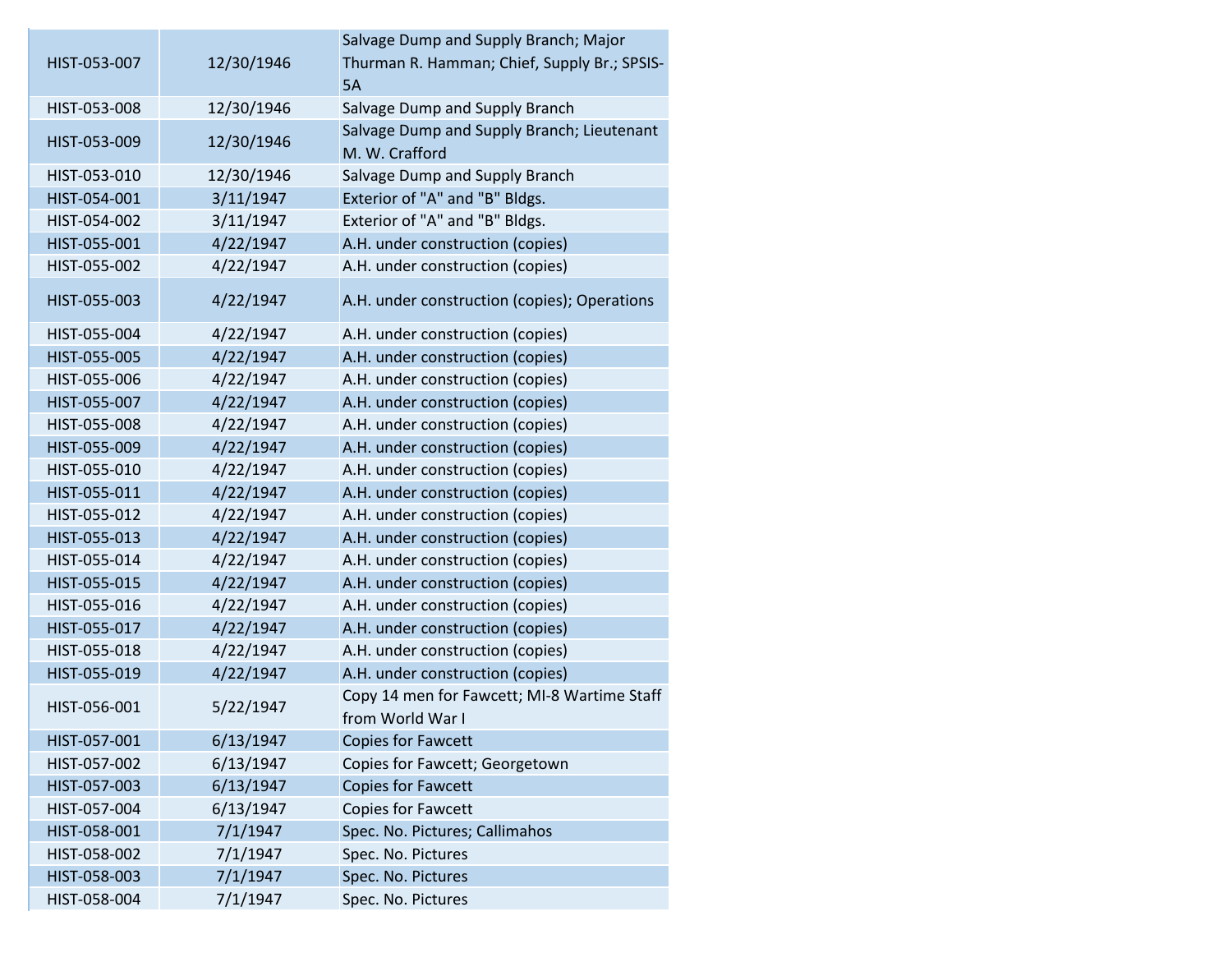| HIST-058-005 | 7/1/1947  | Spec. No. Pictures                             |
|--------------|-----------|------------------------------------------------|
| HIST-058-006 | 7/1/1947  | Spec. No. Pictures                             |
| HIST-058-007 | 7/1/1947  | Spec. No. Pictures                             |
| HIST-058-008 | 7/1/1947  | Spec. No. Pictures; Callimahos                 |
| HIST-058-009 | 7/1/1947  | Spec. No. Pictures; Callimahos                 |
| HIST-058-010 | 7/1/1947  | Spec. No. Pictures                             |
| HIST-058-011 | 7/1/1947  | Spec. No. Pictures                             |
| HIST-059-001 | 7/14/1947 | Lab and Wing Pictures                          |
| HIST-059-002 | 7/14/1947 | Lab and Wing Pictures                          |
| HIST-059-003 | 7/14/1947 | Lab and Wing Pictures                          |
| HIST-059-004 | 7/14/1947 | Lab and Wing Pictures                          |
| HIST-059-005 | 7/14/1947 | Lab and Wing Pictures                          |
| HIST-059-006 | 7/14/1947 | Lab and Wing Pictures; SIGSALY                 |
| HIST-060-001 | 7/15/1947 | Security Division "S" Room; SIGABA             |
| HIST-060-002 | 7/15/1947 | Security Division "S" Room; Crypto Chris and   |
|              |           | Transfu cartoons on the wall                   |
| HIST-060-003 | 7/15/1947 | Security Division "S" Room                     |
|              |           | Construction of A.S.A.-E.M. Bks. "A" Bldg.     |
| HIST-061-001 | 8/25/1947 | Copies; Exterior and Interior EM Barrack;      |
|              |           | 10/10/42 and 11/24/42                          |
|              |           | Construction of A.S.A.-E.M. Bks. "A" Bldg.     |
|              |           | Copies; Excavation for B Building              |
| HIST-061-002 | 8/25/1947 | (12/12/1942); Adverse Winter Weather           |
|              |           | Conditions - Bulldozer Clearing Mire off Road  |
|              |           | (1/1/1943)                                     |
|              |           | Construction of A.S.A.-E.M. Bks. "A" Bldg.     |
|              |           | Copies; Crane Lifting Laboratory Section Dryer |
| HIST-061-003 | 8/25/1947 | up through Window in Wing 8 (11/26/1942);      |
|              |           | Diesel Motor with Attached Generator for       |
|              |           | Emergency Power (11/26/1942)                   |
|              |           |                                                |
|              |           | Construction of A.S.A.-E.M. Bks. "A" Bldg.     |
| HIST-061-004 | 8/25/1947 | Copies; Excavation of Central Portion of "A"   |
|              |           | Building - Looking South (9/5/1942);           |
|              |           | Construction of EM Barracks (9/12/1942)        |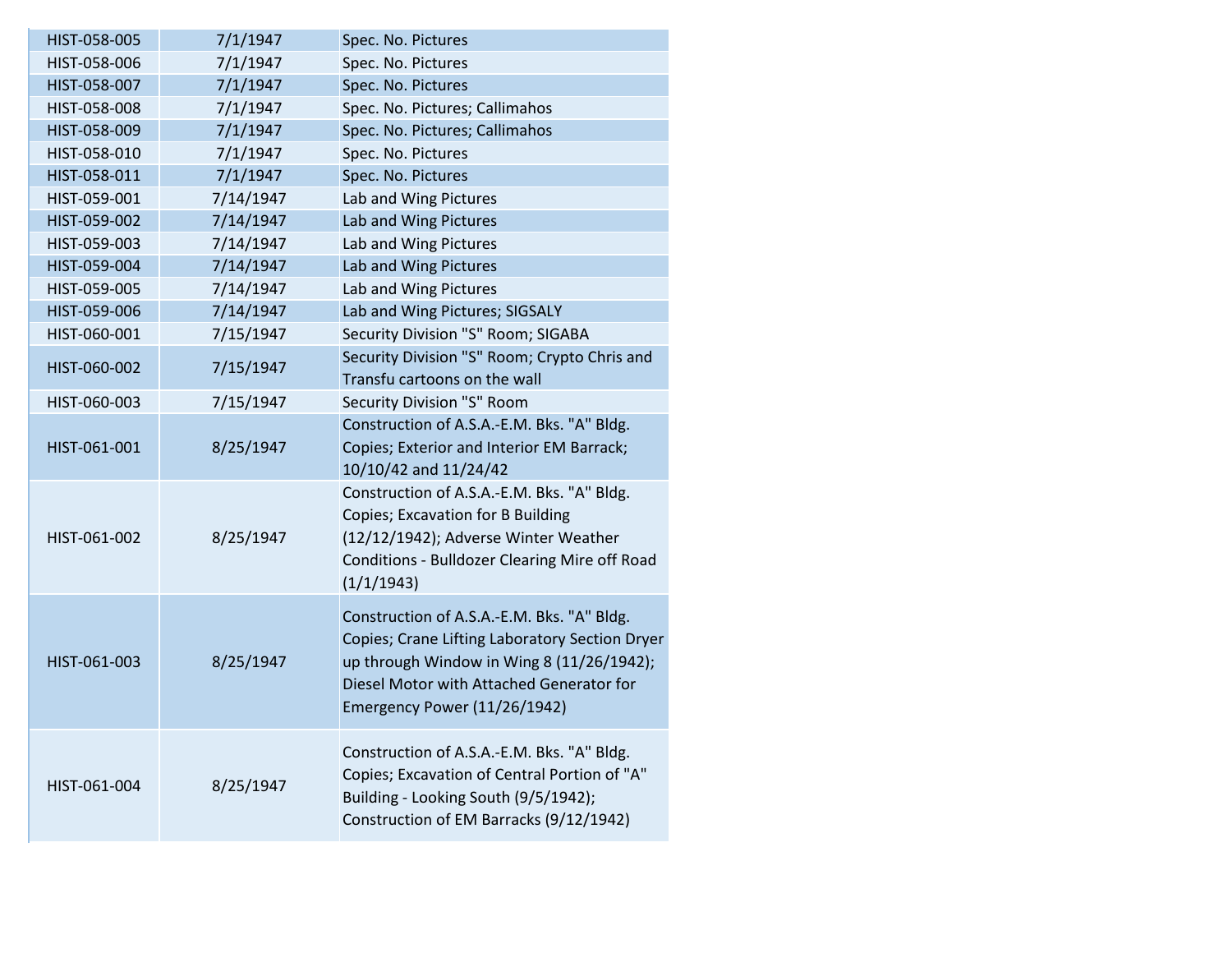| HIST-061-005 | 8/25/1947 | Construction of A.S.A.-E.M. Bks. "A" Bldg.<br>Copies; Rapid Progress Construction - "B"<br>Building Only 26 Days after Ground Was<br>Broken; South Side of "B" Building - 40 Days<br>after Ground Was Broken |
|--------------|-----------|--------------------------------------------------------------------------------------------------------------------------------------------------------------------------------------------------------------|
| HIST-061-006 | 8/25/1947 | Construction of A.S.A.-E.M. Bks. "A" Bldg.<br>Copies; Interior of Second Floor, Wing 8, "A"<br>Building (11/6/1942); IBM Unit of B Section<br>Being Moved (11/26/1942)                                       |
| HIST-061-007 | 8/25/1947 | Construction of A.S.A.-E.M. Bks. "A" Bldg.<br>Copies; Field Kitchen (10/10/1942); Chow Line<br>Inside Mess Hall (10/10/1942)                                                                                 |
| HIST-062-001 | 9/2/1947  | Installations in Japan for Barker                                                                                                                                                                            |
| HIST-062-002 | 9/2/1947  | Installations in Japan for Barker                                                                                                                                                                            |
| HIST-062-003 | 9/2/1947  | Installations in Japan for Barker; Kyoto 12614<br>Camp Stafford                                                                                                                                              |
| HIST-062-004 | 9/2/1947  | Installations in Japan for Barker                                                                                                                                                                            |
| HIST-062-005 | 9/2/1947  | Installations in Japan for Barker                                                                                                                                                                            |
| HIST-062-006 | 9/2/1947  | Installations in Japan for Barker                                                                                                                                                                            |
| HIST-062-007 | 9/2/1947  | Installations in Japan for Barker                                                                                                                                                                            |
| HIST-063-001 | 9/12/1947 | <b>Copies for Fawcett</b>                                                                                                                                                                                    |
| HIST-063-002 | 9/12/1947 | <b>Copies for Fawcett</b>                                                                                                                                                                                    |
| HIST-063-003 | 9/12/1947 | <b>Copies for Fawcett</b>                                                                                                                                                                                    |
| HIST-063-004 | 9/12/1947 | <b>Copies for Fawcett</b>                                                                                                                                                                                    |
| HIST-063-005 | 9/12/1947 | <b>Copies for Fawcett; Maslak</b>                                                                                                                                                                            |
| HIST-063-006 | 9/12/1947 | <b>Copies for Fawcett; Maslak</b>                                                                                                                                                                            |
| HIST-063-007 | 9/12/1947 | Copies for Fawcett; Kinkade                                                                                                                                                                                  |
| HIST-063-008 | 9/12/1947 | Copies for Fawcett; Pagano                                                                                                                                                                                   |
| HIST-063-009 | 9/12/1947 | <b>Copies for Fawcett</b>                                                                                                                                                                                    |
| HIST-063-010 | 9/12/1947 | <b>Copies for Fawcett</b>                                                                                                                                                                                    |
| HIST-063-011 | 9/12/1947 | <b>Copies for Fawcett</b>                                                                                                                                                                                    |
| HIST-063-012 | 9/12/1947 | <b>Copies for Fawcett</b>                                                                                                                                                                                    |
| HIST-064-001 | 9/23/1947 | <b>Colonel Hayes Birthday</b>                                                                                                                                                                                |
| HIST-065-001 | no date   | Bond Day at Arlington Hall                                                                                                                                                                                   |
| HIST-065-002 | no date   | Bond Day at Arlington Hall; Taking over AHS                                                                                                                                                                  |
| HIST-065-003 | no date   | Bond Day at Arlington Hall                                                                                                                                                                                   |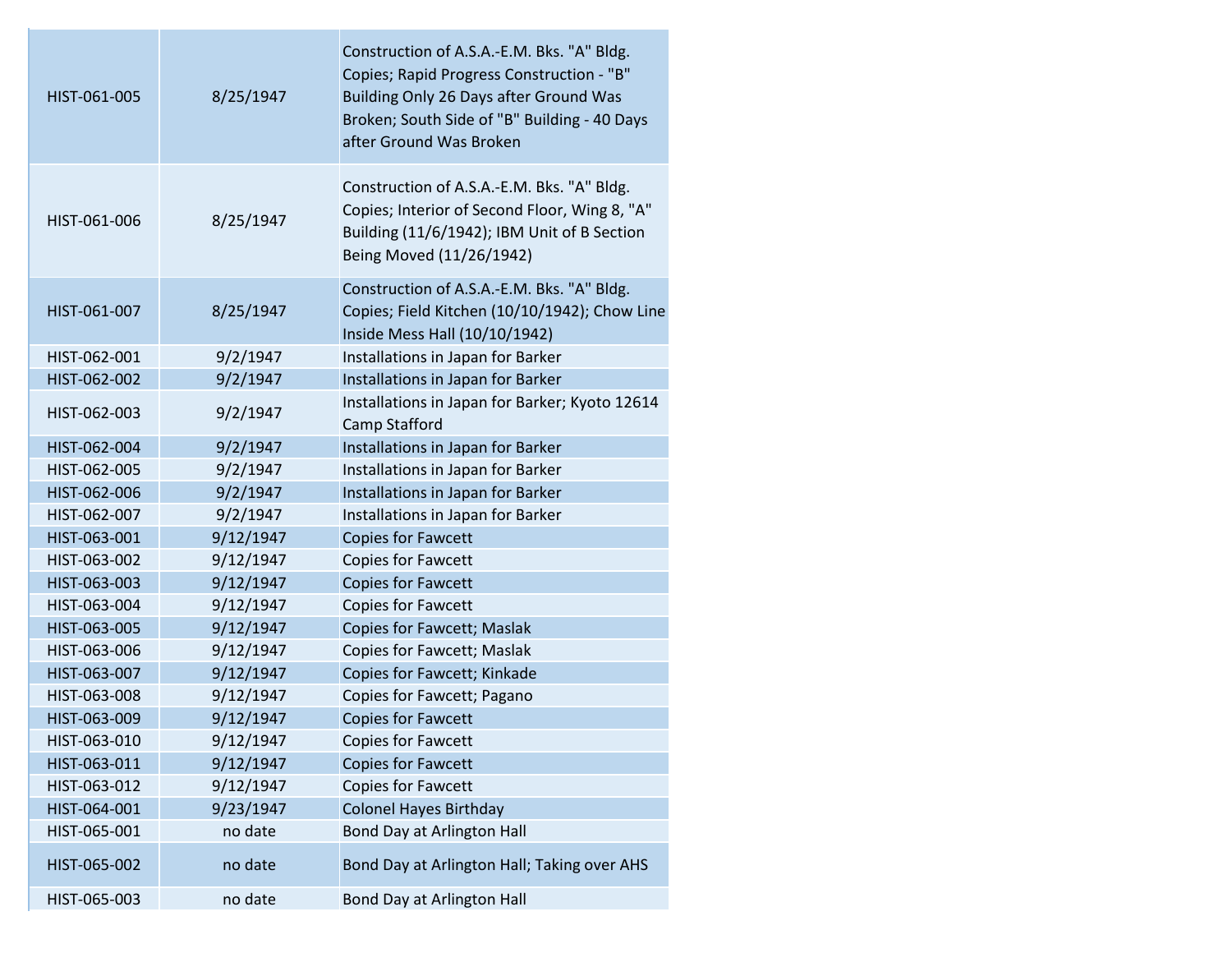| HIST-065-004 | no date    | <b>Bond Day at Arlington Hall</b>                                                                                                                                                                                                                                                                                                                   |
|--------------|------------|-----------------------------------------------------------------------------------------------------------------------------------------------------------------------------------------------------------------------------------------------------------------------------------------------------------------------------------------------------|
| HIST-065-005 | no date    | Bond Day at Arlington Hall                                                                                                                                                                                                                                                                                                                          |
| HIST-066-001 | 11/20/1947 | Graduating Class ASA officer Schllo (JHB); Back<br>row L to R: Lieutenant Delp, Lieutenant<br>Pritchard, Lieutenant Marland, Lieutenant<br>Van Pelt, Lieutenant Stidham, Lieutenant<br>Steel, Captain Livingston, Lieutenant Jeffreys.<br>Front Row L to R: Lieutenant Sarbaugh,<br>Captain Rambo, Lieutenant Danilson,<br><b>Lieutenant Thomas</b> |
| HIST-067-001 | 11/25/1947 | Mrs. Baker's Retirement; Col Hayes (far left),<br>Sullivan (far right)                                                                                                                                                                                                                                                                              |
| HIST-068-001 | 12/5/1947  | Graduation exercises, Major Shaughnessy<br>(BM); Friedman Office (Friedman, Paul Neff,<br>and pictures of Mrs. Friedman on the mantle)                                                                                                                                                                                                              |
| HIST-069-001 | 2/25/1948  | Sect. of War, Royall (FME); Secretary of War                                                                                                                                                                                                                                                                                                        |
| HIST-070-004 | 3/11/1948  | General Bradley (FME); Colonel Hayes                                                                                                                                                                                                                                                                                                                |
| HIST-070-005 | 3/11/1948  | <b>General Bradley (FME)</b>                                                                                                                                                                                                                                                                                                                        |
| HIST-070-006 | 3/11/1948  | <b>General Bradley (FME)</b>                                                                                                                                                                                                                                                                                                                        |
| HIST-070-007 | 3/11/1948  | <b>General Bradley (FME)</b>                                                                                                                                                                                                                                                                                                                        |
| HIST-071-001 | 3/25/1948  | Army Personnel on Post, WACs, MP's, Mess<br>Outfit Captain Foster, Motor Pool, Medics, For<br><b>Captain Sculley</b>                                                                                                                                                                                                                                |
| HIST-071-002 | 3/25/1948  | Army Personnel on Post, WACs, MP's, Mess<br>Outfit Captain Foster, Motor Pool, Medics, For<br><b>Captain Sculley</b>                                                                                                                                                                                                                                |
| HIST-071-003 | 3/25/1948  | Army Personnel on Post, WACs, MP's, Mess<br>Outfit Captain Foster, Motor Pool, Medics, For<br>Captain Sculley; Colonel Hayes                                                                                                                                                                                                                        |
| HIST-071-004 | 3/25/1948  | Army Personnel on Post, WACs, MP's, Mess<br>Outfit Captain Foster, Motor Pool, Medics, For<br><b>Captain Sculley</b>                                                                                                                                                                                                                                |
| HIST-071-005 | 3/25/1948  | Army Personnel on Post, WACs, MP's, Mess<br>Outfit Captain Foster, Motor Pool, Medics, For<br><b>Captain Sculley</b>                                                                                                                                                                                                                                |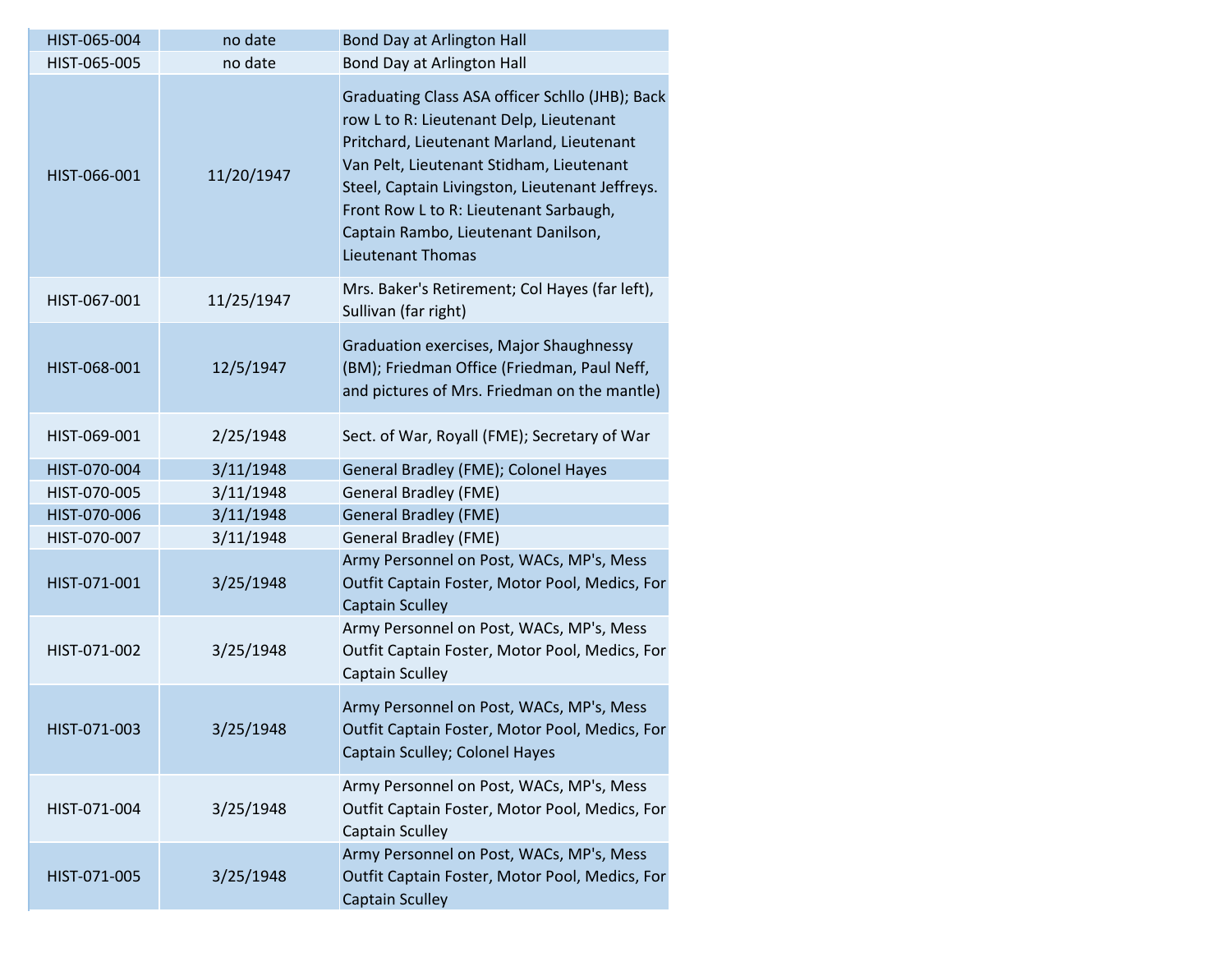| HIST-071-006 | 3/25/1948 | Army Personnel on Post, WACs, MP's, Mess<br>Outfit Captain Foster, Motor Pool, Medics, For<br><b>Captain Sculley</b> |
|--------------|-----------|----------------------------------------------------------------------------------------------------------------------|
| HIST-071-007 | 3/25/1948 | Army Personnel on Post, WACs, MP's, Mess<br>Outfit Captain Foster, Motor Pool, Medics, For<br><b>Captain Sculley</b> |
| HIST-071-008 | 3/25/1948 | Army Personnel on Post, WACs, MP's, Mess<br>Outfit Captain Foster, Motor Pool, Medics, For<br><b>Captain Sculley</b> |
| HIST-071-009 | 3/25/1948 | Army Personnel on Post, WACs, MP's, Mess<br>Outfit Captain Foster, Motor Pool, Medics, For<br><b>Captain Sculley</b> |
| HIST-071-010 | 3/25/1948 | Army Personnel on Post, WACs, MP's, Mess<br>Outfit Captain Foster, Motor Pool, Medics, For<br><b>Captain Sculley</b> |
| HIST-071-011 | 3/25/1948 | Army Personnel on Post, WACs, MP's, Mess<br>Outfit Captain Foster, Motor Pool, Medics, For<br><b>Captain Sculley</b> |
| HIST-071-012 | 3/25/1948 | Army Personnel on Post, WACs, MP's, Mess<br>Outfit Captain Foster, Motor Pool, Medics, For<br><b>Captain Sculley</b> |
| HIST-071-013 | 3/25/1948 | Army Personnel on Post, WACs, MP's, Mess<br>Outfit Captain Foster, Motor Pool, Medics, For<br><b>Captain Sculley</b> |
| HIST-071-014 | 3/25/1948 | Army Personnel on Post, WACs, MP's, Mess<br>Outfit Captain Foster, Motor Pool, Medics, For<br><b>Captain Sculley</b> |
| HIST-071-015 | 3/25/1948 | Army Personnel on Post, WACs, MP's, Mess<br>Outfit Captain Foster, Motor Pool, Medics, For<br><b>Captain Sculley</b> |
| HIST-071-016 | 3/25/1948 | Army Personnel on Post, WACs, MP's, Mess<br>Outfit Captain Foster, Motor Pool, Medics, For<br><b>Captain Sculley</b> |
| HIST-072-001 | 4/28/1948 | A.S.A. Officer General Course, Graduating<br>Class (RC)                                                              |
| HIST-072-002 | 4/28/1948 | A.S.A. Officer General Course, Graduating<br>Class (RC)                                                              |
| HIST-072-003 | 4/28/1948 | A.S.A. Officer General Course, Graduating<br>Class (RC)                                                              |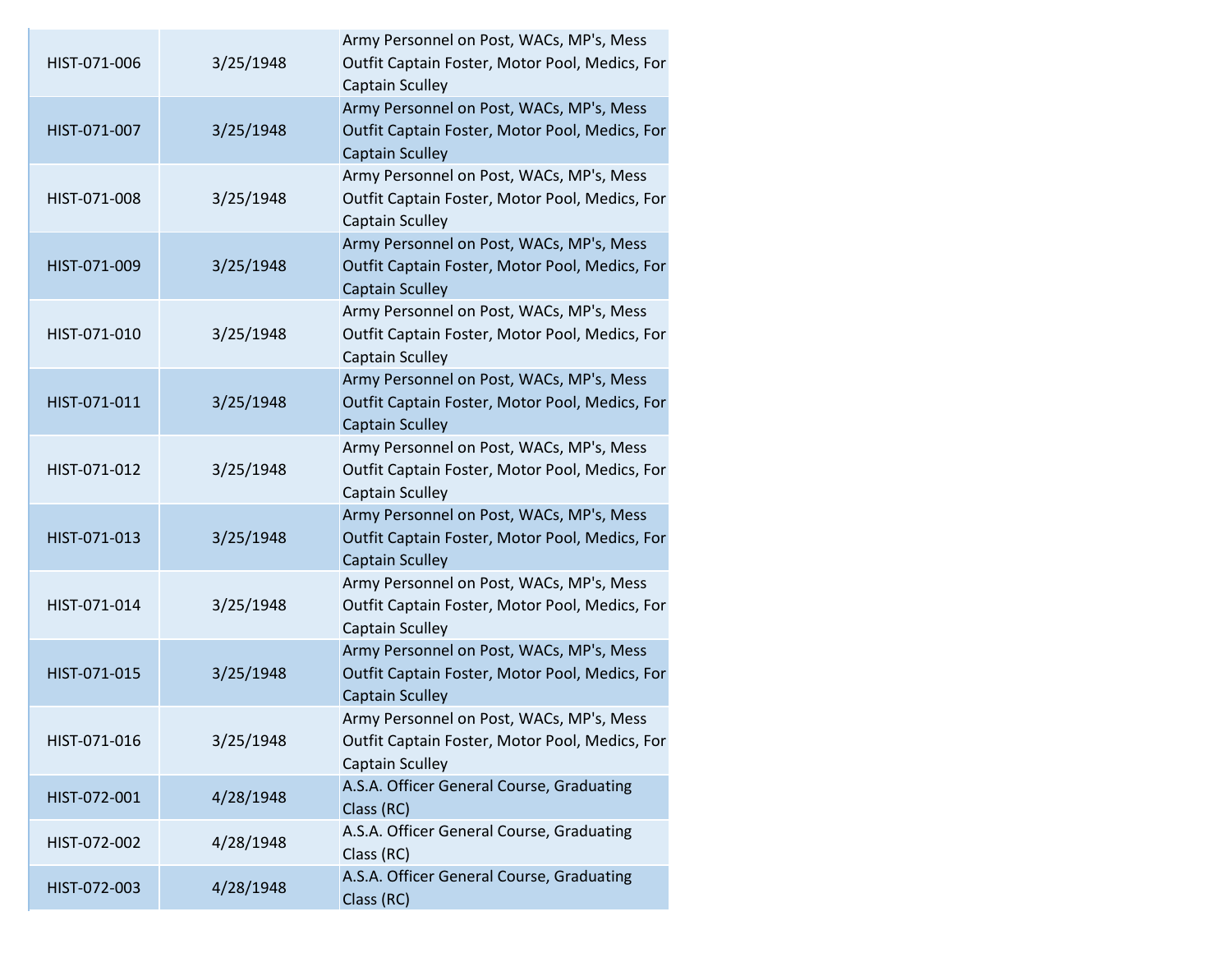| HIST-072-004                 | 4/28/1948            | A.S.A. Officer General Course, Graduating<br>Class (RC)                                                                                                                                                                                            |
|------------------------------|----------------------|----------------------------------------------------------------------------------------------------------------------------------------------------------------------------------------------------------------------------------------------------|
| HIST-072-005                 | 4/28/1948            | A.S.A. Officer General Course, Graduating<br>Class (RC)                                                                                                                                                                                            |
| HIST-072-006                 | 4/28/1948            | A.S.A. Officer General Course, Graduating<br>Class (RC)                                                                                                                                                                                            |
| HIST-073-001                 | 5/7/1948             | <b>Officers Graduation Class Part II at Post</b><br>Theater, Hayes, Friedman, General<br>Chamberlain (RC)                                                                                                                                          |
| HIST-073-002                 | 5/7/1948             | <b>Officers Graduation Class Part II at Post</b><br>Theater, Hayes, Friedman, General<br>Chamberlain (RC)                                                                                                                                          |
| HIST-073-003                 | 5/7/1948             | <b>Officers Graduation Class Part II at Post</b><br>Theater, Hayes, Friedman, General<br>Chamberlain (RC); Colonel Hayes speaking                                                                                                                  |
| HIST-074-001                 | 6/16/1948            | Copy, Special Personal Request from Colonel<br>Clarke to Colonel Hays; Photo Caption: La<br>Cappelle, France, where the Germans came<br>through on Nov. 6, 1918 at 1 a.m. to ask for<br>an immediate armistice. J. O. Donovan, see<br>HIST-074-001 |
| HIST-074-002                 | 6/16/1948            | Copy, Special Personal Request from Colonel<br>Clarke to Colonel Hays; Photo from World<br>War I; see HIST-074-001                                                                                                                                 |
| HIST-075-001                 | 6/22/1948            | Traffic routing chart 93-B-II (MR)                                                                                                                                                                                                                 |
| HIST-076-001                 | 7/7/1948             | Building 110 (RC)                                                                                                                                                                                                                                  |
| HIST-076-002                 | 7/7/1948             | Building 110 (RC)                                                                                                                                                                                                                                  |
| HIST-076-003                 | 7/7/1948             | Building 110 (RC)                                                                                                                                                                                                                                  |
| HIST-077-001                 | 7/7/1948             | Building 201 (RC) (Barracks)                                                                                                                                                                                                                       |
| HIST-077-002                 | 7/7/1948             | Building 201 (RC) (Barracks)                                                                                                                                                                                                                       |
| HIST-078-001                 | 7/7/1948             | Building 101 (RC)                                                                                                                                                                                                                                  |
| HIST-078-002                 | 7/7/1948             | Building 101 (RC)                                                                                                                                                                                                                                  |
| HIST-079-001<br>HIST-079-002 | 7/7/1948<br>7/7/1948 | Building 310 (RC)<br>Building 310 (RC)                                                                                                                                                                                                             |
| HIST-080-001                 | 7/7/1948             | Building 300 (RC)                                                                                                                                                                                                                                  |
| HIST-080-002                 | 7/7/1948             | Building 300 (RC)                                                                                                                                                                                                                                  |
| HIST-081-001                 | 7/7/1948             | Building 500 (RC)                                                                                                                                                                                                                                  |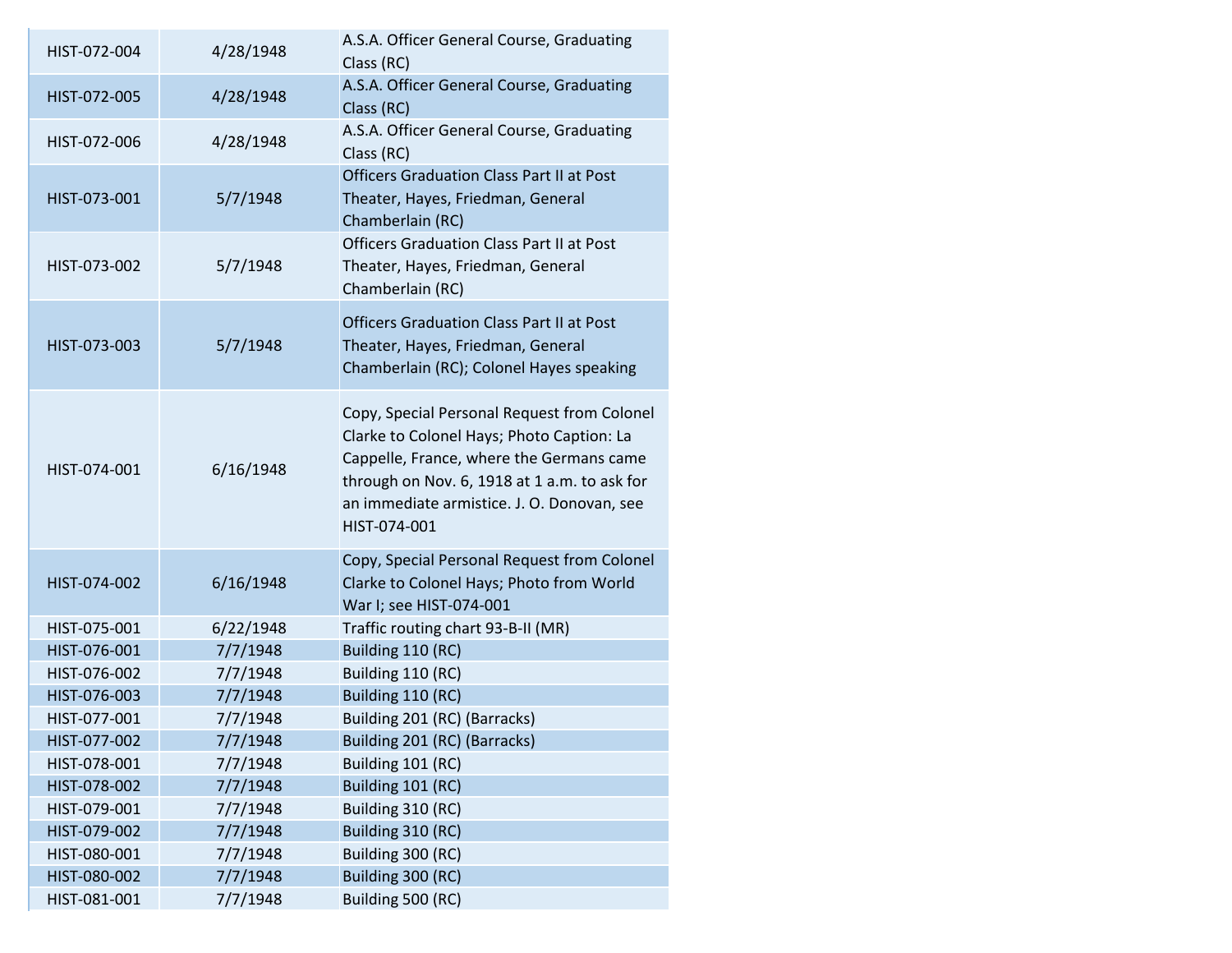| HIST-081-002 | 7/7/1948 | Building 500 (RC)                             |
|--------------|----------|-----------------------------------------------|
| HIST-082-001 | 7/7/1948 | Building 420 (RC)                             |
| HIST-082-002 | 7/7/1948 | Building 420 (RC)                             |
| HIST-082-003 | 7/7/1948 | Building 420 (RC)                             |
| HIST-083-001 | 7/7/1948 | Building 402 (Cafeteria) (RC)                 |
| HIST-083-002 | 7/7/1948 | Building 402 (Cafeteria) (RC)                 |
| HIST-083-003 | 7/7/1948 | Building 402 (Cafeteria) (RC)                 |
| HIST-083-004 | 7/7/1948 | Building 402 (Cafeteria) (RC)                 |
| HIST-084-001 | 7/7/1948 | Building 126 (Fire Dept.) (RC)                |
| HIST-084-002 | 7/7/1948 | Building 126 (Fire Dept.) (RC)                |
| HIST-084-003 | 7/7/1948 | Building 126 (Fire Dept.) (RC)                |
| HIST-085-001 | 7/7/1948 | Headquarters Bldg. (RC)                       |
| HIST-085-002 | 7/7/1948 | Headquarters Bldg. (RC)                       |
| HIST-085-003 | 7/7/1948 | Headquarters Bldg. (RC)                       |
| HIST-085-004 | 7/7/1948 | Headquarters Bldg. (RC)                       |
| HIST-085-005 | 7/7/1948 | Headquarters Bldg. (RC)                       |
| HIST-086-001 | 7/7/1948 | Building 100 (RC)                             |
| HIST-086-002 | 7/7/1948 | Building 100 (RC)                             |
| HIST-086-003 | 7/7/1948 | Building 100 (RC)                             |
| HIST-087-001 | 7/7/1948 | Building 301 (RC)                             |
| HIST-087-002 | 7/7/1948 | Building 301 (RC)                             |
| HIST-088-001 | 7/7/1948 | Building 113 (RC)                             |
| HIST-088-002 | 7/7/1948 | Building 113 (RC)                             |
| HIST-089-001 | 7/7/1948 | Building 203 (Barracks) (RC)                  |
| HIST-089-002 | 7/7/1948 | Building 203 (Barracks) (RC)                  |
| HIST-090-001 | 7/7/1948 | Building 423 (Motor Pool) (RC)                |
| HIST-090-002 | 7/7/1948 | Building 423 (Motor Pool) (RC)                |
| HIST-091-001 | 7/7/1948 | Building A (RC)                               |
| HIST-091-002 | 7/7/1948 | Building A (RC)                               |
| HIST-091-003 | 7/7/1948 | Building A (RC)                               |
| HIST-091-004 | 7/7/1948 | <b>Building A (RC)</b>                        |
| HIST-091-005 | 7/7/1948 | Building A (RC)                               |
| HIST-091-006 | 7/7/1948 | <b>Building A (RC)</b>                        |
| HIST-092-001 | 7/7/1948 | Building 50 (Lieutenant Co Libby) (RC)        |
| HIST-092-002 | 7/7/1948 | Building 50 (Lieutenant Co Libby) (RC); Sears |
|              |          | house                                         |
| HIST-093-001 | 7/7/1948 | Building 127 (RC)                             |
| HIST-093-002 | 7/7/1948 | Building 127 (RC)                             |
| HIST-093-003 | 7/7/1948 | Building 127 (RC)                             |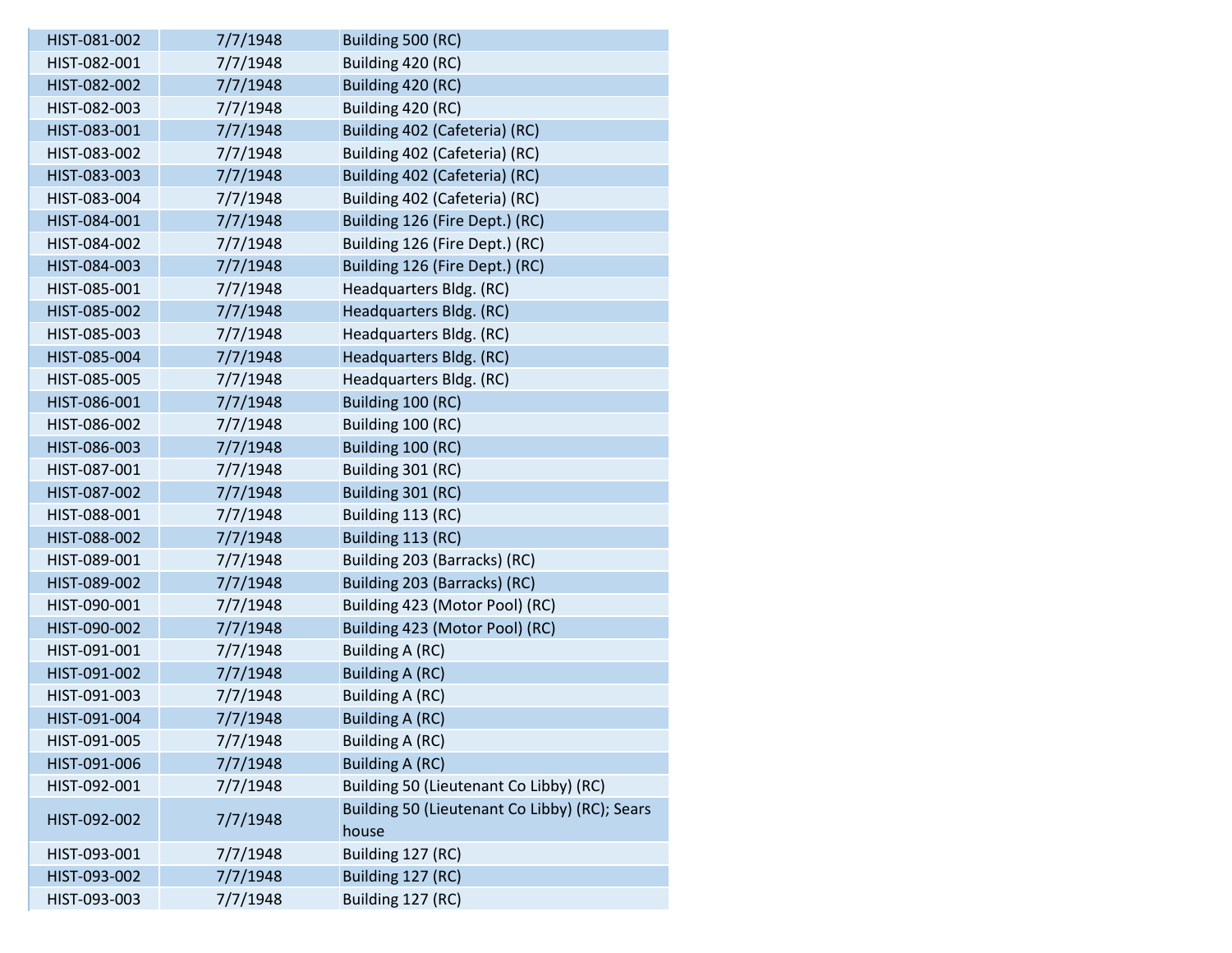| HIST-094-001 | 7/7/1948 | Building 114 (RC); Post Engineer, Electrician, |
|--------------|----------|------------------------------------------------|
|              |          | and Plumber                                    |
| HIST-094-002 | 7/7/1948 | Building 114 (RC); Post Carpenter              |
| HIST-095-001 | 7/7/1948 | Building 115 (Dispensary) (RC)                 |
| HIST-095-002 | 7/7/1948 | Building 115 (Dispensary) (RC)                 |
| HIST-095-003 | 7/7/1948 | Building 115 (Dispensary) (RC)                 |
| HIST-096-001 | 7/7/1948 | Building 125 (RC)                              |
| HIST-096-002 | 7/7/1948 | Building 125 (RC)                              |
| HIST-097-001 | 7/7/1948 | Building 128 (RC)                              |
| HIST-097-002 | 7/7/1948 | Building 128 (RC)                              |
| HIST-098-001 | 7/7/1948 | Building 465 (GYM) (RC)                        |
| HIST-098-002 | 7/7/1948 | Building 465 (GYM) (RC)                        |
| HIST-098-003 | 7/7/1948 | Building 465 (GYM) (RC)                        |
| HIST-099-001 | 7/7/1948 | Building 51 (Colonel Bicher) (RC)              |
| HIST-099-002 | 7/7/1948 | Building 51 (Colonel Bicher) (RC)              |
| HIST-100-001 | 7/7/1948 | Building B (RC)                                |
| HIST-100-002 | 7/7/1948 | Building B (RC)                                |
| HIST-100-003 | 7/7/1948 | Building B (RC)                                |
| HIST-100-004 | 7/7/1948 | Building B (RC)                                |
| HIST-100-005 | 7/7/1948 | Building B (RC)                                |
| HIST-100-006 | 7/7/1948 | Building B (RC)                                |
| HIST-101-001 | 7/7/1948 | Building 111 (RC)                              |
| HIST-101-002 | 7/7/1948 | Building 111 (RC)                              |
| HIST-102-001 | 7/7/1948 | Building 600 (RC)                              |
| HIST-102-002 | 7/7/1948 | Building 600 (RC)                              |
| HIST-103-001 | 7/7/1948 | Building 112 (RC)                              |
| HIST-103-002 | 7/7/1948 | Building 112 (RC); NCO Club                    |
| HIST-104-001 | 7/7/1948 | Building 306-307 (RC)                          |
| HIST-104-002 | 7/7/1948 | Building 306-307 (RC)                          |
| HIST-104-003 | 7/7/1948 | Building 306-307 (RC)                          |
| HIST-104-004 | 7/7/1948 | Building 306-307 (RC)                          |
| HIST-105-001 | 7/7/1948 | Building 102 (RC)                              |
| HIST-105-002 | 7/7/1948 | Building 102 (RC)                              |
| HIST-106-001 | 7/7/1948 | Building 312-313 (RC)                          |
| HIST-106-002 | 7/7/1948 | Building 312-313 (RC)                          |
| HIST-106-003 | 7/7/1948 | Building 312-313 (RC)                          |
| HIST-106-004 | 7/7/1948 | Building 312-313 (RC)                          |
| HIST-107-001 | 7/7/1948 | Building 601 (RC)                              |
| HIST-107-002 | 7/7/1948 | Building 601 (RC)                              |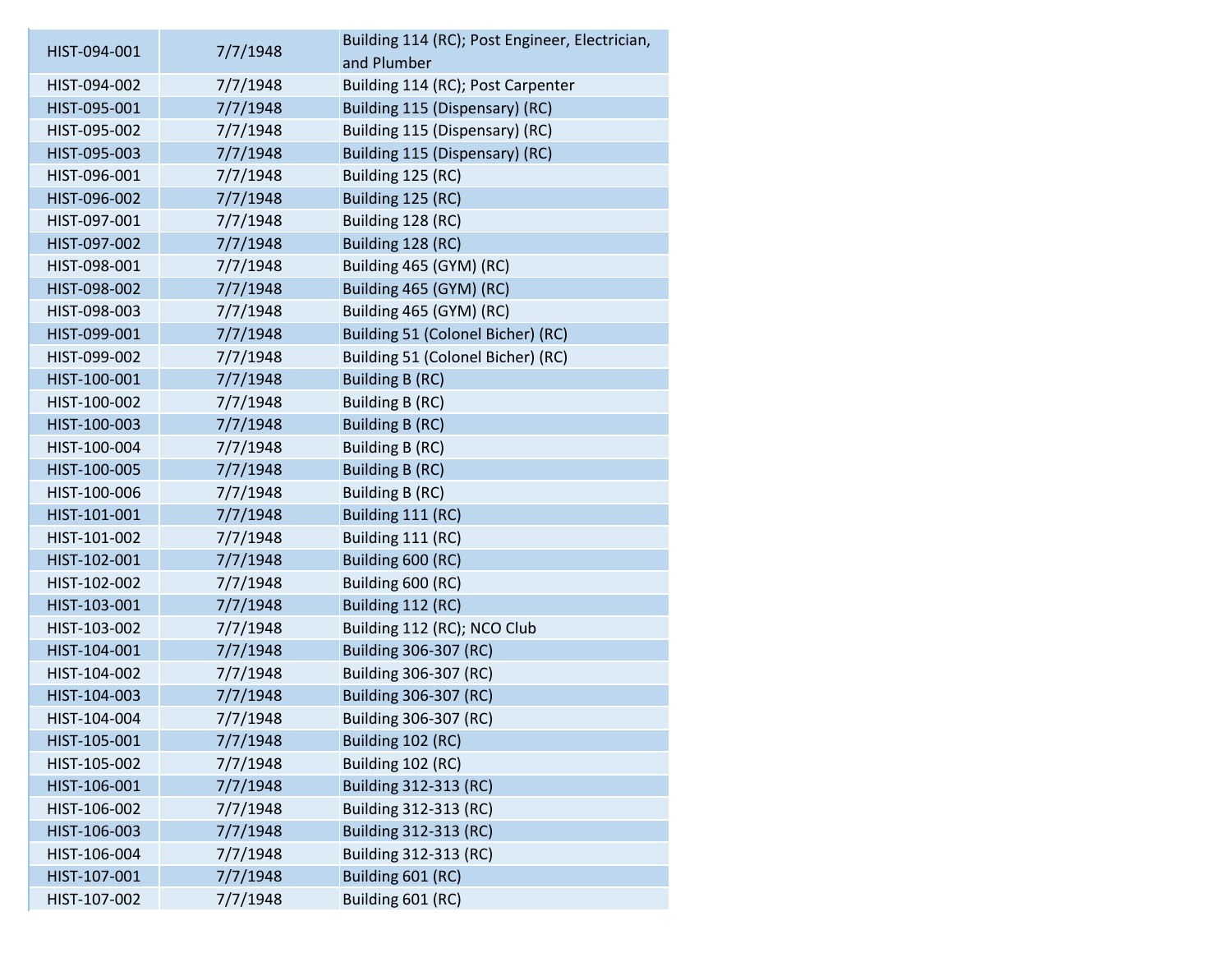| HIST-108-001 | 7/7/1948  | Building 315-316 (RC)                                                                        |
|--------------|-----------|----------------------------------------------------------------------------------------------|
| HIST-108-002 | 7/7/1948  | Building 315-316 (RC)                                                                        |
| HIST-108-003 | 7/7/1948  | Building 315-316 (RC)                                                                        |
| HIST-109-001 | 7/7/1948  | Building 305 (RC); Supply Warehouse                                                          |
| HIST-109-002 | 7/7/1948  | Building 305 (RC)                                                                            |
| HIST-110-001 | 7/7/1948  | Building 602 (RC)                                                                            |
| HIST-110-002 | 7/7/1948  | Building 602 (RC)                                                                            |
| HIST-111-001 | 7/21/1948 | Post Theater (interior) (FME); Projectors                                                    |
| HIST-111-002 | 7/21/1948 | Post Theater (interior) (FME)                                                                |
| HIST-111-003 | 7/21/1948 | Post Theater (interior) (FME)                                                                |
| HIST-111-004 | 7/21/1948 | Post Theater (interior) (FME); U.S. Army                                                     |
|              |           | <b>Motion Picture Service</b>                                                                |
| HIST-111-005 | 7/21/1948 | Post Theater (interior) (FME)                                                                |
| HIST-111-006 | 7/21/1948 | Post Theater (interior) (FME)                                                                |
| HIST-111-007 | 7/21/1948 | Post Theater (interior) (FME); Ticket Window                                                 |
| HIST-112-001 | 7/28/1948 | Post Baseball Team (FME)                                                                     |
| HIST-112-002 | 7/28/1949 | Post Baseball Team (FME)                                                                     |
| HIST-113-001 | 8/3/1948  | "S.I.S. Old Timers" Copies for Mr. Rowlett<br>(FME)                                          |
| HIST-114-001 | 7/27/1948 | Ft. Meade Pix for Captain Horton (RLC)                                                       |
| HIST-114-002 | 7/27/1948 | Ft. Meade Pix for Captain Horton (RLC)                                                       |
| HIST-114-003 | 7/27/1948 | Ft. Meade Pix for Captain Horton (RLC)                                                       |
| HIST-114-004 | 7/27/1948 | Ft. Meade Pix for Captain Horton (RLC)                                                       |
| HIST-114-005 | 7/27/1948 | Ft. Meade Pix for Captain Horton (RLC)                                                       |
| HIST-114-006 | 7/27/1948 | Ft. Meade Pix for Captain Horton (RLC)                                                       |
| HIST-114-007 | 7/27/1948 | Ft. Meade Pix for Captain Horton (RLC)                                                       |
| HIST-115-001 | 8/24/1948 | Scale Model Map. AHS for Lieutenant Haley<br>(FME)                                           |
| HIST-115-002 | 8/24/1948 | Scale Model Map. AHS for Lieutenant Haley<br>(FME)                                           |
| HIST-116-001 | 9/3/1948  | Graduating Class-General Course, Part II, class<br>II Guest Speaker Colonel C.W. Clarke (MR) |
| HIST-116-002 | 9/3/1948  | Graduating Class-General Course, Part II, class<br>II Guest Speaker Colonel C.W. Clarke (MR) |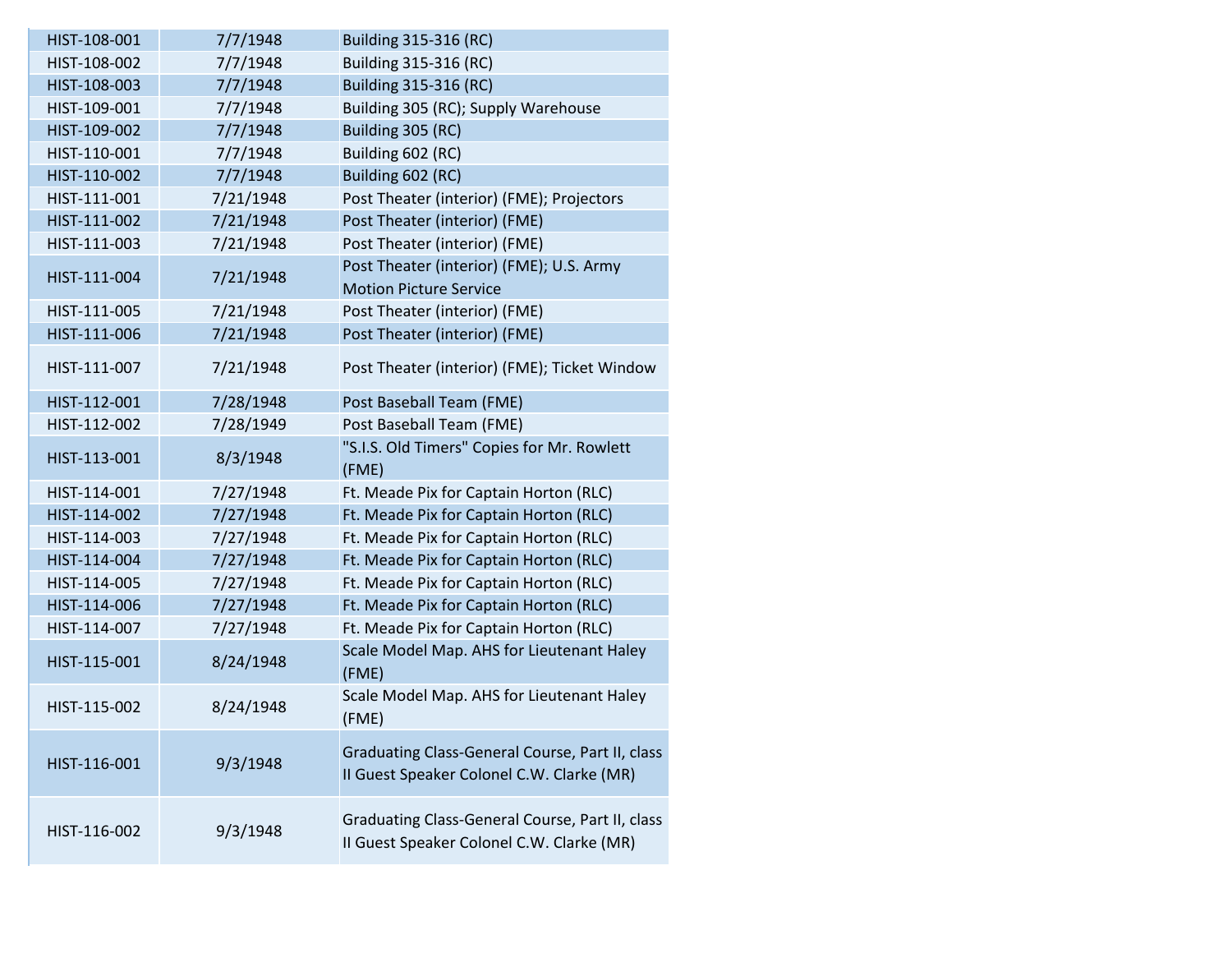| HIST-116-003 | 9/3/1948  | Graduating Class-General Course, Part II, class<br>II Guest Speaker Colonel C.W. Clarke (MR) |
|--------------|-----------|----------------------------------------------------------------------------------------------|
| HIST-116-004 | 9/3/1948  | Graduating Class-General Course, Part II, class<br>II Guest Speaker Colonel C.W. Clarke (MR) |
| HIST-117-001 | 9/15/1948 | Headquarters Fire Drill, Lieutenant Haley<br>(FME)                                           |
| HIST-117-002 | 9/15/1948 | Headquarters Fire Drill, Lieutenant Haley<br>(FME)                                           |
| HIST-117-003 | 9/15/1948 | Headquarters Fire Drill, Lieutenant Haley<br>(FME)                                           |
| HIST-117-004 | 9/15/1948 | Headquarters Fire Drill, Lieutenant Haley<br>(FME)                                           |
| HIST-118-001 | 9/22/1948 | Recreation Hall, Bowling Alley, and Gym,<br>Captain Kealey                                   |
| HIST-118-002 | 9/22/1948 | Recreation Hall, Bowling Alley, and Gym,<br>Captain Kealey                                   |
| HIST-118-003 | 9/22/1948 | Recreation Hall, Bowling Alley, and Gym,<br>Captain Kealey                                   |
| HIST-118-004 | 9/22/1948 | Recreation Hall, Bowling Alley, and Gym,<br>Captain Kealey                                   |
| HIST-118-005 | 9/22/1948 | Recreation Hall, Bowling Alley, and Gym,<br>Captain Kealey                                   |
| HIST-118-006 | 9/22/1948 | Recreation Hall, Bowling Alley, and Gym,<br>Captain Kealey                                   |
| HIST-118-007 | 9/22/1948 | Recreation Hall, Bowling Alley, and Gym,<br>Captain Kealey                                   |
| HIST-118-008 | 9/22/1948 | Recreation Hall, Bowling Alley, and Gym,<br>Captain Kealey                                   |
| HIST-118-009 | 9/22/1948 | Recreation Hall, Bowling Alley, and Gym,<br>Captain Kealey                                   |
| HIST-118-010 | 9/22/1948 | Recreation Hall, Bowling Alley, and Gym,<br>Captain Kealey                                   |
| HIST-118-011 | 9/22/1948 | Recreation Hall, Bowling Alley, and Gym,<br>Captain Kealey                                   |
| HIST-118-012 | 9/22/1948 | Recreation Hall, Bowling Alley, and Gym,<br>Captain Kealey                                   |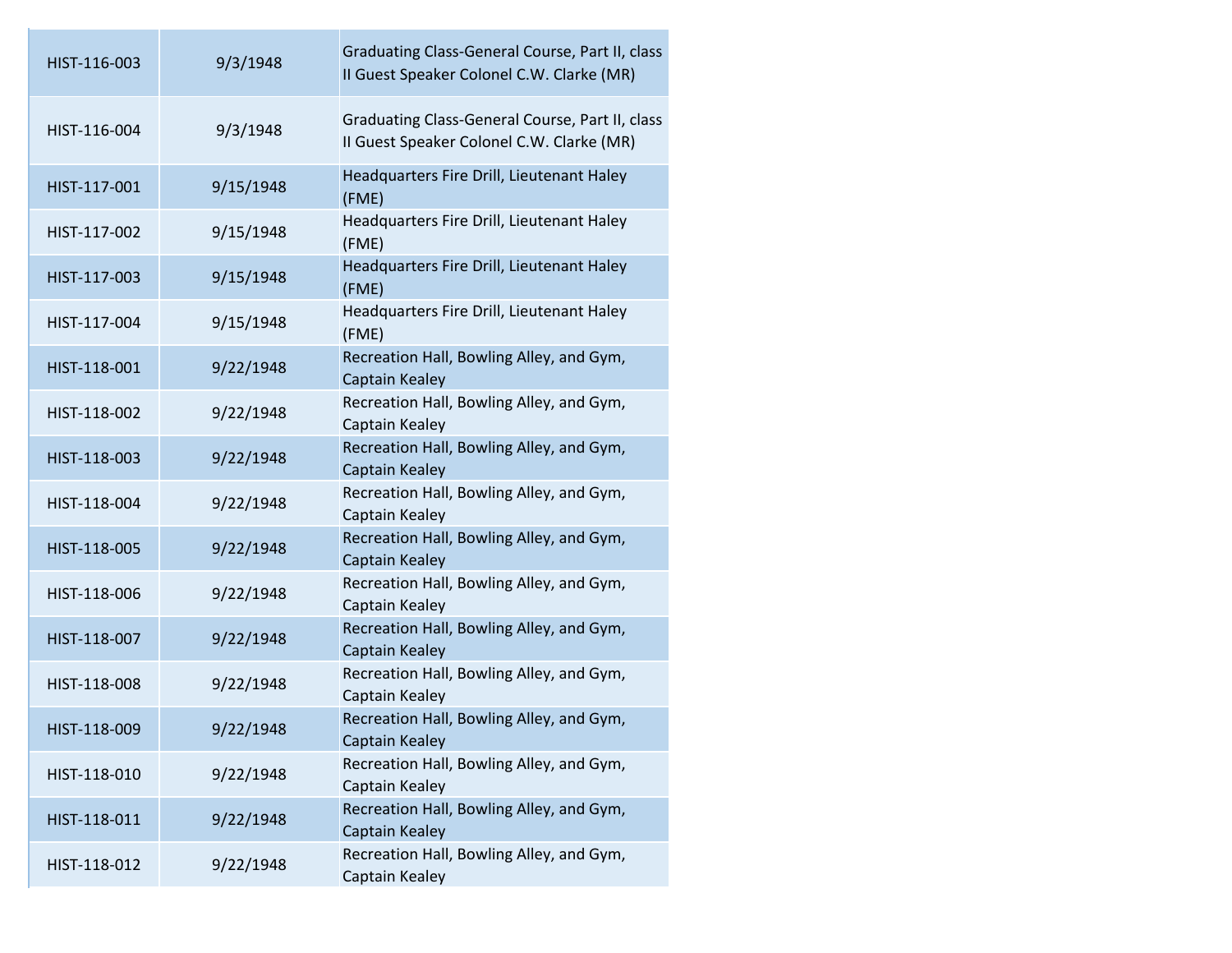| HIST-119-001 | 9/25/1948  | Colonel Hayes Birthday Party and guests<br>(TAG)                                                          |
|--------------|------------|-----------------------------------------------------------------------------------------------------------|
| HIST-119-002 | 9/25/1948  | Colonel Hayes Birthday Party and guests<br>(TAG)                                                          |
| HIST-119-003 | 9/25/1948  | <b>Colonel Hayes Birthday Party and guests</b><br>(TAG)                                                   |
| HIST-119-004 | 9/25/1948  | Colonel Hayes Birthday Party and guests<br>(TAG)                                                          |
| HIST-119-005 | 9/25/1948  | <b>Colonel Hayes Birthday Party and guests</b><br>(TAG)                                                   |
| HIST-119-006 | 9/25/1948  | Colonel Hayes Birthday Party and guests<br>(TAG)                                                          |
| HIST-120-001 | 10/1/1948  | Captain Richards Ward, Identification Picture<br>(PDC)                                                    |
| HIST-121-001 | 10/14/1948 | Travis Cup on display in Headquarters (CHM-<br>AMF)                                                       |
| HIST-121-002 | 10/14/1948 | Travis Cup on display in Headquarters (CHM-<br>AMF)                                                       |
| HIST-121-003 | 10/14/1948 | Travis Cup on display in Headquarters (CHM-<br>AMF)                                                       |
| HIST-121-004 | 10/14/1948 | Travis Cup on display in Headquarters (CHM-<br>AMF)                                                       |
| HIST-122-001 | 10/27/1948 | Golf Match Final at Fairfax golf course, M.<br>Mitchell, B. Buffham, C. Schierlman, and R.<br>Neill (CHM) |
| HIST-122-002 | 10/27/1948 | Golf Match Final at Fairfax golf course, M.<br>Mitchell, B. Buffham, C. Schierlman, and R.<br>Neill (CHM) |
| HIST-122-003 | 10/27/1948 | Golf Match Final at Fairfax golf course, M.<br>Mitchell, B. Buffham, C. Schierlman, and R.<br>Neill (CHM) |
| HIST-122-004 | 10/27/1948 | Golf Match Final at Fairfax golf course, M.<br>Mitchell, B. Buffham, C. Schierlman, and R.<br>Neill (CHM) |
| HIST-122-005 | 10/27/1948 | Golf Match Final at Fairfax golf course, M.<br>Mitchell, B. Buffham, C. Schierlman, and R.<br>Neill (CHM) |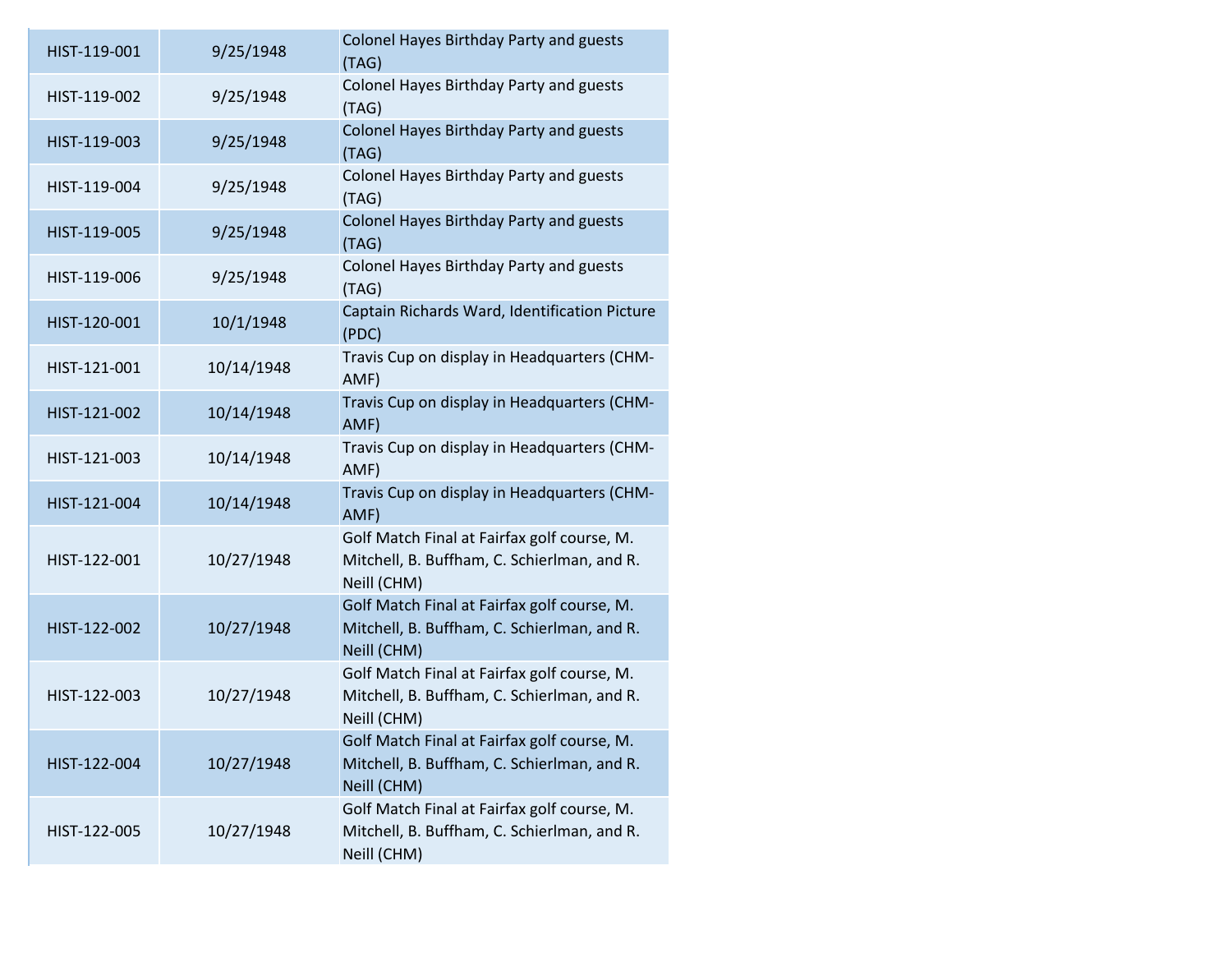| HIST-122-006 | 10/27/1948 | Golf Match Final at Fairfax golf course, M.<br>Mitchell, B. Buffham, C. Schierlman, and R.<br>Neill (CHM) |
|--------------|------------|-----------------------------------------------------------------------------------------------------------|
| HIST-122-007 | 10/27/1948 | Golf Match Final at Fairfax golf course, M.<br>Mitchell, B. Buffham, C. Schierlman, and R.<br>Neill (CHM) |
| HIST-122-008 | 10/27/1948 | Golf Match Final at Fairfax golf course, M.<br>Mitchell, B. Buffham, C. Schierlman, and R.<br>Neill (CHM) |
| HIST-122-009 | 10/27/1948 | Golf Match Final at Fairfax golf course, M.<br>Mitchell, B. Buffham, C. Schierlman, and R.<br>Neill (CHM) |
| HIST-122-010 | 10/27/1948 | Golf Match Final at Fairfax golf course, M.<br>Mitchell, B. Buffham, C. Schierlman, and R.<br>Neill (CHM) |
| HIST-122-011 | 10/27/1948 | Golf Match Final at Fairfax golf course, M.<br>Mitchell, B. Buffham, C. Schierlman, and R.<br>Neill (CHM) |
| HIST-122-012 | 10/27/1948 | Golf Match Final at Fairfax golf course, M.<br>Mitchell, B. Buffham, C. Schierlman, and R.<br>Neill (CHM) |
| HIST-122-013 | 10/27/1948 | Golf Match Final at Fairfax golf course, M.<br>Mitchell, B. Buffham, C. Schierlman, and R.<br>Neill (CHM) |
| HIST-123-001 | 12/10/1948 | New Ozalid Machine for AS-91                                                                              |
| HIST-123-002 | 12/10/1948 | New Ozalid Machine for AS-91                                                                              |
| HIST-123-003 | 12/10/1948 | New Ozalid Machine for AS-91                                                                              |
| HIST-123-004 | 12/10/1948 | New Ozalid Machine for AS-91                                                                              |
| HIST-123-005 | 12/10/1948 | New Ozalid Machine for AS-91                                                                              |
| HIST-123-006 | 12/10/1948 | New Ozalid Machine for AS-91                                                                              |
| HIST-123-007 | 12/10/1948 | New Ozalid Machine for AS-91                                                                              |
| HIST-124-001 | 2/21/1949  | Motor Pool Inspection, Lieutenant Riley (RLC)                                                             |
| HIST-124-002 | 2/21/1949  | Motor Pool Inspection, Lieutenant Riley (RLC)                                                             |
| HIST-124-003 | 2/21/1949  | Motor Pool Inspection, Lieutenant Riley (RLC)                                                             |
| HIST-124-004 | 2/21/1949  | Motor Pool Inspection, Lieutenant Riley (RLC)                                                             |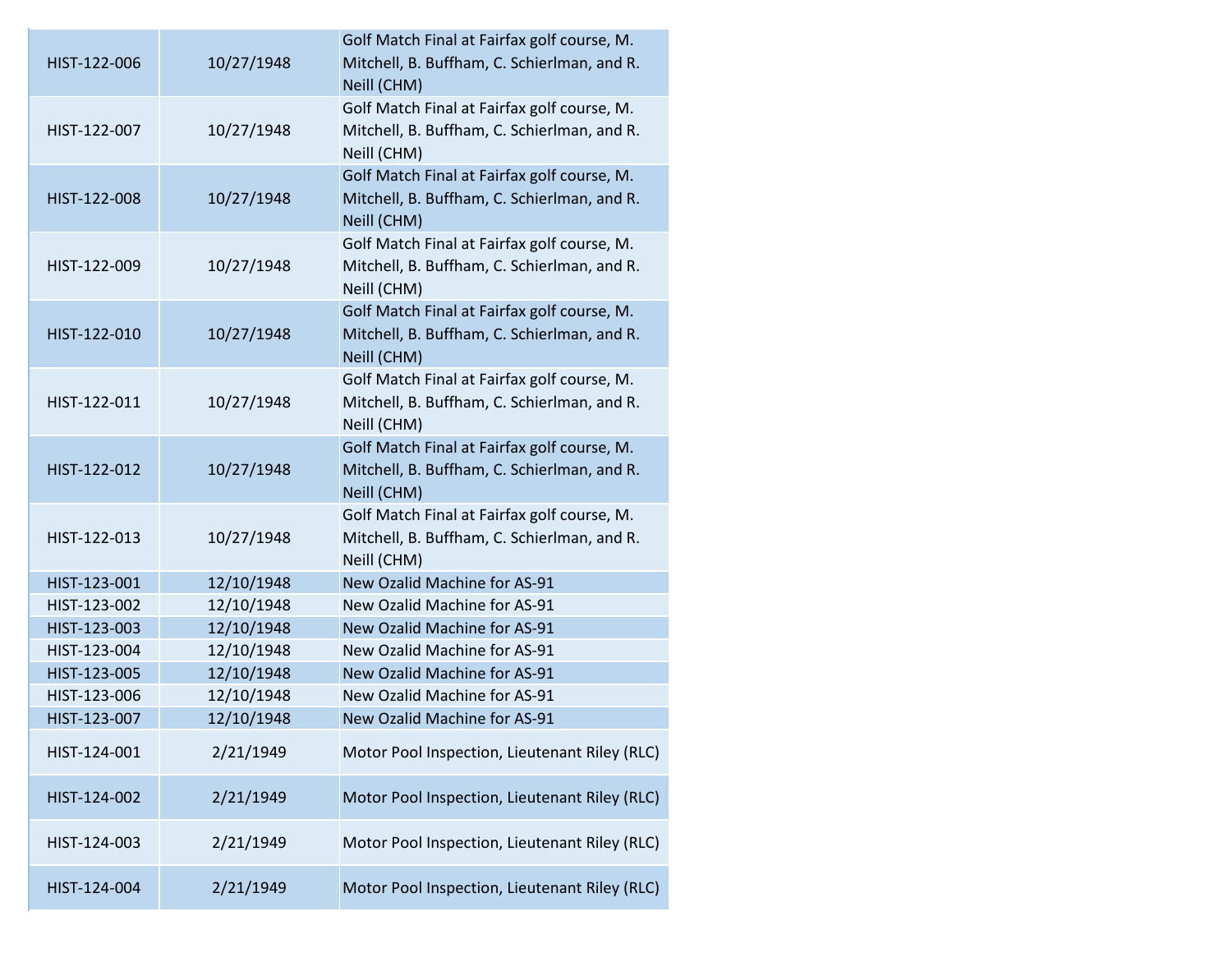| HIST-124-005 | 2/21/1949 | Motor Pool Inspection, Lieutenant Riley (RLC)                  |
|--------------|-----------|----------------------------------------------------------------|
| HIST-124-006 | 2/21/1949 | Motor Pool Inspection, Lieutenant Riley (RLC)                  |
| HIST-124-007 | 2/21/1949 | Motor Pool Inspection, Lieutenant Riley (RLC)                  |
| HIST-124-008 | 2/21/1949 | Motor Pool Inspection, Lieutenant Riley (RLC)                  |
| HIST-124-009 | 2/21/1949 | Motor Pool Inspection, Lieutenant Riley (RLC)                  |
| HIST-124-010 | 2/21/1949 | Motor Pool Inspection, Lieutenant Riley (RLC)                  |
| HIST-124-011 | 2/21/1949 | Motor Pool Inspection, Lieutenant Riley (RLC)                  |
| HIST-124-012 | 2/21/1949 | Motor Pool Inspection, Lieutenant Riley (RLC)                  |
| HIST-124-013 | 2/21/1949 | Motor Pool Inspection, Lieutenant Riley (RLC)                  |
| HIST-125-001 | 2/23/1949 | Officers Club, Major Raley (FME)                               |
| HIST-125-002 | 2/23/1949 | Officers Club, Major Raley (FME)                               |
| HIST-125-003 | 2/23/1949 | Officers Club, Major Raley (FME)                               |
| HIST-126-001 | 3/7/1949  | Colonel Hayes and General Packard Speech,<br>Post Theater (FE) |
| HIST-126-002 | 3/7/1949  | Colonel Hayes and General Packard Speech,<br>Post Theater (FE) |
| HIST-126-003 | 3/7/1949  | Colonel Hayes and General Packard Speech,<br>Post Theater (FE) |
| HIST-127-001 | 3/10/1949 | Class 3, ASA Officer General Course, Captain<br>Zellefrow (FE) |
| HIST-127-002 | 3/10/1949 | Class 3, ASA Officer General Course, Captain<br>Zellefrow (FE) |
| HIST-128-001 | 3/10/1949 | Travis Trophy ASA Basketball team Captain<br><b>Kealey</b>     |
| HIST-128-002 | 3/10/1949 | Travis Trophy ASA Basketball team Captain<br>Kealey            |
| HIST-128-003 | 3/10/1949 | Travis Trophy ASA Basketball team Captain<br><b>Kealey</b>     |
| HIST-129-001 | 3/10/1949 | AHS Bowling Teams, Captain Kealey (FME)                        |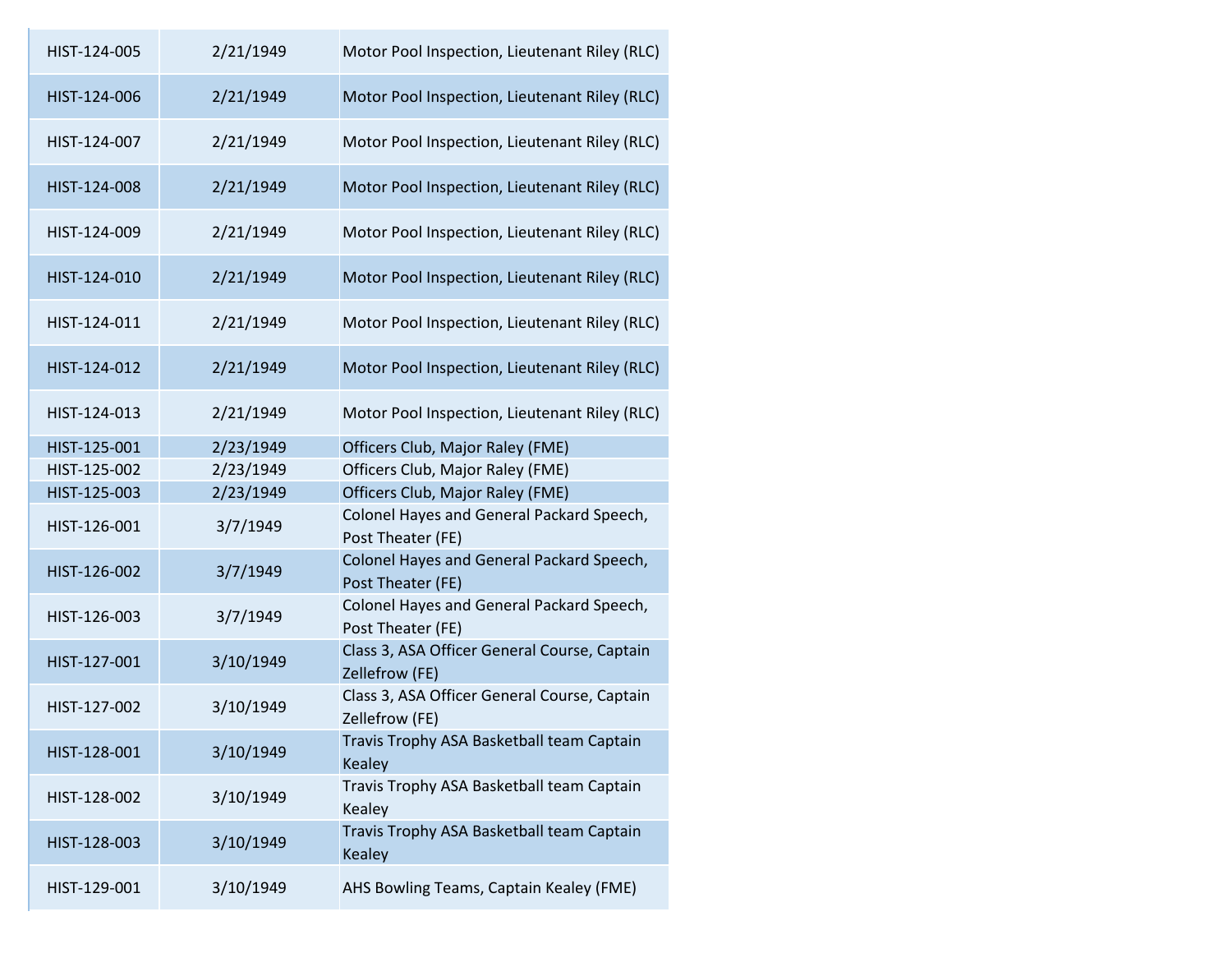| HIST-129-002 | 3/10/1949 | AHS Bowling Teams, Captain Kealey (FME)                                                                                        |
|--------------|-----------|--------------------------------------------------------------------------------------------------------------------------------|
| HIST-129-003 | 3/10/1949 | AHS Bowling Teams, Captain Kealey (FME)                                                                                        |
| HIST-130-001 | 3/16/1949 | Baseball Trophy "1948" Fotofax; Softball                                                                                       |
| HIST-132-001 | 3/10/1949 | <b>Officers Graduating Class Zellefrow (FME)</b>                                                                               |
| HIST-132-003 | 6/13/1949 | <b>Officers Graduating Class Zellefrow (FME)</b>                                                                               |
| HIST-132-004 | 6/13/1949 | <b>Officers Graduating Class Zellefrow (FME)</b>                                                                               |
| HIST-132-005 | 6/13/1949 | <b>Officers Graduating Class Zellefrow (FME)</b>                                                                               |
| HIST-133-001 | 6/28/1949 | Officer Class #4 Captain Zellefrow (Cuthrell)                                                                                  |
| HIST-133-002 | 6/28/1949 | Officer Class #4 Captain Zellefrow (Cuthrell)                                                                                  |
| HIST-134-001 | 7/1/1949  | <b>Graduation Class III ASA General Course Part</b><br>11 Menhart-Robertson                                                    |
| HIST-134-002 | 7/1/1949  | <b>Graduation Class III ASA General Course Part</b><br>11 Menhart-Robertson                                                    |
| HIST-134-003 | 7/1/1949  | <b>Graduation Class III ASA General Course Part</b><br>11 Menhart-Robertson; Colonel Clarke,<br>Friedman (Erskine, back right) |
| HIST-134-004 | 7/1/1949  | <b>Graduation Class III ASA General Course Part</b><br>11 Menhart-Robertson; Friedman                                          |
| HIST-134-005 | 7/1/1949  | <b>Graduation Class III ASA General Course Part</b><br>11 Menhart-Robertson                                                    |
| HIST-134-006 | 7/1/1949  | <b>Graduation Class III ASA General Course Part</b><br>11 Menhart-Robertson                                                    |
| HIST-134-007 | 7/1/1949  | <b>Graduation Class III ASA General Course Part</b><br>11 Menhart-Robertson                                                    |
| HIST-134-008 | 7/1/1949  | <b>Graduation Class III ASA General Course Part</b><br>11 Menhart-Robertson                                                    |
| HIST-134-009 | 7/1/1949  | <b>Graduation Class III ASA General Course Part</b><br>11 Menhart-Robertson                                                    |
| HIST-134-010 | 7/1/1949  | <b>Graduation Class III ASA General Course Part</b><br>11 Menhart-Robertson                                                    |
| HIST-135-001 | 7/26/1949 | R.O.T.C. (Perry)                                                                                                               |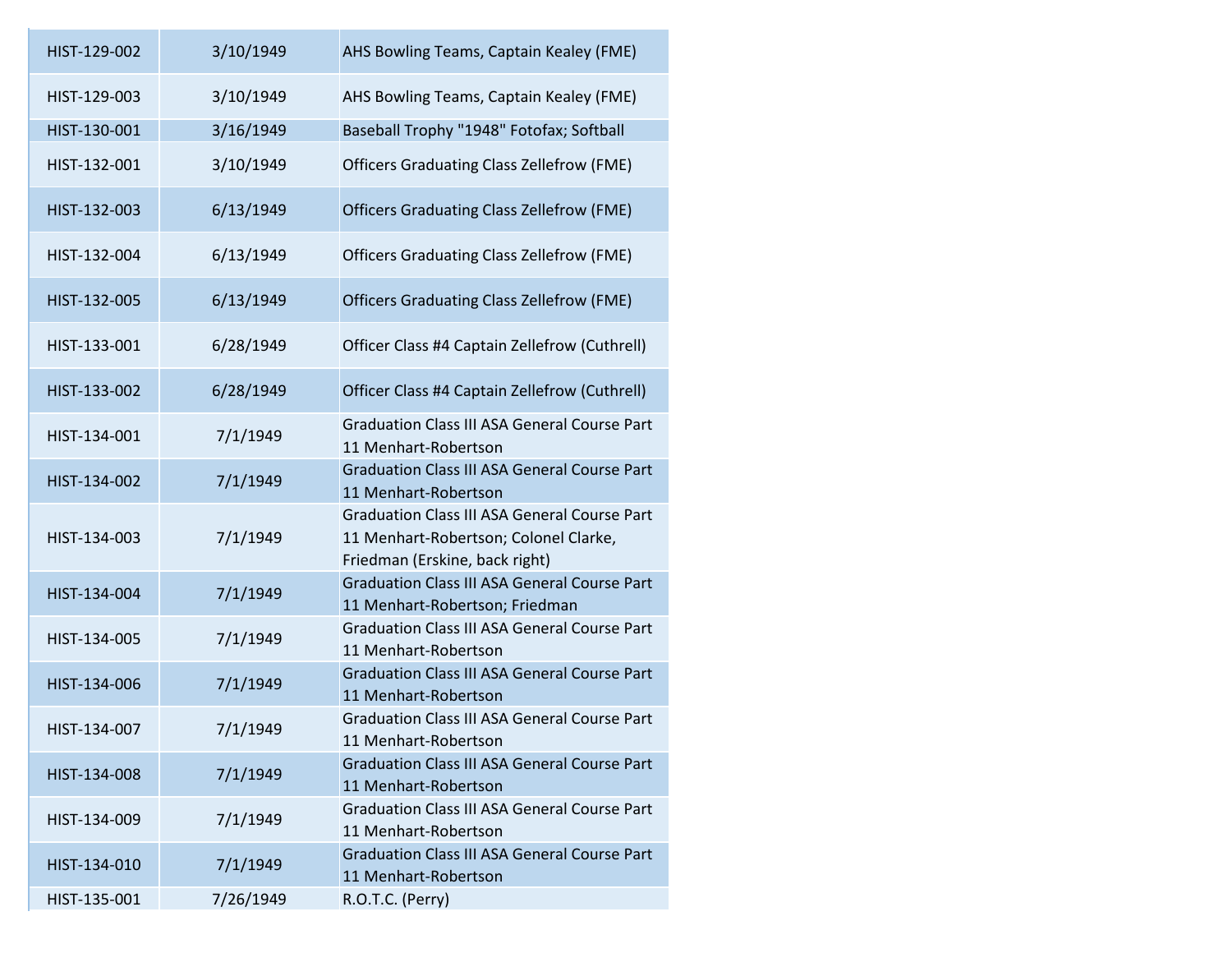| HIST-135-002 | 7/26/1949  | R.O.T.C. (Perry)                                                                                                                                                                                                                          |
|--------------|------------|-------------------------------------------------------------------------------------------------------------------------------------------------------------------------------------------------------------------------------------------|
| HIST-135-003 | 7/26/1949  | R.O.T.C. (Perry)                                                                                                                                                                                                                          |
|              |            | 1944 J.A. Conference Mr. Friedman                                                                                                                                                                                                         |
|              |            | (Robertson); others appearing in photograph:                                                                                                                                                                                              |
| HIST-136-001 | 8/1/1949   | Tiltman, Corderman, Travis, McGrail, Clarke,                                                                                                                                                                                              |
|              |            | Wenger, Friedman, Ed Drake, Sinkov, Patrick                                                                                                                                                                                               |
|              |            | Johnson, Kullback                                                                                                                                                                                                                         |
| HIST-137-001 | 8/11/1949  | A.H.S. Baseball Team 1949 (FME)                                                                                                                                                                                                           |
| HIST-137-002 | 8/11/1949  | A.H.S. Baseball Team 1949 (FME)                                                                                                                                                                                                           |
| HIST-138-001 | 10/12/1949 | Fire House (Crawford)                                                                                                                                                                                                                     |
| HIST-138-002 | 10/12/1949 | Fire House (Crawford)                                                                                                                                                                                                                     |
| HIST-138-003 | 10/12/1949 | Fire House (Crawford)                                                                                                                                                                                                                     |
| HIST-138-004 | 10/12/1949 | Fire House (Crawford)                                                                                                                                                                                                                     |
| HIST-138-005 | 10/12/1949 | Fire House (Crawford)                                                                                                                                                                                                                     |
| HIST-138-006 | 10/12/1949 | Fire House (Crawford)                                                                                                                                                                                                                     |
| HIST-139-001 | 3/28/1950  | Presentation of antiquarian maps on 28<br>March 1950 from Sir Edward Travis (via John<br>Tiltman) to DIRAFSA, Rear Admiral Stone<br>(NCS); Sullivan in foreground, Kullback and<br>Captain Harper in background                           |
| HIST-139-002 | 3/28/1950  | Presentation of antiquarian maps on 28<br>March 1950 from Sir Edward Travis (via John<br>Tiltman) to DIRAFSA, Rear Admiral Stone<br>(NCS); Tiltman and Captain Harper looking at<br>the maps                                              |
| HIST-139-003 | 3/28/1950  | Presentation of antiquarian maps on 28<br>March 1950 from Sir Edward Travis (via John<br>Tiltman) to DIRAFSA, Rear Admiral Stone<br>(NCS); Kullback, Stone, Tiltman, and Sullivan<br>looking at the maps, Neff on far right               |
| HIST-139-004 | 3/28/1950  | Presentation of antiquarian maps on 28<br>March 1950 from Sir Edward Travis (via John<br>Tiltman) to DIRAFSA, Rear Admiral Stone<br>(NCS); appearing in photo are: Sullivan, Neff,<br>Kullback, Stone, Tiltman, and Harper, and<br>Wenger |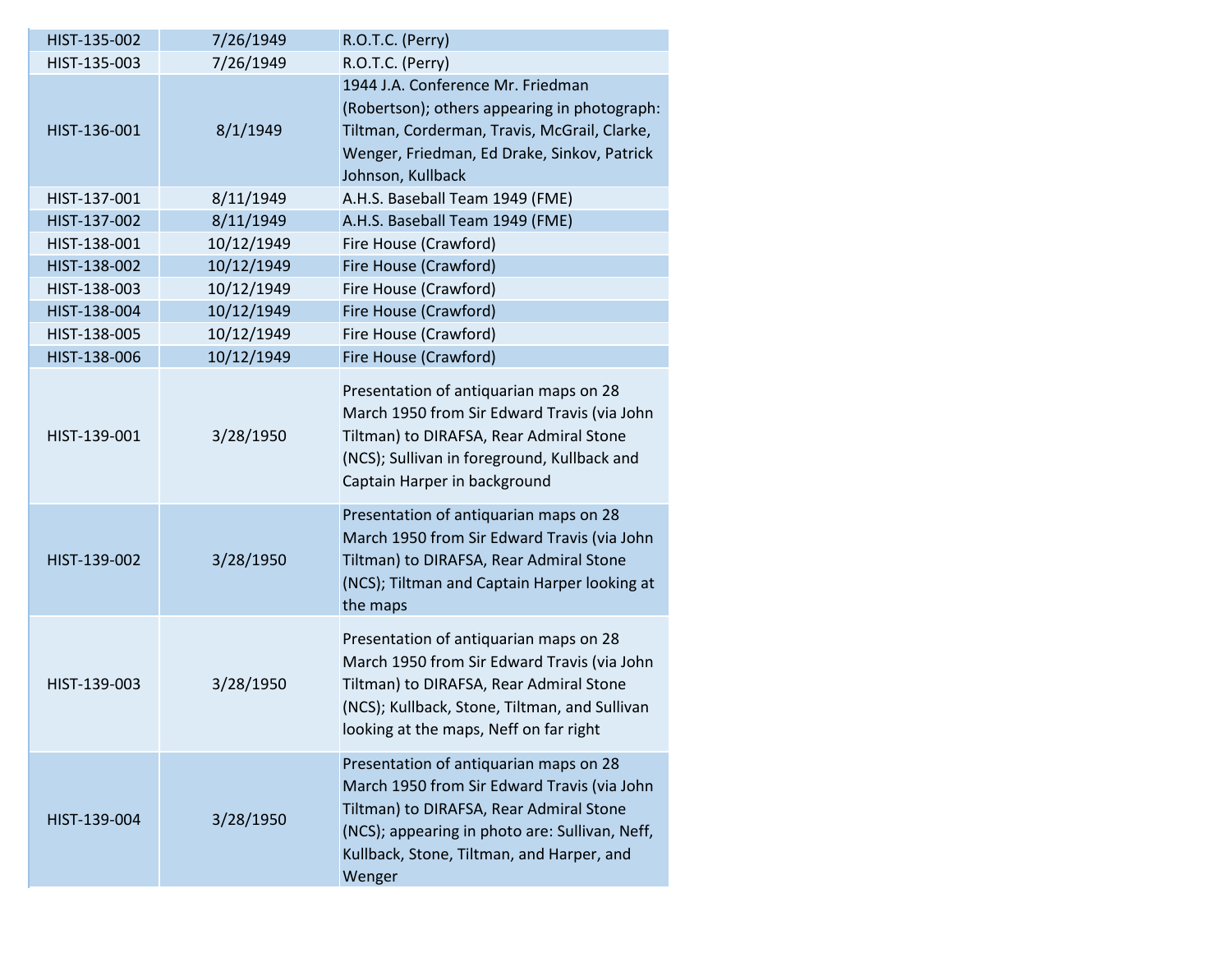| HIST-139-005 | 3/28/1950  | Presentation of antiquarian maps on 28<br>March 1950 from Sir Edward Travis (via John<br>Tiltman) to DIRAFSA, Rear Admiral Stone<br>(NCS); appearing in photo are: Kullback,<br>Stone, Harper, Tiltman, Sullivan (Neff in<br>background) |
|--------------|------------|------------------------------------------------------------------------------------------------------------------------------------------------------------------------------------------------------------------------------------------|
| HIST-139-006 | 3/28/1950  | Presentation of antiquarian maps on 28<br>March 1950 from Sir Edward Travis (via John<br>Tiltman) to DIRAFSA, Rear Admiral Stone<br>(NCS); appearing in photo are: Harper,<br>Kullback, Tiltman (Wenger in background)                   |
| HIST-139-007 | 3/28/1950  | Presentation of antiquarian maps on 28<br>March 1950 from Sir Edward Travis (via John<br>Tiltman) to DIRAFSA, Rear Admiral Stone<br>(NCS); appearing in photo are: Wenger,<br>Tiltman, Stone, Harper, Neff                               |
| HIST-140-001 | 10/11/1950 | NSS Marines 175th Birthday (Oldford)                                                                                                                                                                                                     |
| HIST-140-002 | 10/11/1950 | NSS Marines 175th Birthday (Oldford)                                                                                                                                                                                                     |
| HIST-140-003 | 10/11/1950 | NSS Marines 175th Birthday (Oldford)                                                                                                                                                                                                     |
| HIST-140-004 | 10/11/1950 | NSS Marines 175th Birthday (Oldford)                                                                                                                                                                                                     |
| HIST-140-005 | 10/11/1950 | NSS Marines 175th Birthday (Oldford)                                                                                                                                                                                                     |
| HIST-140-006 | 10/11/1950 | NSS Marines 175th Birthday (Oldford)                                                                                                                                                                                                     |
| HIST-140-007 | 10/11/1950 | NSS Marines 175th Birthday (Oldford)                                                                                                                                                                                                     |
| HIST-141-001 | 12/2/1950  | Captain Riley Motor Pool (Crawford)                                                                                                                                                                                                      |
| HIST-141-002 | 12/2/1950  | Captain Riley Motor Pool (Crawford)                                                                                                                                                                                                      |
| HIST-141-003 | 12/2/1950  | Captain Riley Motor Pool (Crawford)                                                                                                                                                                                                      |
| HIST-141-004 | 12/2/1950  | Captain Riley Motor Pool (Crawford)                                                                                                                                                                                                      |
| HIST-142-001 | 12/26/1950 | Christmas Contributions from AFSA-42. Mr.<br>Ruber                                                                                                                                                                                       |
| HIST-142-002 | 12/26/1950 | Christmas Contributions from AFSA-42. Mr.<br>Ruber                                                                                                                                                                                       |
| HIST-143-001 | 3/1/1951   | Destruction of slot machines AHS Colonel<br>Reed (Robertson)                                                                                                                                                                             |
| HIST-143-002 | 3/1/1951   | Destruction of slot machines AHS Colonel<br>Reed (Robertson)                                                                                                                                                                             |
| HIST-143-003 | 3/1/1951   | Destruction of slot machines AHS Colonel<br>Reed (Robertson)                                                                                                                                                                             |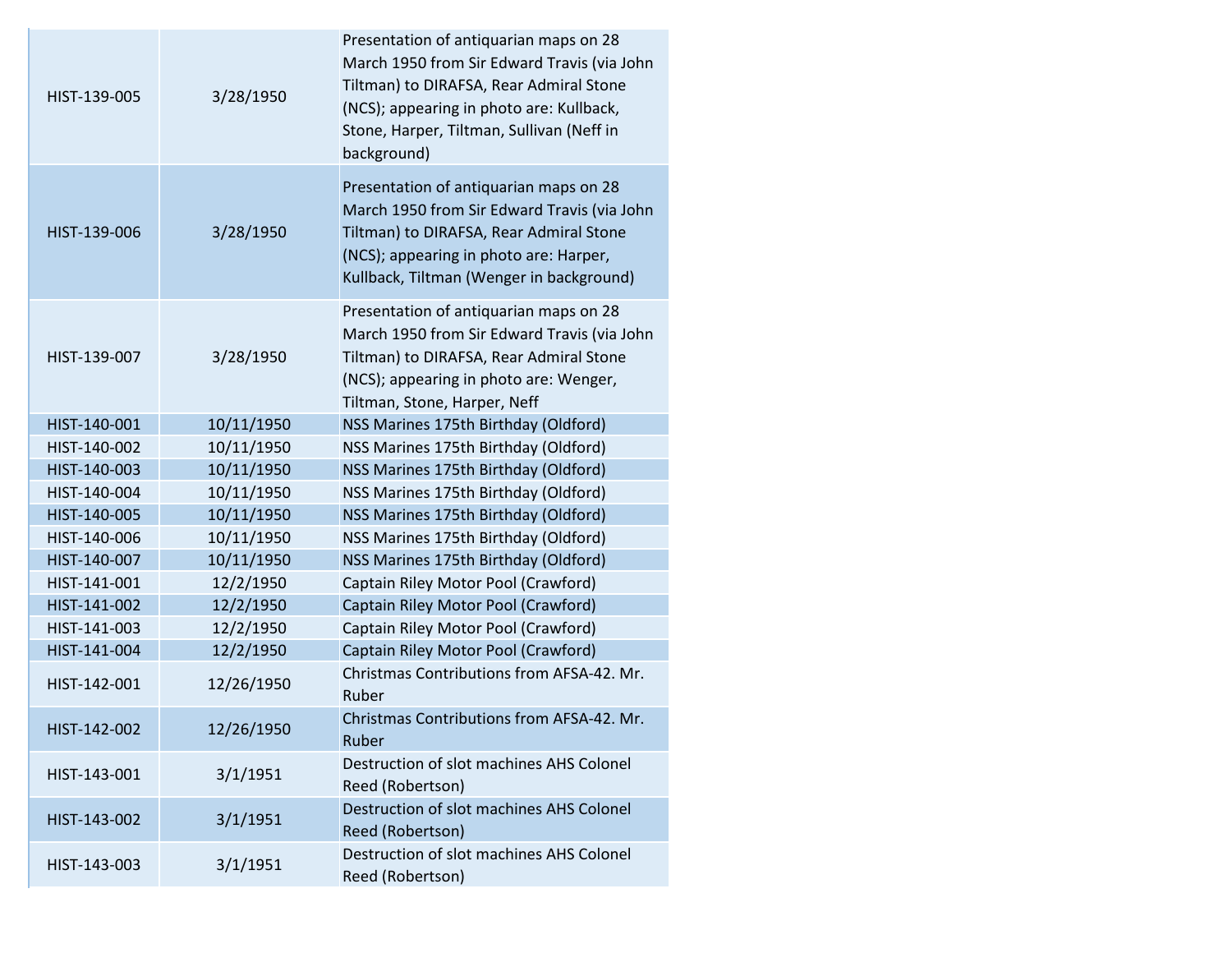| HIST-143-004 | 3/1/1951  | Destruction of slot machines AHS Colonel<br>Reed (Robertson)                                                  |
|--------------|-----------|---------------------------------------------------------------------------------------------------------------|
| HIST-143-005 | 3/1/1951  | Destruction of slot machines AHS Colonel<br>Reed (Robertson)                                                  |
| HIST-143-006 | 3/1/1951  | Destruction of slot machines AHS Colonel<br>Reed (Robertson)                                                  |
| HIST-143-007 | 3/1/1951  | Destruction of slot machines AHS Colonel<br>Reed (Robertson)                                                  |
| HIST-143-008 | 3/1/1951  | Destruction of slot machines AHS Colonel<br>Reed (Robertson)                                                  |
| HIST-143-009 | 3/1/1951  | Destruction of slot machines AHS Colonel<br>Reed (Robertson)                                                  |
| HIST-143-010 | 3/1/1951  | Destruction of slot machines AHS Colonel<br>Reed (Robertson)                                                  |
| HIST-143-011 | 3/1/1951  | Destruction of slot machines AHS Colonel<br>Reed (Robertson)                                                  |
| HIST-144-001 | 1/19/1951 | Lieutenant Hart - Security, Captain Cabin<br>(Robertson)                                                      |
| HIST-145-001 | 2/3/1951  | Social gathering; Mr. Lawless on far left,<br>Florence Woolsey Buffham, and Benson K.<br>Buffham on far right |
| HIST-145-002 | 2/3/1951  | Social gathering                                                                                              |
| HIST-145-003 | 2/3/1951  | Social gathering; J. A. McIntire and possibly<br>Oliver Kirby on far fright                                   |
| HIST-145-004 | 2/3/1951  | Social gathering; Mason                                                                                       |
| HIST-145-005 | 2/3/1951  | Social gathering                                                                                              |
| HIST-145-006 | 2/3/1951  | Social gathering                                                                                              |
| HIST-145-007 | 2/3/1951  | Social gathering                                                                                              |
| HIST-145-008 | 2/3/1951  | Social gathering                                                                                              |
| HIST-145-009 | 2/3/1951  | Social gathering                                                                                              |
| HIST-145-010 | 2/3/1951  | Social gathering; Mr. T Obrien on far right                                                                   |
| HIST-145-011 | 2/3/1951  | Social gathering                                                                                              |
| HIST-145-012 | 2/3/1951  | Social gathering                                                                                              |
| HIST-145-013 | 2/3/1951  | Social gathering                                                                                              |
| HIST-145-014 | 2/3/1951  | Social gathering                                                                                              |
| HIST-145-015 | 2/3/1951  | Social gathering; Hassett second from left,<br>possible George Robb on far right                              |
| HIST-145-016 | 2/3/1951  | Social gathering                                                                                              |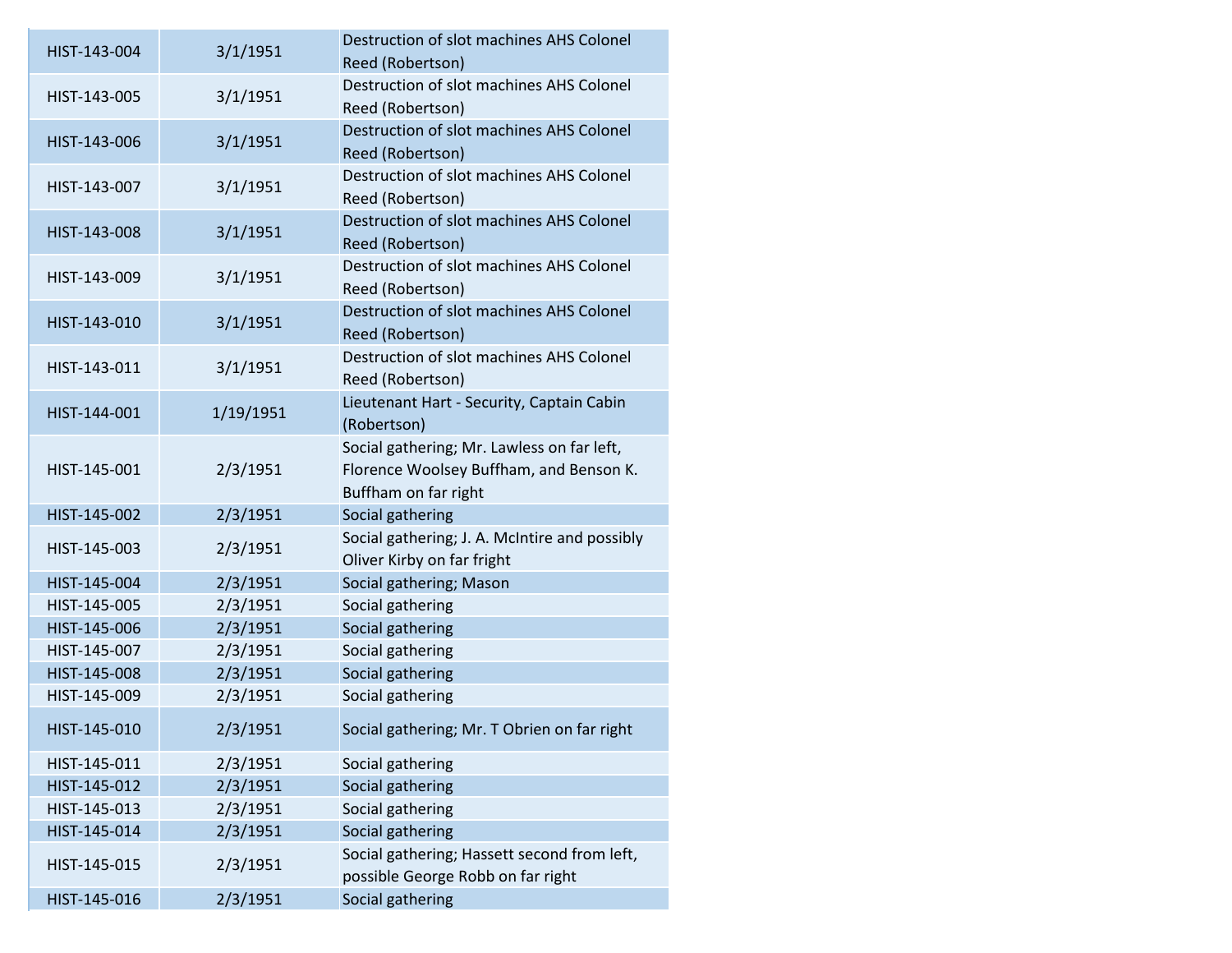| HIST-146-001 | 7/1/1951  | Parade for Lieutenant Baker (Cuthrell)     |
|--------------|-----------|--------------------------------------------|
| HIST-146-002 | 7/1/1951  | Parade for Lieutenant Baker (Cuthrell)     |
| HIST-146-003 | 7/1/1951  | Parade for Lieutenant Baker (Cuthrell);    |
|              |           | Marching band                              |
| HIST-146-004 | 7/1/1951  | Parade for Lieutenant Baker (Cuthrell)     |
| HIST-146-005 | 7/1/1951  | Parade for Lieutenant Baker (Cuthrell)     |
| HIST-146-006 | 7/1/1951  | Parade for Lieutenant Baker (Cuthrell)     |
| HIST-146-007 | 7/1/1951  | Parade for Lieutenant Baker (Cuthrell)     |
| HIST-146-008 | 7/1/1951  | Parade for Lieutenant Baker (Cuthrell)     |
| HIST-146-009 | 7/1/1951  | Parade for Lieutenant Baker (Cuthrell)     |
| HIST-146-010 | 7/1/1951  | Parade for Lieutenant Baker (Cuthrell)     |
| HIST-146-011 | 7/1/1951  | Parade for Lieutenant Baker (Cuthrell)     |
| HIST-146-012 | 7/1/1951  | Parade for Lieutenant Baker (Cuthrell)     |
| HIST-146-013 | 7/1/1951  | Parade for Lieutenant Baker (Cuthrell)     |
| HIST-147-001 | 7/1/1951  | Wilson - legal office (Robertson)          |
| HIST-149-003 | 7/1/1951  | <b>Guards Group (Bratton)</b>              |
| HIST-149-004 | 7/1/1951  | <b>Guards Group (Bratton)</b>              |
| HIST-150-001 | 8/1/1951  | Motor Pool Group Photos (Crawford)         |
| HIST-151-001 | 8/1/1951  | Parade and Presentation (Goodner)          |
| HIST-152-001 | 8/29/1951 | Willcox (Plott)                            |
| HIST-152-002 | 8/29/1951 | Willcox (Plott)                            |
| HIST-152-003 | 8/29/1951 | Willcox (Plott)                            |
| HIST-152-004 | 8/29/1951 | Willcox (Plott); D.C. Line                 |
| HIST-153-001 | 3/8/1951  | Motor Pool (Crawford)                      |
| HIST-153-002 | 3/8/1951  | Motor Pool (Crawford)                      |
| HIST-154-001 | 1951      | General Canine (Leichtman)                 |
| HIST-154-002 | 1951      | General Canine (Leichtman)                 |
| HIST-155-001 | 1/18/1952 | social gathering                           |
| HIST-156-004 | 4/7/1952  | Motor Pool wind damaged (Lumpkin)          |
| HIST-157-004 | 4/2/1952  | Post Office Opening (Schmoker)             |
|              |           | Major Davenport Copies (Schmoker); Aerial  |
| HIST-158-001 | no date   | photographs to accompany exercises, lesson |
|              |           | 8, common subcourse map and aerial         |
|              |           | photograph reading II                      |
|              |           | Service Club-Game Room and Snack Bar       |
| HIST-159-001 | 5/1952    | (Lumpkin)                                  |
| HIST-160-001 | 4/28/1952 | <b>B-Lab Photos</b>                        |
| HIST-161-001 | 4/14/1952 | Mr. Erskin; Erskin and Buffham             |
| HIST-162-001 | 5/1/1952  | Art Show (Lumpkin)                         |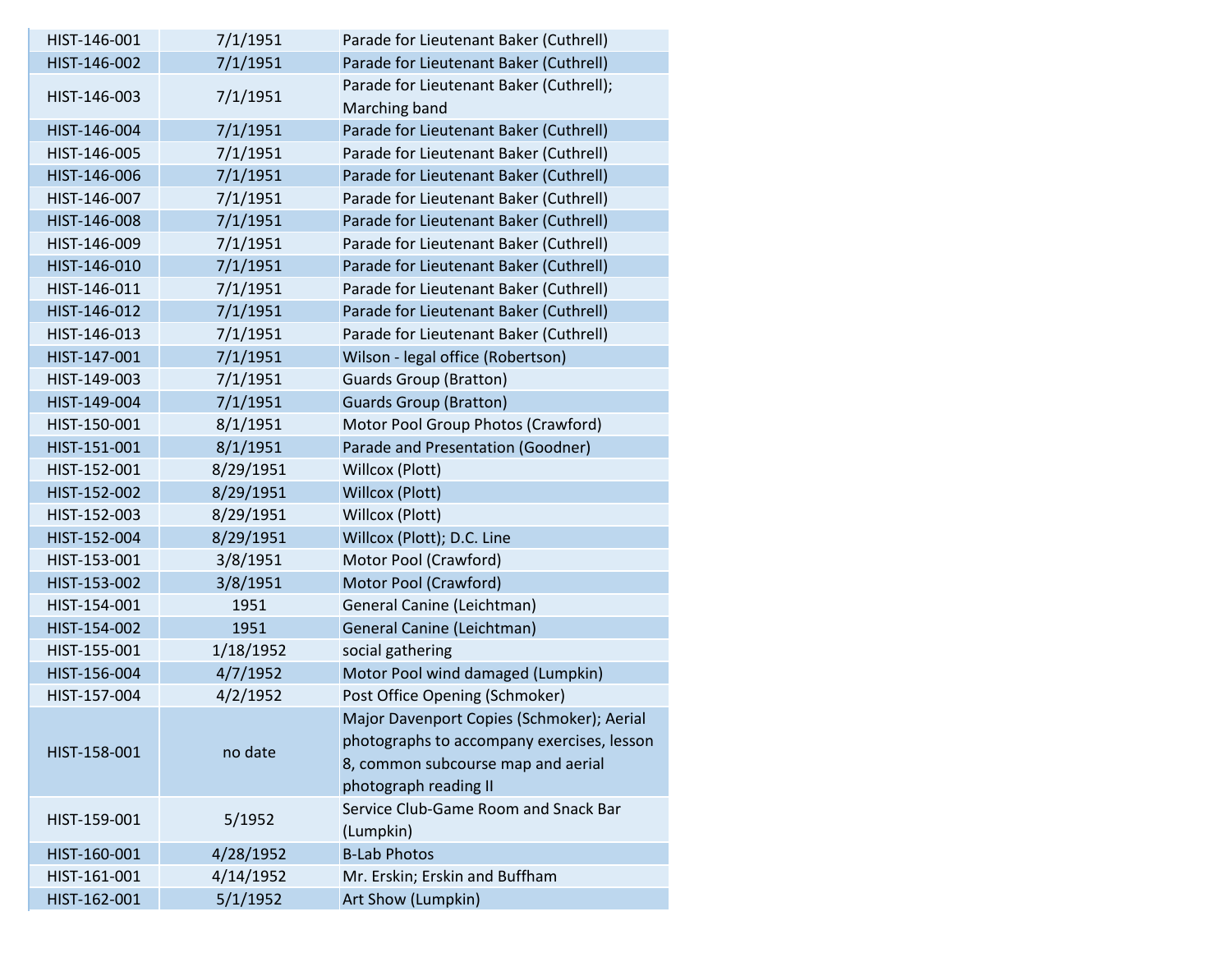| HIST-163-001 | 5/27/1952  | (Captain Harper); Softball                                                     |
|--------------|------------|--------------------------------------------------------------------------------|
| HIST-164-001 | 5/20/1952  | Major C.E. Beard (Lumpkin); Playing cards                                      |
| HIST-165-001 | 5/13/1952  | Captain Harper (Salm)                                                          |
| HIST-166-001 | 5/18/1952  | Special Services, (Captain H.F. Keller);<br>Integrated                         |
| HIST-167-001 | 5/30/1952  | <b>Employee retiring (Captain Harper)</b>                                      |
| HIST-168-005 | 5/30/1952  | Captain Reiley-Party (Johnson)                                                 |
| HIST-169-001 | 7/3/1952   | Lieutenant Spedill (Schmoker)                                                  |
| HIST-170-001 | 7/16/1952  | Lieutenant Colonel Perry and Lieutenant<br><b>Colonel Moss (Wheeler)</b>       |
| HIST-171-001 | 7/11/1952  | 6969th AFSS, Andrews AFB. (Lumpkin);<br><b>Suitland Hall</b>                   |
| HIST-171-002 | 7/11/1952  | 6969th AFSS, Andrews AFB. (Lumpkin)                                            |
| HIST-172-001 | 7/28/1952  | AFSA 25 T. Mitchell (Sam)                                                      |
| HIST-173-001 | 7/28/1952  | Mr. Shinn, Div. 24                                                             |
| HIST-174-001 | 7/28/1952  | Mr. Shinn, Beauty Contest (Sam)                                                |
| HIST-176-001 | 7/30/1952  | LTJG, B.R. Hoffer, Tennis Champ                                                |
| HIST-176-002 | 7/30/1952  | LTJG, B.R. Hoffer, Tennis Champ                                                |
| HIST-176-003 | 7/30/1952  | LTJG, B.R. Hoffer, Tennis Champ                                                |
| HIST-177-001 | 7/30/1952  | Mary J. Russ, Boat Cruise; Mr. and Mrs.<br>Canine                              |
| HIST-178-001 | no date    | Mary Jo Russ, All Star Soft Ball Game (Salm)                                   |
| HIST-179-001 | 9/3/1952   | Captain Lehman, Silver Crest (Carlance)                                        |
| HIST-180-001 | no date    | Lieutenant Colonel Dixson, Copies of Combat<br>Air Craft (Crowe); F9F-6 Cougar |
| HIST-182-001 | 10/1/1952  | H.W. Ulino, Art Show (Goodner)                                                 |
| HIST-183-001 | 10/13/1952 | Security Guard, A,B,C,D, Platoon, Captain<br>Worrall Jr. (Carlance & Lumpkin)  |
| HIST-184-001 | 10/22/1952 | Mary J. Russ, Opening Game, Football team<br>(Salm)                            |
| HIST-186-001 | 1/1/1952   | Mary J. Russ, AHS Basket Ball                                                  |
| HIST-187-001 | 1/7/1952   | General Canine-Cost Poster (Lumpkin)                                           |
| HIST-188-001 | 1/7/1952   | Captain Harper-Cost Poster (Ebaugh)                                            |
| HIST-189-001 | 1/7/1953   | J. Richardson, Christmas Presents (Salm)                                       |
| HIST-190-001 | 11/10/1952 | Helen Cazneau U-St School Photos (Lumpkin-<br>Salm)                            |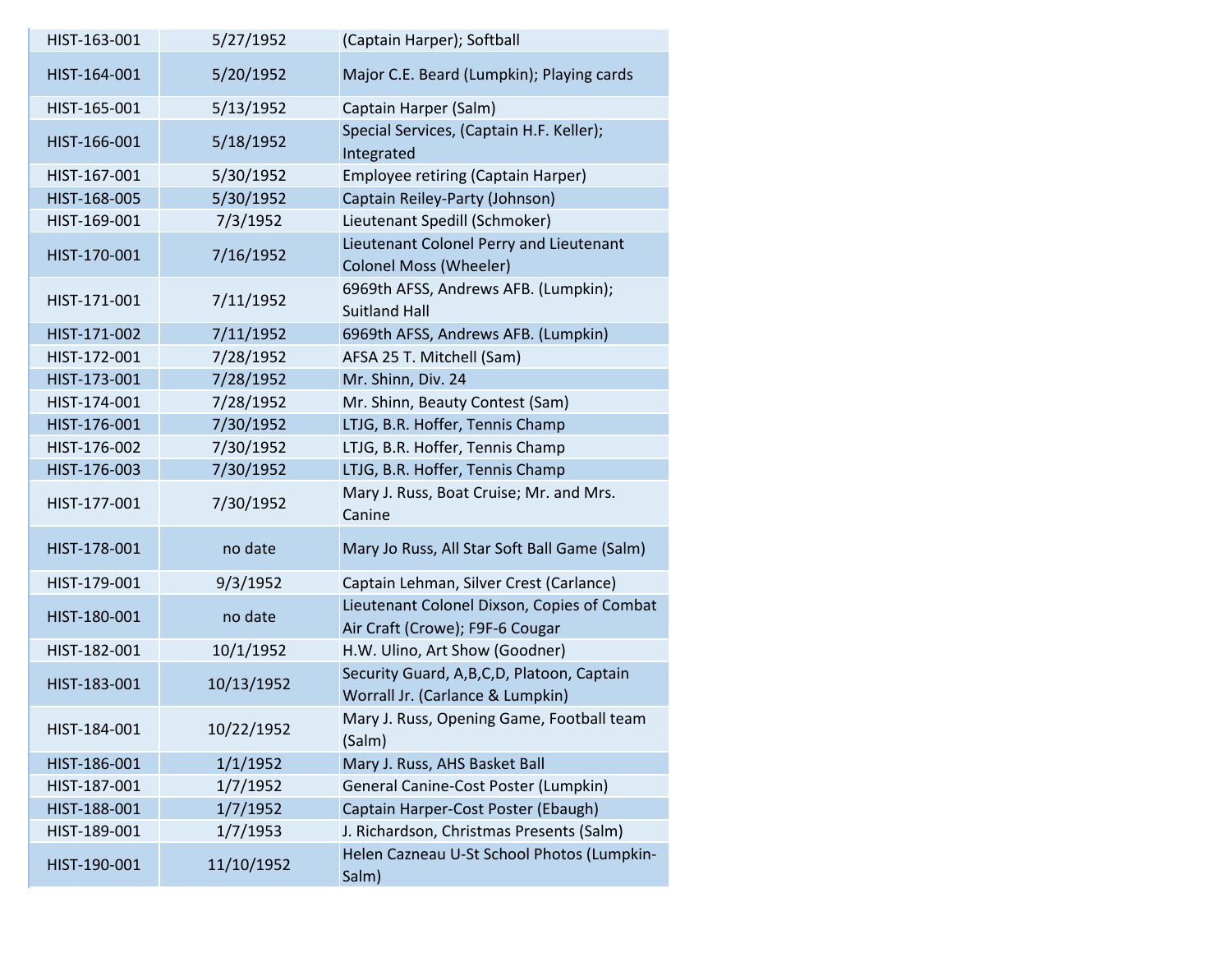| HIST-191-001 | 1/6/1953  | Redburn, New Type Furniture. (Carlance)                                                                                                                                                                                                                                                                                                                                                                                                                                                                                                                                                                                                                                                                                                                                                              |
|--------------|-----------|------------------------------------------------------------------------------------------------------------------------------------------------------------------------------------------------------------------------------------------------------------------------------------------------------------------------------------------------------------------------------------------------------------------------------------------------------------------------------------------------------------------------------------------------------------------------------------------------------------------------------------------------------------------------------------------------------------------------------------------------------------------------------------------------------|
| HIST-192-001 | 1/3/1953  | Navy Chapel, Lieutenant Commander Ben<br>Fricks Jr (Carlance)                                                                                                                                                                                                                                                                                                                                                                                                                                                                                                                                                                                                                                                                                                                                        |
| HIST-193-001 | 1/21/1953 | Mary J Russ, opening game of Girls' Basketball<br>League (Salm); Possibly Ann Caracristi back<br>row second from the left                                                                                                                                                                                                                                                                                                                                                                                                                                                                                                                                                                                                                                                                            |
| HIST-194-001 | 1/21/1953 | Mary J. Russ, Bridge Club Opening (Salm)                                                                                                                                                                                                                                                                                                                                                                                                                                                                                                                                                                                                                                                                                                                                                             |
| HIST-195-001 | 1/31/1953 | General Duff's Retirement. Captain Harter<br>(Lumpkin)                                                                                                                                                                                                                                                                                                                                                                                                                                                                                                                                                                                                                                                                                                                                               |
| HIST-196-001 | 1/31/1953 | Post Guard Battalion (Lumpkin)                                                                                                                                                                                                                                                                                                                                                                                                                                                                                                                                                                                                                                                                                                                                                                       |
| HIST-197-001 | 2/6/1953  | Relief Fund photos (Robertson)                                                                                                                                                                                                                                                                                                                                                                                                                                                                                                                                                                                                                                                                                                                                                                       |
| HIST-198-001 | 10/2/1953 | Dance instruction by Malcolm Robertson<br>(Salm)                                                                                                                                                                                                                                                                                                                                                                                                                                                                                                                                                                                                                                                                                                                                                     |
| HIST-199-001 | 3/3/1953  | Rec. Advisory Council (Ebaugh)                                                                                                                                                                                                                                                                                                                                                                                                                                                                                                                                                                                                                                                                                                                                                                       |
| HIST-200-001 | 3/31/1953 | J. Williams, Photos of Conferees at the<br>CANUKUS Conference held at NSS (Ebaugh);<br>Front Row: Lieutenant Colonel G. C. Long,<br>Major D. M. Grossjean, Commander Clive<br>Loehnis, Rear Admiral J. N. Wenger, Gr.<br>Captain D. M. Edwards, Brigadier J. H. Tiltman,<br>Mr. E. M. Drake. Second Row: Mr. V. P. Keay,<br>Mr. C. P. Collins, Commander J. C. Pratt,<br>Lieutenant Colonel L. E. Sarantos, Lieutenant<br>Commander A. R. Hewitt, Captain B. F.<br>Roeder. Third Row: Mr. H. J. Dryden,<br>Commander H. H. Ridler, Colonel R. G.<br>Yolland, Lieutenant Colonel C. M. Townsend,<br>Mr. T. J. Wilkins. Fourth Row: Inspector C. H.<br>Bayfield, Dr. L. W. Tordella, Mr. A. W. Bonsall,<br>Mr. D. Davidson, Mr. R. F. Packard, Mr. W.<br>Millward, Mr. N. K. O'Neill, W/C F. W. Hudson |
| HIST-201-001 | 4/1/1953  | General Canine's son receiving commission                                                                                                                                                                                                                                                                                                                                                                                                                                                                                                                                                                                                                                                                                                                                                            |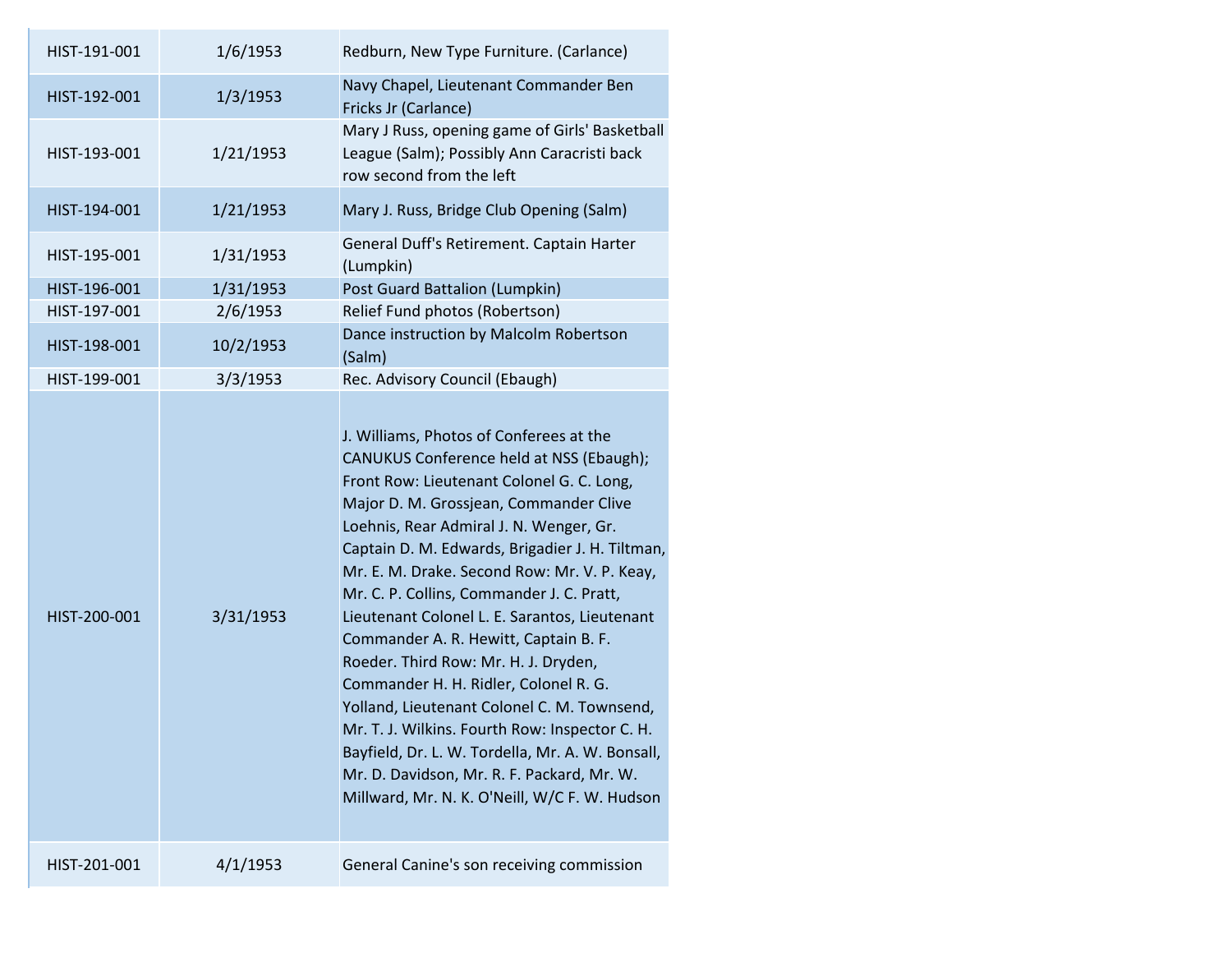| HIST-202-001 | 1/15/1953 | Mary J. Russ, Basketball Photos (Lumpkin)                                                        |
|--------------|-----------|--------------------------------------------------------------------------------------------------|
| HIST-203-001 | 4/18/1953 | Barracks areas ready for inspection (Salm)                                                       |
| HIST-204-001 | 4/6/1953  | Chief Sample, Navy Chapel Photos (Carlance)                                                      |
| HIST-205-001 | 5/4/1953  | M.J. Russ, Softball Teams (Mattioli)                                                             |
| HIST-206-001 | 5/4/1953  | M.J. Russ, opening of softball season<br>(Ebaugh); Wenger                                        |
| HIST-207-001 | 5/1/1953  | M.J. Russ, Men's Glee Club (Salm)                                                                |
| HIST-208-001 | 5/6/1953  | M.J. Russ, Bridge Club (Salm)                                                                    |
| HIST-209-001 | 5/6/1953  | M.J. Russ, Men's Glee Club (Ebaugh); Bowling                                                     |
| HIST-210-001 | 5/20/1953 | M.J. Russ, Opening softball game of the Metro<br>League (Salm)                                   |
| HIST-211-001 | 5/18/1953 | Mr. Resker, Management Program (Salm)                                                            |
| HIST-212-001 | 5/25/1953 | <b>Bowling Banquet (Kidd)</b>                                                                    |
| HIST-213-001 | 5/27/1953 | Caps' Softball Team (Salm)                                                                       |
| HIST-214-001 | 5/27/1953 | Girl's softball game                                                                             |
| HIST-215-001 | 3/6/1953  | M.J. Russ - Girl's basketball team (Salm)                                                        |
| HIST-216-001 | 4/6/1953  | <b>General Arrowsmith's reception (Kidd)</b>                                                     |
| HIST-217-001 | 5/26/1953 | Copies for E. Plost (Carlance)                                                                   |
| HIST-218-001 | 6/18/1953 | <b>Executive development section- General</b><br>Conference (Ebaugh); Howard Barlow              |
| HIST-219-001 | 6/12/1953 | Fire Dept. Fire in "B" Bldg. (Ebaugh)                                                            |
| HIST-220-001 | 6/15/1953 | <b>Group Guard Photos (Carlance)</b>                                                             |
| HIST-221-001 | 6/21/1953 | M.J. Russ- girl's softball team (Ebaugh)                                                         |
| HIST-222-001 | 6/18/1953 | Captain Harper's Farewell (Salm)                                                                 |
| HIST-223-001 | 7/2/1953  | James H. Payne Photo of vault area in B bldg.<br>(Carlance)                                      |
| HIST-224-001 | 7/6/1953  | Copies of MIG 15 (Carlance)                                                                      |
| HIST-229-001 | 8/13/1953 | NSA 0612 photos mailing room                                                                     |
| HIST-230-001 | 8/11/1953 | All star softball game (Salm)                                                                    |
| HIST-231-001 | 7/1/1953  | M.J. Russ - tennis (Salm)                                                                        |
| HIST-232-001 | 8/24/1953 | Captain Work - warehouse and road<br>improvement at Congressional airport<br>(Carlance and Salm) |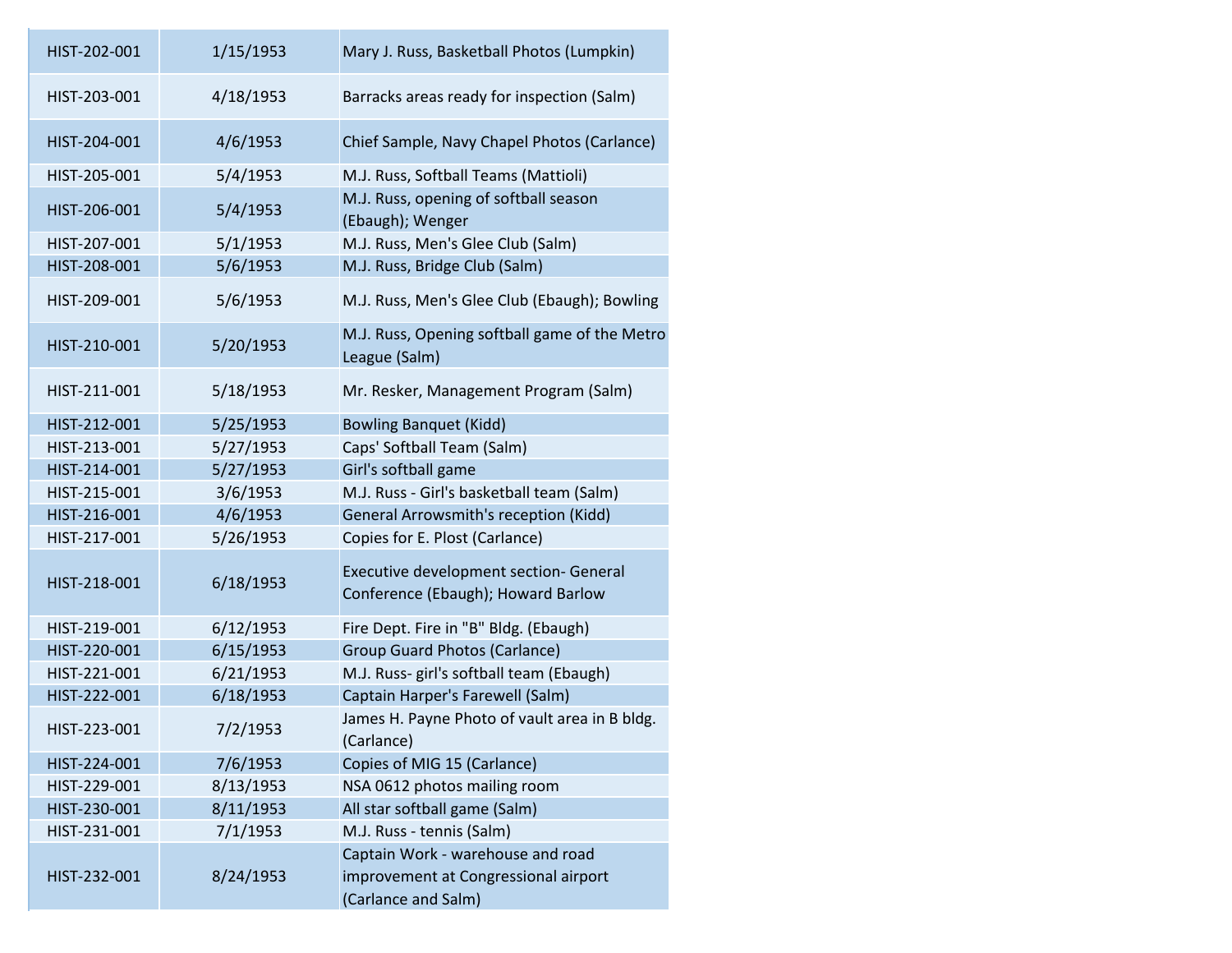| HIST-233-001 | 8/25/1953  | Photo, management and development<br>luncheon (Salm); Canine                          |
|--------------|------------|---------------------------------------------------------------------------------------|
| HIST-234-001 | 8/31/1953  | Agency softball game - Phils vs Cards (Salm)                                          |
| HIST-235-001 | 8/22/1953  | Steven Goodman - Photo of wing before<br>change (Salm)                                |
| HIST-236-001 | 9/14/1953  | M.J. Russ - opening football game (Salm)                                              |
| HIST-241-001 | 11/6/1953  | Hanna- Before & after method of<br>improvement (Salm)                                 |
| HIST-242-001 | 11/6/1953  | Before & after wing 3, B bldg (Ebaugh)                                                |
| HIST-243-001 | 11/1/1953  | San Francisco Operation                                                               |
| HIST-244-001 | 11/20/1953 | Crowning Agency Queen-Agency dance (Salm)                                             |
| HIST-245-001 | 12/2/1953  | Opening basketball game (boys) (Salm)                                                 |
| HIST-246-001 | 12/4/1953  | Lieutenant Sturges- copy of two mules<br>drawing (Carlance)                           |
| HIST-247-001 | 11/1/1953  | Wheatly-copies; Unit of Koreans working on<br>intercept and translation               |
| HIST-248-001 | 12/2/1953  | Glee club concert                                                                     |
| HIST-249-001 | 12/3/1953  | Management conference group (Salm)                                                    |
| HIST-250-001 | 12/4/1953  | Security patrol soldier (Carlance)                                                    |
| HIST-251-001 | 12/14/1953 | Opening game of girls' basketball (Ebaugh)                                            |
| HIST-252-001 | 12/21/1953 | Christmas toys collection (Ebaugh)                                                    |
| HIST-253-001 | 12/21/1953 | Navy chapel                                                                           |
| HIST-254-001 | 2/16/1954  | New buildings and present facilities at NSA's<br>future site at Fort Meade            |
| HIST-255-001 | 3/2/1954   | McIntyre-Vint Hill (Carlance); Training Room                                          |
| HIST-256-001 | 2/26/1954  | Officers' luncheon at AHS officers' club<br>(Maloy)                                   |
| HIST-257-001 | 3/24/1954  | Lieutenant Pjlueger- Installation on a jeep<br>(Van Dreal)                            |
| HIST-258-001 | 3/25/1954  | Clausen - copy of the architects' drawings of<br>the new site at Ft. Meade (Carlance) |
| HIST-259-001 | 4/1/1954   | Claussen - housing interviews for Ft. Meade<br>(Ebaugh)                               |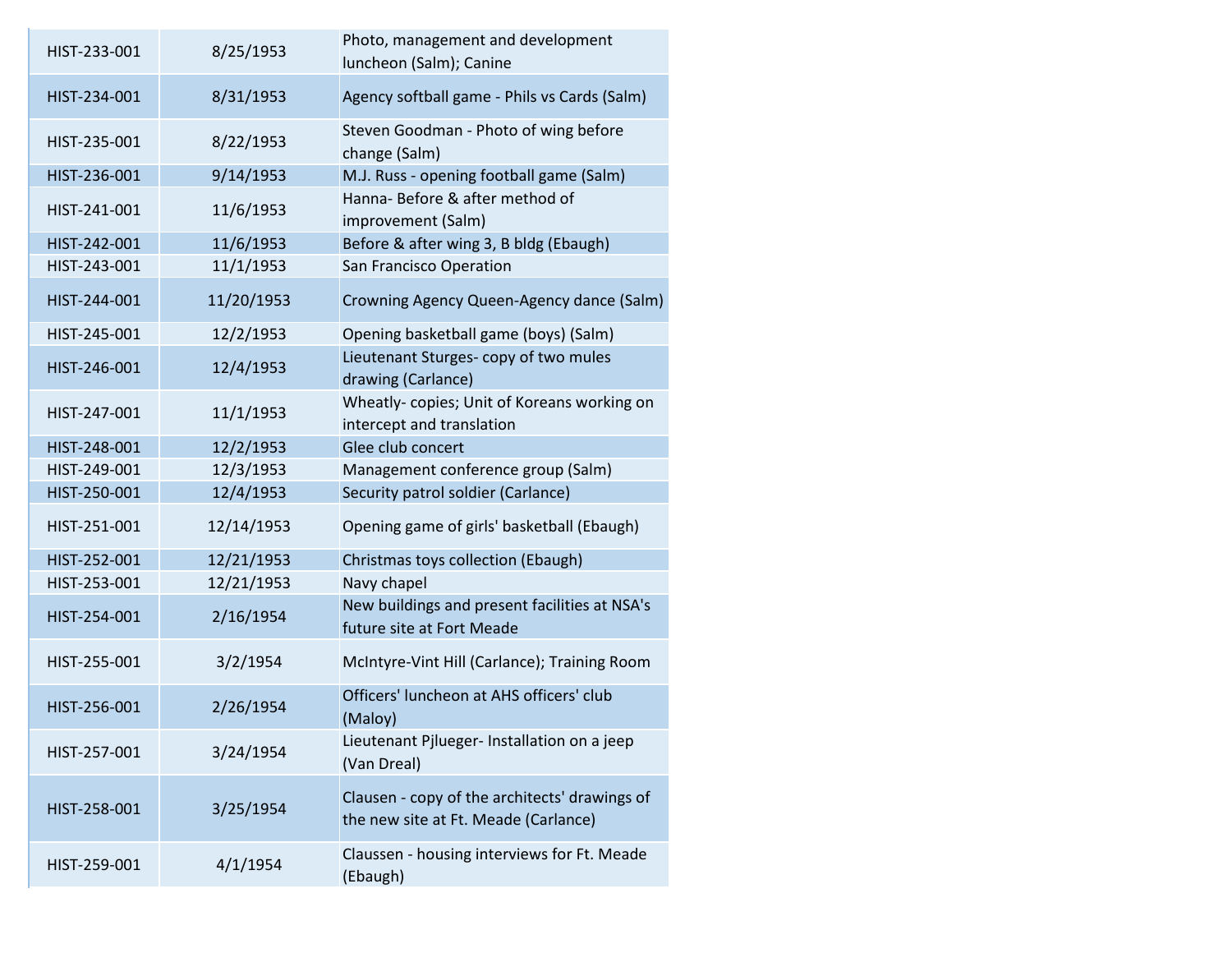| HIST-260-001 | 4/9/1954  | Millington - Library Space at NSS (Ebaugh)                                                      |
|--------------|-----------|-------------------------------------------------------------------------------------------------|
| HIST-261-001 | 4/9/1954  | Millington - Library Space at AHS (Ebaugh)                                                      |
| HIST-262-001 | 4/16/1954 | F.H. Rarick - Meeting and Lecture on housing<br>(Maloy)                                         |
| HIST-263-001 | 4/15/1954 | NSA's new site at Ft. Meade (Menhart)                                                           |
| HIST-264-001 | 4/20/1954 | F.H. Rarick - Bus tour from NSS to Ft. Meade                                                    |
| HIST-269-001 | 5/17/1954 | Ft. Meade Library                                                                               |
| HIST-270-001 | 5/17/1954 | Meademobile                                                                                     |
| HIST-271-001 | 5/17/1954 | Opening game of NSA softball league<br>(Goodner)                                                |
| HIST-272-001 | 5/21/1954 | Lieutenant C.E. Naegle - NSA move brochure<br>copy shots (Ebaugh)                               |
| HIST-273-001 | 6/1/1954  | Map of Ft. Meade on relationship to the<br>capitol and surrounding suburban areas<br>(Carlance) |
| HIST-274-001 | 6/4/1954  | Wilcox - AHS bus damage                                                                         |
| HIST-275-001 | 6/4/1954  | Shot of Ft Meade Model (Carlance)                                                               |
| HIST-276-001 | 6/18/1954 | Lieutenant Moore - Shots of room partition<br>(Maloy)                                           |
| HIST-277-001 | 6/21/1954 | D.J. Witchey - Antenna copy (Ebaugh)                                                            |
| HIST-278-001 | 6/21/1954 | Wilcox - Bus accident copies (Ebaugh)                                                           |
| HIST-279-001 | 6/18/1954 | B.W. Pryor - Chest X-ray unit                                                                   |
| HIST-280-001 | 6/29/1954 | K. Barker - 6 shots of van (Copies); Mobile<br>intercept                                        |
| HIST-281-001 | 6/30/1954 | W.H. Holleran - Retirement of Mrs. Murray<br>(Maloy)                                            |
| HIST-282-001 | 6/30/1954 | Luncheon at Officers Club Lieutenant Walker<br>(Ebaugh                                          |
| HIST-283-001 | 7/23/1954 | Group shot (Copy); Friedman; Army Signal<br>Corps Trainees, 1918                                |
| HIST-284-001 | 7/28/1954 | Fort Meade and surrounding area                                                                 |
| HIST-285-001 | 2/11/1946 | General Eisenhower and Mr. Friedman;<br>Eisenhower, Vandenburg, Corderman,<br>Rowlett, Friedman |
| HIST-290-001 | 8/25/1954 | Meade movement paste-up                                                                         |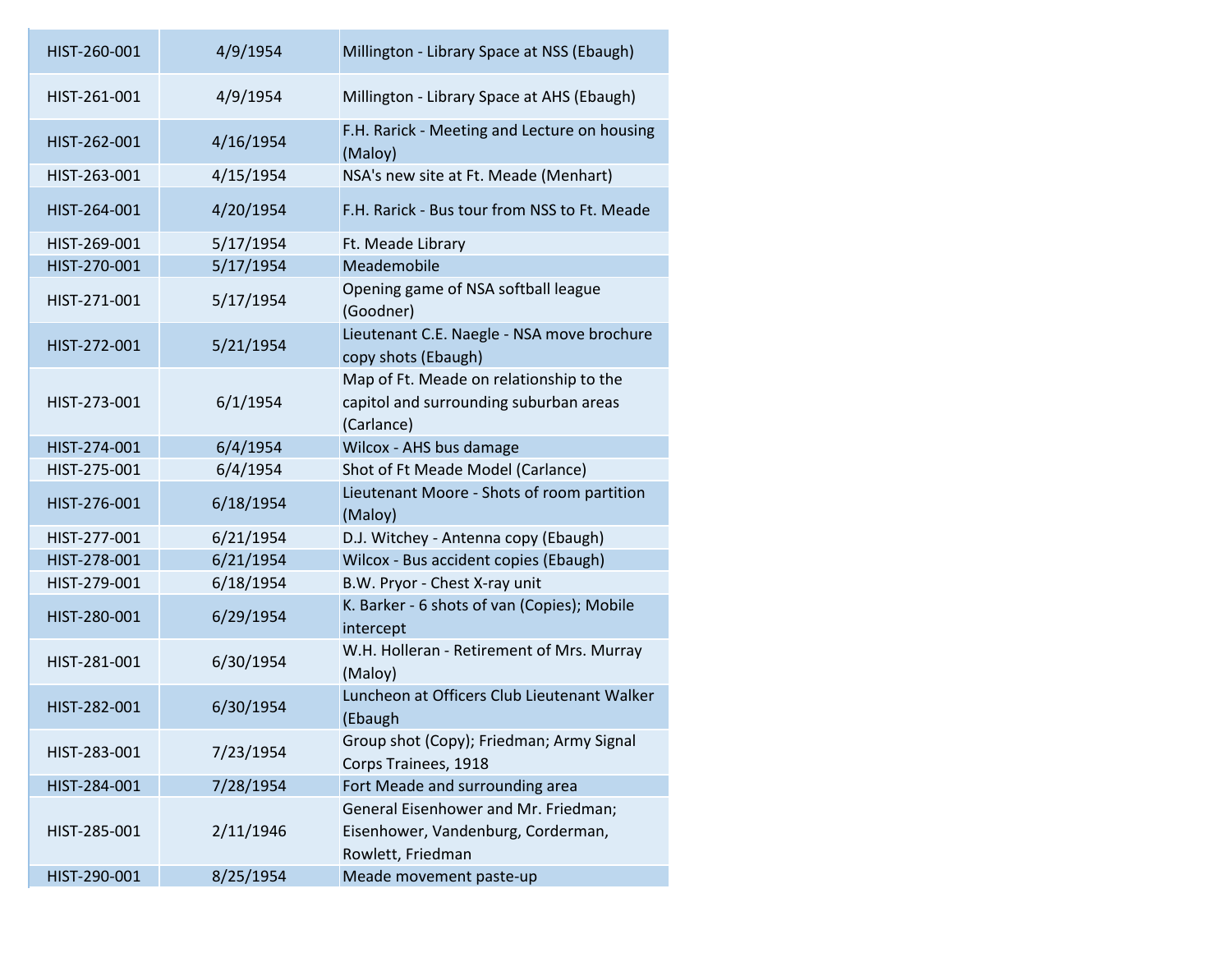| HIST-291-001 | 8/25/1954  | Meademobile - Laurel, MD; Laurel racetrack                                                                                                                                                                                                 |
|--------------|------------|--------------------------------------------------------------------------------------------------------------------------------------------------------------------------------------------------------------------------------------------|
| HIST-292-001 | 9/10/1954  | Area shot of court 7, between 7th and 8th<br>wing A bldg. T.E. Simonton                                                                                                                                                                    |
| HIST-293-001 | 9/17/1954  | Captain Bergan - group shot - copy                                                                                                                                                                                                         |
| HIST-294-001 | 10/23/1954 | <b>Fort Meade</b>                                                                                                                                                                                                                          |
| HIST-295-001 | 11/18/1954 | Meademobile - Balt. Wash. Freeway                                                                                                                                                                                                          |
| HIST-296-001 | 11/9/1954  | NSA 81 Move                                                                                                                                                                                                                                |
| HIST-297-001 | 11/9/1954  | NSA 81 Move                                                                                                                                                                                                                                |
| HIST-298-001 | 11/29/1954 | <b>Copies of Merchant Ships</b>                                                                                                                                                                                                            |
| HIST-299-001 | 12/4/1954  | Holleran - Hobby Show                                                                                                                                                                                                                      |
| HIST-300-001 | 12/17/1954 | Toys for Mentally Disabled Children                                                                                                                                                                                                        |
| HIST-301-001 | 12/23/1954 | Damaged parcels                                                                                                                                                                                                                            |
| HIST-302-001 | 1/20/1955  | <b>NSA School Group</b>                                                                                                                                                                                                                    |
| HIST-303-001 | 1/27/1955  | Electronics class and group                                                                                                                                                                                                                |
| HIST-304-001 | 2/8/1955   | <b>Construction Progress shots</b>                                                                                                                                                                                                         |
| HIST-305-001 | 1/27/1955  | First move to Ft. Meade wing 7&8 A, 2&3 B                                                                                                                                                                                                  |
| HIST-306-001 | 2/10/1955  | First intern training group; included in photo<br>are: Richard L. Bernard, Sylvester J. Diehl,<br>Constance E. Duck, John M. Healy, Robert L.<br>Lowrey, Robert C. McHenry, Robert M.<br>Mercer, Alfred D. Sander, and Bruce W.<br>Wetmore |
| HIST-307-001 | 2/23/1955  | Area shots                                                                                                                                                                                                                                 |
| HIST-308-001 | 2/24/1955  | Progress views of construction                                                                                                                                                                                                             |
| HIST-309-001 | 2/25/1955  | Damage to construction                                                                                                                                                                                                                     |
| HIST-310-001 | 2/28/1955  | General Canine and visiting placement officers                                                                                                                                                                                             |
| HIST-311-001 | 2/4/1955   | <b>Fort Meade views</b>                                                                                                                                                                                                                    |
| HIST-312-001 | 3/2/1955   | Progress shots of construction                                                                                                                                                                                                             |
| HIST-313-001 | 3/2/1955   | <b>NSS Basketball shots</b>                                                                                                                                                                                                                |
| HIST-318-001 | 4/21/1955  | Ft. Meade; Sewage Treatment Plant                                                                                                                                                                                                          |
| HIST-318-002 | 4/21/1955  | Ft. Meade                                                                                                                                                                                                                                  |
| HIST-318-003 | 4/24/1955  | Ft. Meade; Barracks                                                                                                                                                                                                                        |
| HIST-319-001 | 4/22/1955  | Construction                                                                                                                                                                                                                               |
| HIST-320-001 | 5/2/1955   | Softball team                                                                                                                                                                                                                              |
| HIST-321-001 | 5/9/1955   | <b>Testing equipment</b>                                                                                                                                                                                                                   |
| HIST-322-001 | 5/20/1955  | Office                                                                                                                                                                                                                                     |